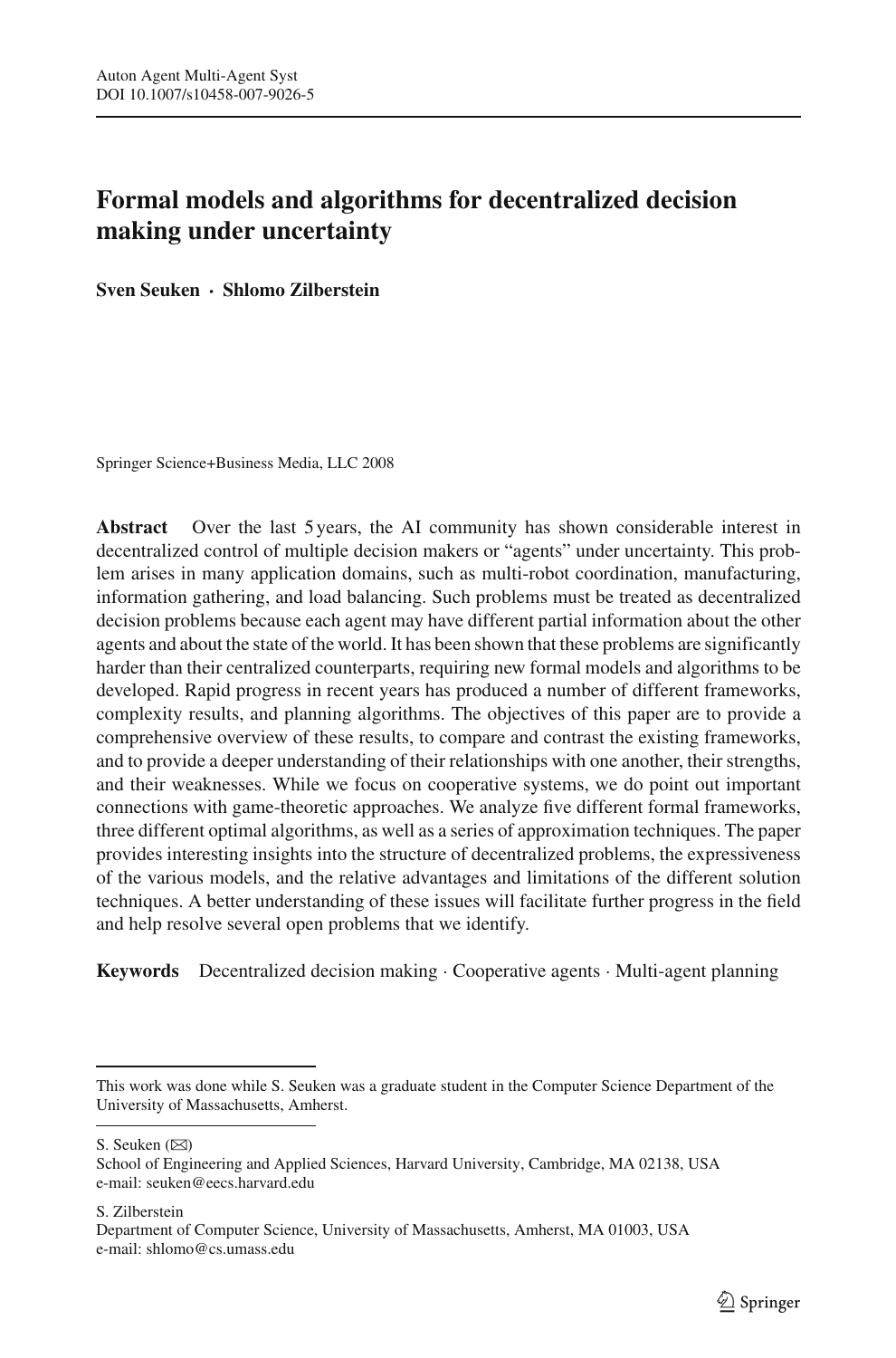### **1 Introduction**

Decision-theoretic models for planning under uncertainty have been studied extensively in artificial intelligence and operations research since the 1950s. The *Markov decision process* (MDP), in particular, has emerged as a useful framework for centralized sequential decision making in fully observable stochastic environments ([\[38](#page-60-0)[,41](#page-60-1), chap. 17]). When an agent cannot fully observe the environment, it must base its decisions on partial information and the standard MDP framework is no longer sufficient. In the 1960s, Aström [\[3](#page-58-0)] introduced partially observable MDPs (POMDPs) to account for imperfect observations. In the 1990s, researchers in the AI community adopted the POMDP framework and developed numerous new exact and approximate solution techniques [\[21](#page-59-0)[,23\]](#page-59-1).

An even more general problem results when two or more agents have to coordinate their actions. If each agent has its own separate observation function, but the agents must work together to optimize a joint reward function, the problem that arises is called *decentralized control of a partially observable stochastic system*. This problem is particularly hard because each individual agent may have different partial information about the other agents and about the state of the world. Over the last 7 years, different formal models for this problem have been proposed, interesting complexity results have been established, and new solution techniques for this problem have been developed.

The decentralized partially observable MDP (DEC-POMDP) framework is one way to model this problem. In 2000, it was shown by Bernstein et al. [\[8\]](#page-58-1) that finite-horizon DEC-POMDPs are NEXP-complete—even when just 2 agents are involved. This was an important turning point in multi-agent planning research. It proved that decentralized control of multiple agents is significantly harder than single agent control and provably intractable. Due to these complexity results, optimal algorithms have mostly theoretical significance and only little use in practice. Consequently, several new approaches to approximate the optimal solution have been developed over the last few years. Another fruitful research direction is to exploit the inherent structure of certain more practical problems, leading to lower complexity. Identifying useful classes of decentralized POMDPs that have lower complexity and developing special algorithms for these classes proved to be an effective way to address the poor scalability of general algorithms. However, although some approximate algorithms can solve significantly larger problems, their scalability remains a major research challenge.

#### <span id="page-1-0"></span>1.1 Motivation

In the real world, decentralized control problems are ubiquitous. Many different domains where these problems arise have been studied by researchers in recent years. Examples include coordination of space exploration rovers [\[51](#page-60-2)], load balancing for decentralized queues [\[11\]](#page-59-2), coordinated helicopter flights [\[39](#page-60-3),[49\]](#page-60-4), multi-access broadcast channels [\[29](#page-59-3)], and sensor network management [\[27\]](#page-59-4). In all these problems, multiple decision makers jointly control a process, but cannot share all of their information in every time step. Thus, solution techniques that rely on centralized operation are not suitable. To illustrate this, we now describe three problems that have been widely used by researchers in this area.

### <span id="page-1-1"></span>*1.1.1 Multi-access broadcast channel*

The first example is an idealized model of a multi-access broadcast channel (adapted from [\[29\]](#page-59-3)). Two agents are controlling a message channel on which only one message per time step can be sent, otherwise a collision occurs. The agents have the same goal of maximizing the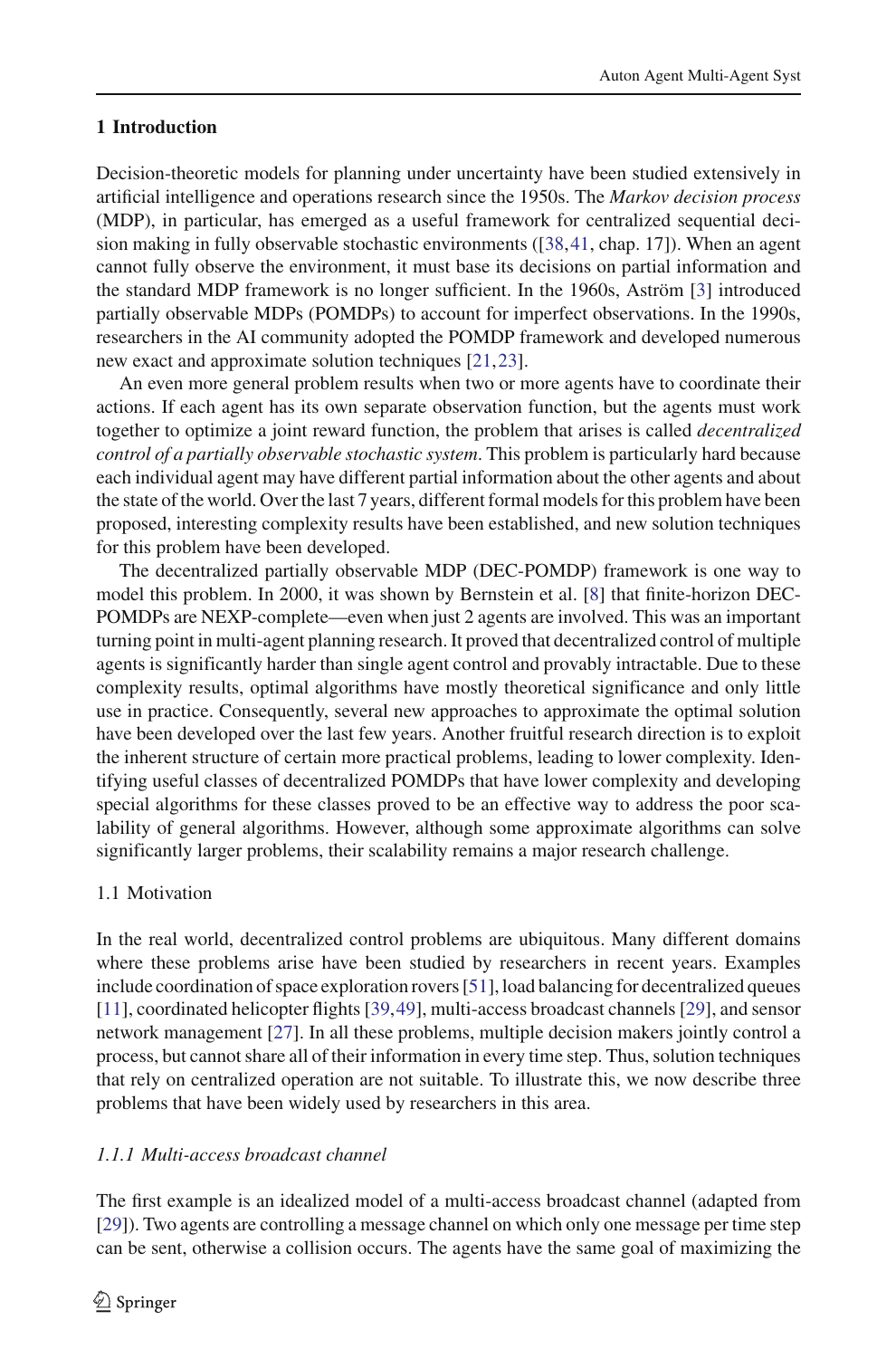<span id="page-2-0"></span>



- **States:** who has a message to send?
- **Actions**: *send* or *not send*
- **Rewards** +1 for successful broadcast, 0 otherwise
- **Observations**: was there a collision? (noisy)

global throughput of the channel. Every time step the agents have to decide whether to send a message or not. They receive a global reward of 1 when a message is sent and a reward of 0 if there was a collision or no message was sent at all. At the end of a time step, every agent observes information about its own message buffer, about a possible collision and about a possible successful message broadcast. The challenge of this problem is that the observations of possible collisions are noisy, and thus the agents can only build up potentially uncertain beliefs about the outcome of their actions. Figure [1](#page-2-0) illustrates the general problem setup. Experimental results can be found in [\[5](#page-58-2)].

## <span id="page-2-1"></span>*1.1.2 The multi-agent tiger problem*

Probably the most widely used problem for single agent POMDPs is the tiger problem introduced by Kaelbling et al. [\[23\]](#page-59-1). A multi-agent version of the tiger problem was introduced by Nair et al. [\[26\]](#page-59-5). It involves two agents standing in front of two closed doors. Behind one of the doors there is a hungry tiger, and behind the other door there is valuable treasure. The agents do not know the position of either. By listening, rather than simply opening one of the doors, the agents can gain information about the position of the tiger. But listening has a cost and is not entirely accurate (i.e. it only reveals the correct information about the location of the tiger with a certain probability *<*1). Moreover, the agents cannot communicate their observations to each other. In each step, each agent can independently either listen or open one of the doors. If one of the agents opens the door with the treasure behind it, they both get the reward. If either agent opens the door with the tiger, a penalty is incurred. However, if they both open the tiger door at the same time, they receive less of a penalty. The agents have to come up with a joint policy for listening and finally opening a door. After a door is opened and the agents receive a reward/penalty, the problem starts over again.

### *1.1.3 Meeting under uncertainty*

This more realistic example was first presented by Bernstein et al. [\[6](#page-58-3)]. It is a simplified version of the real-life problem of multi-robot planning [\[45](#page-60-5)]. Here, two agents have to meet as soon as possible on a 2D grid where obstacles are blocking some parts of the environment. The possible actions of the agents include moving North, South, East, West and staying at the same grid position. Every time step the agents make a noisy transition, that is, with some probability  $P_i$ , agent *i* arrives at the desired location and with probability  $1 - P_i$  the agent remains at the same location. After making a transition, the agents can sense some information. This might simply be its own location on the grid or this might include some information about the terrain topology. In either case, an agent's partial information is insufficient to determine the global state of the system. Due to the uncertain transitions of the agents, the optimal solution is not easy to compute, as every agent's strategy can only depend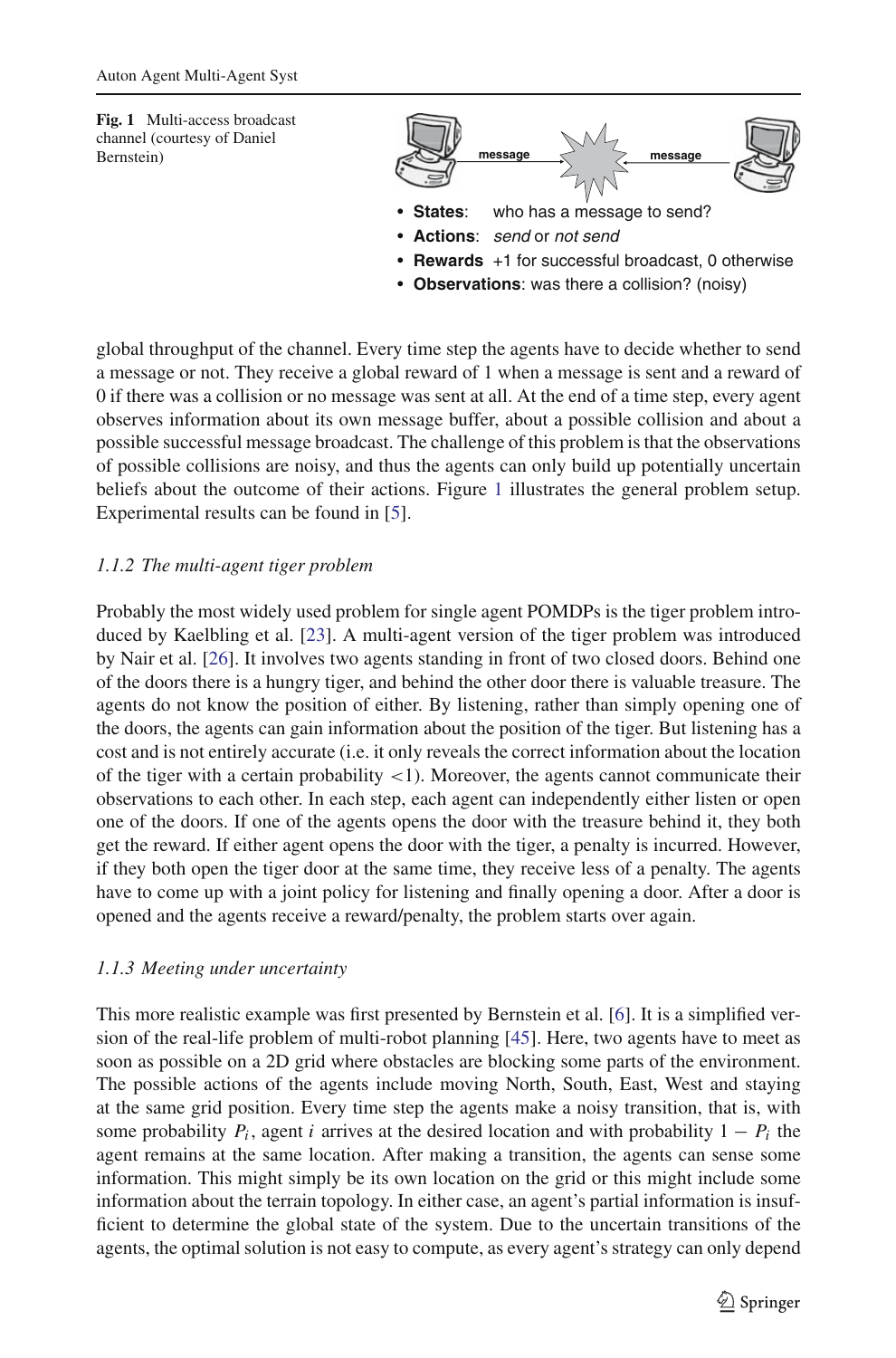<span id="page-3-0"></span>



on some *belief* about the other agent's location. An optimal solution for this problem is a sequence of moves for each agent such that the expected time taken to meet is as low as possible. Figure [2](#page-3-0) shows a sample problem involving an  $8 \times 8$  grid. Experimental results can be found in [\[20](#page-59-6)].

## 1.2 Outline

We have described three examples of problems involving decentralized control of multiple agents. It is remarkable that prior to 2000, the computational complexity of these problems had not been established, and no optimal algorithms were available. In Sects. [2.1](#page-4-0) and [2.2,](#page-8-0) four different proposed formal models for this class of problems are presented and compared with one another. Equivalence of all these models in terms of expressiveness and complexity is established in Sect. [2.3.](#page-13-0) In Sect. [2.4,](#page-19-0) another formal model for describing decentralized problems is presented—one orthogonal to the others. This framework differs from the ones presented earlier as regards both expressiveness and computational complexity. Sect. [2.5](#page-24-0) goes on to consider interesting sub-classes of the general problem that lead to lower complexity classes. Some of these sub-problems are computationally tractable. Unfortunately, many interesting problems do not fall into one of the easy sub-classes, leading to the development of non-trivial optimal algorithms for the general class, which are described in Sect. [3.](#page-29-0) This is followed by a description of general approximation techniques in Sects. [4–](#page-39-0)6. For some approaches, specific limitations are identified and discussed in detail. In Sect. [7,](#page-54-0) all the presented algorithms are compared along with their advantages and drawbacks. Finally, in Sect. [8,](#page-57-0) conclusions are drawn and a short overview of open research questions is given.

## **2 Decision-theoretic models for multi-agent planning**

To formalize the problem of decentralized control of multiple agents, a number of different formal models have recently been introduced. In all of these models, at each step, each agent takes an action, a state transition occurs, and each agent receives a local observation. Following this, the environment generates a global reward that depends on the set of actions taken by all the agents. Figure [3](#page-4-1) gives a schematic view of a decentralized process with two agents. It is important to note that each agent receives an individual observation, but the reward generated by the environment is the same for all agents. Thus, we focus on *cooperative* systems in which each agent wants to maximize a joint global reward function. In contrast, non-cooperative multi-agent systems, such as partially observable stochastic games (POSGs), allow each agent to have its own private reward function. Solution techniques for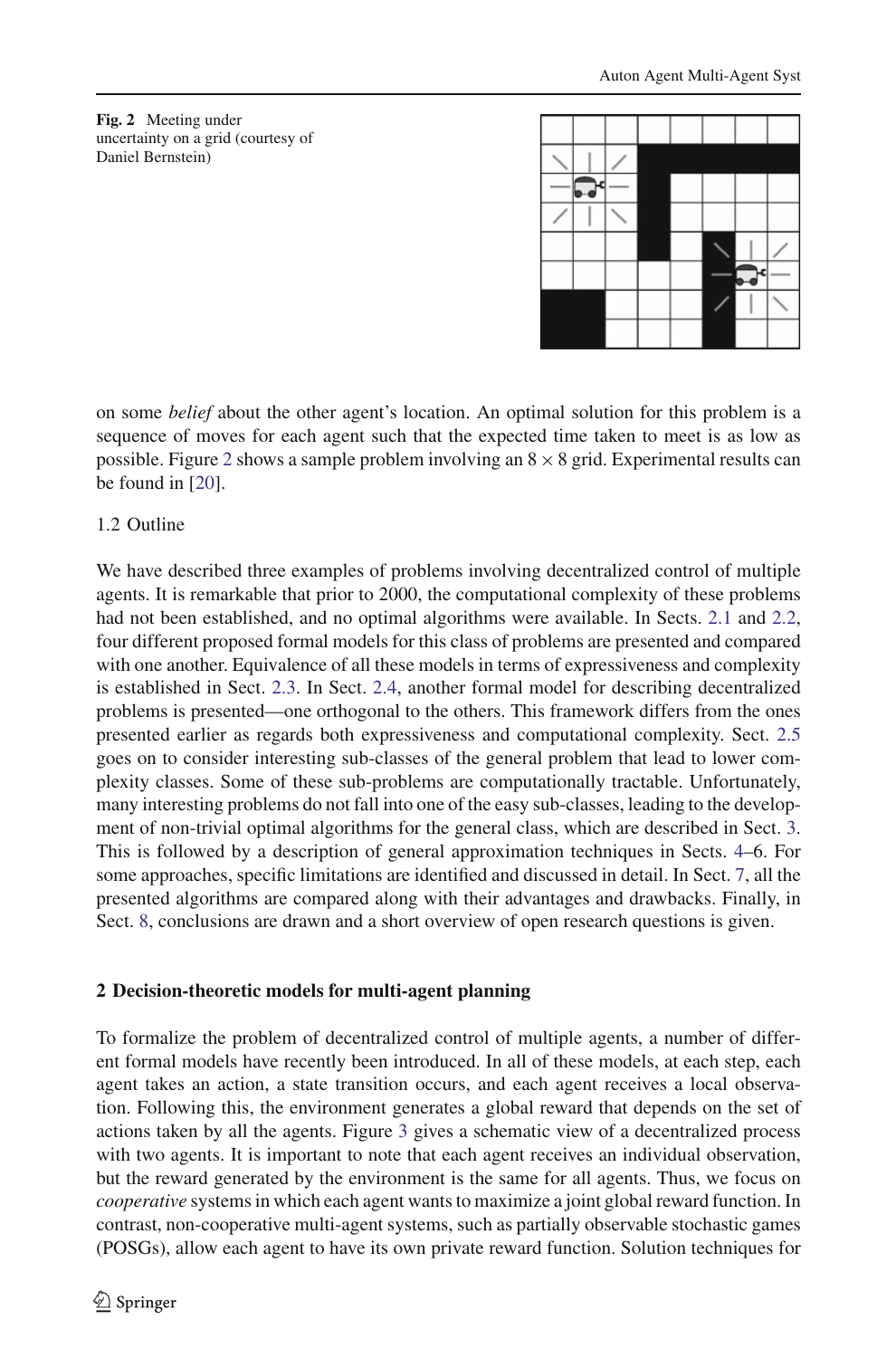<span id="page-4-1"></span>**Fig. 3** Schematic view of a decentralized process with 2 agents, a global reward function and private observation functions (courtesy of Christopher Amato)



|  |  |  |  | <b>Table 1</b> Overview of formal models for decentralized control of multiple agents |  |  |  |
|--|--|--|--|---------------------------------------------------------------------------------------|--|--|--|
|--|--|--|--|---------------------------------------------------------------------------------------|--|--|--|

<span id="page-4-2"></span>

|                           | Implicit belief representation |                        | Explicit belief<br>representation |
|---------------------------|--------------------------------|------------------------|-----------------------------------|
| Implicit<br>communication | DEC-POMDP (Sect. 2.1.1)        | $MTDP$ (Sect. 2.1.2)   | I-POMDP<br>(Sect. 2.4.1)          |
| Explicit<br>communication | DEC-POMDP-COM (Sect. 2.2.1)    | MTDP-COM (Sect. 2.2.2) |                                   |

non-cooperative multi-agent systems are quite different from the algorithms described in this paper and often rely on techniques from algorithmic game theory [\[28\]](#page-59-7) and computational mechanism design [\[34](#page-60-6)].

The five different formal models we will present in Sects. 2.1–2.4 can all be used to solve the general problem as introduced via the examples in Sect. [1.1.](#page-1-0) One important aspect that differentiates them is the treatment of communication. Some frameworks explicitly model the communication actions of the agents and others subsume them under the general action sets. Each approach has different advantages and disadvantages, depending on the focus of the analysis. A second aspect that differentiates the models is whether they use an implicit or explicit representation of agent beliefs. An overview of the models is given in Table [1.](#page-4-2)

We begin with two formal models without explicit communication, followed by two frameworks that explicitly model communication actions. We prove that all four models are equivalent in terms of expressiveness as well as computational complexity.

<span id="page-4-0"></span>2.1 Models without explicit communication

### *2.1.1 The DEC-POMDP model*

**Definition 1** (*DEC-POMDP*) A decentralized partially observable Markov decision process (DEC-POMDP) is a tuple  $\langle I, S, \{A_i\}, P, \{\Omega_i\}, O, R, T \rangle$  where

- *I* is a finite set of agents indexed 1*,...,n*.
- *S* is a finite set of states, with distinguished initial state *s*<sub>0</sub>.
- *A<sub>i</sub>* is a finite set of actions available to agent *i* and  $\vec{A} = \otimes_{i \in I} A_i$  is the set of joint actions, where  $\vec{a} = \langle a_1, \ldots, a_n \rangle$  denotes a joint action.<br>  $P \cdot S \times \vec{A} \rightarrow \Delta S$  is a Markovian transition function.
- $P : S \times \vec{A} \rightarrow \Delta S$  is a Markovian transition function.  $P(s'|s, \vec{a})$  denotes the probability that after taking joint action  $\vec{a}$  in state s a transition to state s' occurs that after taking joint action  $\vec{a}$  in state *s* a transition to state *s'* occurs.
- $\Omega_i$  is a finite set of observations available to agent *i* and  $\overline{\Omega} = \otimes_{i \in I} \Omega_i$  is the set of joint observation, where  $\vec{o} = \langle o_1, \dots, o_n \rangle$  denotes a joint observation.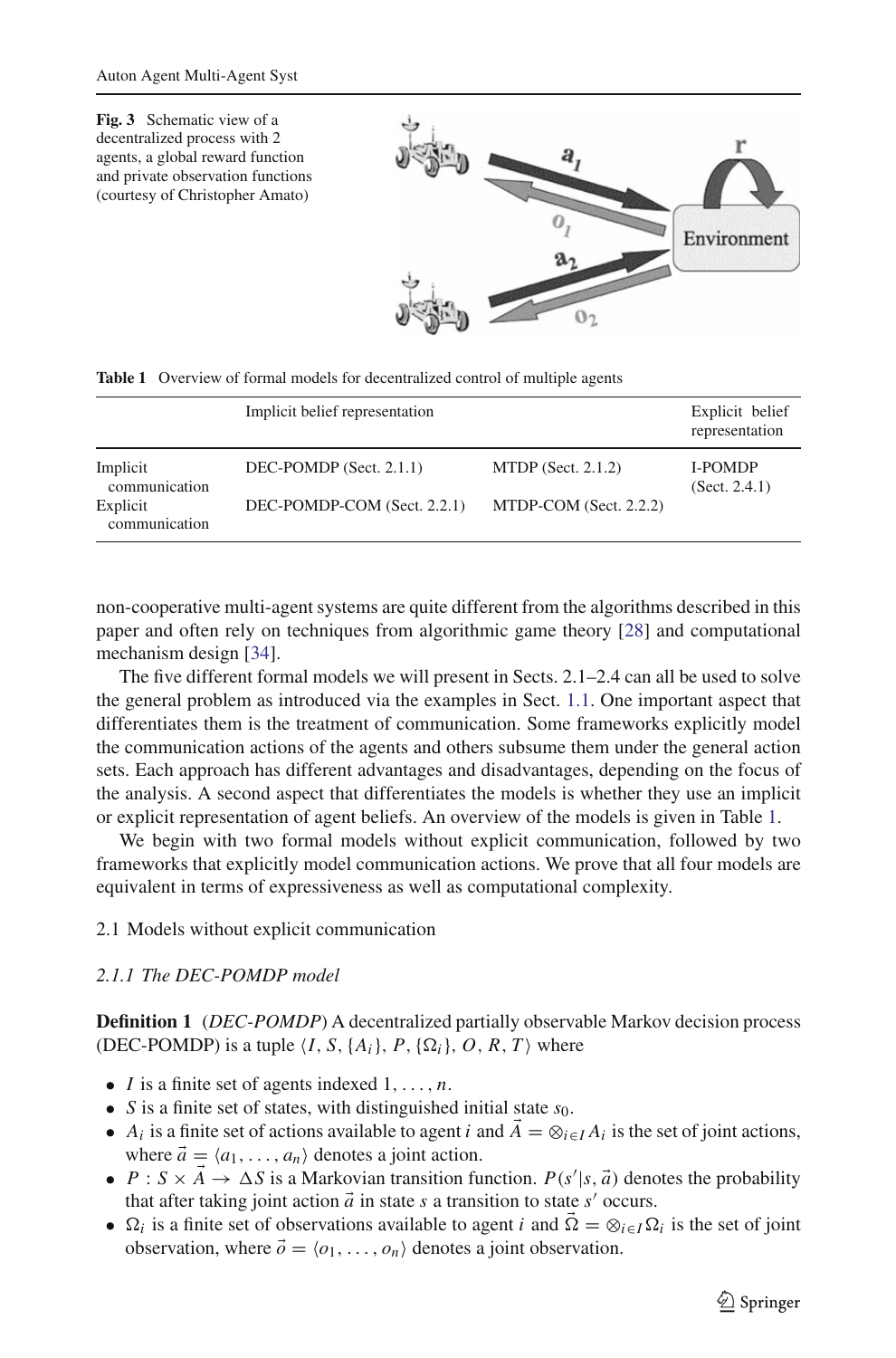- $\overrightarrow{O}$  :  $\overrightarrow{A} \times S \rightarrow \Delta \overrightarrow{\Omega}$  is an observation function.  $\overrightarrow{O}(\overrightarrow{o}|\overrightarrow{a}, s')$  denotes the probability of observing joint observation  $\overrightarrow{o}$  given that joint action  $\overrightarrow{a}$  was taken and led to state s'. Here observing joint observation  $\vec{o}$  given that joint action  $\vec{a}$  was taken and led to state *s'*. Here  $s' \in S$ ,  $\vec{a} \in \vec{A}$ ,  $\vec{o} \in \vec{Q}$  $s' \in S$ ,  $\vec{a} \in \vec{A}$ ,  $\vec{o} \in \vec{\Omega}$ .
- $R : \vec{A} \times S \rightarrow \Re$  is a reward function.  $R(\vec{a}, s')$  denotes the reward obtained after joint action  $\vec{a}$  was taken and a state transition to s' occurred action  $\vec{a}$  was taken and a state transition to  $s'$  occurred.
- If the DEC-POMDP has a finite horizon, that horizon is represented by a positive integer *T* .

This framework was first proposed by Bernstein et al. [\[8](#page-58-1)]. In 2002, they introduced another version of this model [\[6](#page-58-3)] that allows for more general observation and reward functions that differentiate between different originating states. However, these more general functions can easily be simulated in the original model by growing the state space to the cross product of *S* with itself. Here, the earlier definition is used, because it simplifies showing the equivalence with the MTDP model (see Theorem 1).

**Definition 2** (*Local policy for a DEC-POMDP*) A local policy for agent *<sup>i</sup>*, *δi*, is a mapping from local histories of observations  $\overline{o}_i = o_{i_1} \dots o_{i_t}$  over  $\Omega_i$  to actions in  $A_i$ ,  $\delta_i : \Omega_i^* \to A_i$ .

**Definition 3** (*Joint policy for a DEC-POMDP*) A joint policy,  $\delta = \langle \delta_1, \ldots, \delta_2 \rangle$ , is a tuple of local policies, one for each agent of local policies, one for each agent.

Solving a DEC-POMDP means finding a joint policy that maximizes the expected total reward. This is formalized by the following *performance criteria*.

**Definition 4** (*Solution value for a finite-horizon DEC-POMDP*) For a finite-horizon problem, the agents act for a fixed number of steps, which is called the horizon and denoted by *T*. The value of a joint policy  $\delta$  for a finite-horizon DEC-POMDP with initial state  $s_0$  is

$$
V^{\delta}(s_0) = E\left[\sum_{t=0}^{T-1} R(\vec{a}_t, s_t) | s_0, \delta\right].
$$

When the agents operate over an unbounded number of time-steps or the time horizon is so large that it can best be modeled as being infinite, we use the infinite-horizon discounted performance criterion. In this case, a discount factor,  $\gamma^t$ , is used to weigh the reward collected<br>t time-steps into the future. For a detailed discussion of infinite-horizon models see Bernstein *t* time-steps into the future. For a detailed discussion of infinite-horizon models see Bernstein [\[5](#page-58-2)].

**Definition 5** (*Solution value for an infinite-horizon DEC-POMDP*) The value of a joint policy *δ* for an infinite-horizon DEC-POMDP with initial state  $s_0$  and discount factor  $\gamma \in [0, 1)$ is

$$
V^{\delta}(s_0) = E\left[\sum_{t=0}^{\infty} \gamma^t R(\vec{a}_t, s_t) | s_0, \delta\right].
$$

All the models presented in this section can be used for finite-horizon or infinite-horizon problems. However, for the introduction of the following formal models we will use the finitehorizon version because this is the version needed to prove the main complexity result in Sect. [2.3.2.](#page-15-0) Note that, as for DEC-POMDPs, the infinite-horizon version of the other models only differ from their finite-horizon counterparts in that they do not have the parameter *T* but instead a discount factor  $\gamma$ . We will differentiate explicitly between the two versions when we present solution algorithms later because representation of policies and solution techniques in general can differ significantly for finite and infinite-horizon problems respectively.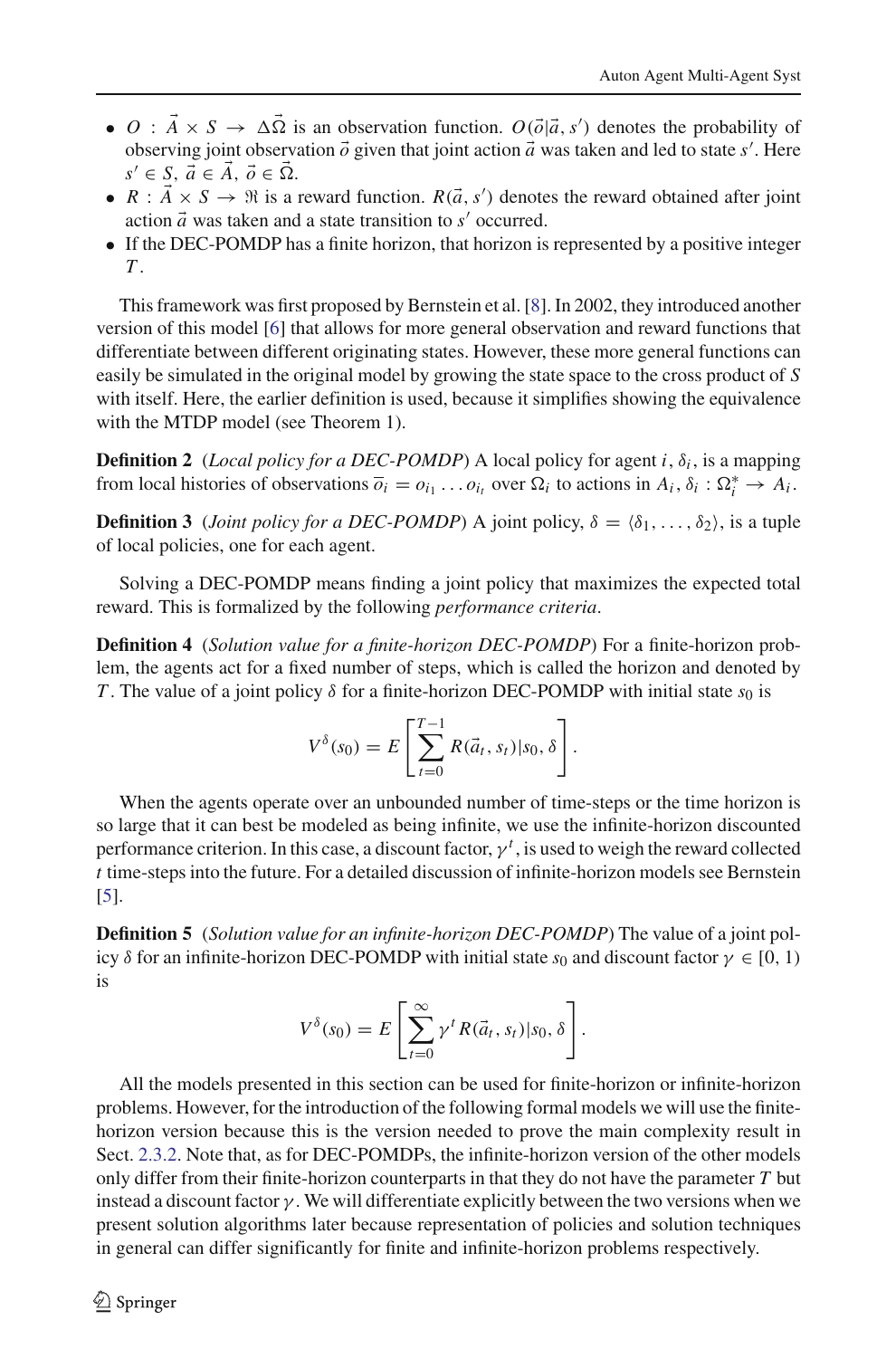## *2.1.2 The MTDP model*

In 2002, Pynadath and Tambe [\[39\]](#page-60-3) presented the MTDP framework, which is very similar to the DEC-POMDP framework. The model as presented below uses one important assumption:

**Definition 6** (*Perfect recall*) An agent has *perfect recall* if it has access to all of its received information (this includes all local observations as well as messages from other agents).

**Definition 7** (*MTDP*) A multiagent team decision problem (MTDP) is a tuple  $\langle \alpha, S, A_{\alpha} \rangle$ *P*,  $\Omega_{\alpha}$ ,  $O_{\alpha}$ ,  $B_{\alpha}$ ,  $R$ ,  $T$ ), where

- $\alpha$  is a finite set of agents, numbered  $1, \ldots, n$ .
- $S = \Sigma_1 \times \cdots \times \Sigma_m$  is a set of world states, expressed as a factored representation (a cross product of separate features).
- $\{A_i\}_{i \in \alpha}$  is a set of actions for each agent, implicitly defining a set of combined actions,  $\mathbf{A}_{\alpha} \equiv \Pi_{i \in \alpha} A_i$ .
- $P : S \times A_\alpha \times S \rightarrow [0, 1]$  is a probabilistic distribution over successor states, given the initial state and a joint action, i.e.  $P(s, \mathbf{a}, s') = Pr(S^{t+1} = s'|S^t = s, \mathbf{A}^t_\alpha = \mathbf{a})$ .<br>  $\{Q\}_{t\geq 0}$  is a set of observations that each agent *i* can experience implicitly defined
- $\{\Omega\}_{i\in\alpha}$  is a set of observations that each agent *i* can experience, implicitly defining a set of combined observations,  $\Omega_{\alpha} \equiv \Pi_{i \in \alpha} \Omega_{i}$ .
- $\mathbf{O}_{\alpha}$  is a joint observation function modeling the probability of receiving a joint observation *ω* after joint action **a** was taken and a state transition to *s'* occurred, i.e. **O**<sub>*α*</sub>(*s'*, *a, ω*) =  $Pr(\mathbf{Q}^{t+1} - \omega | S^{t+1} - s' | \mathbf{A}^t = \mathbf{a})$ *Pr*( $\mathbf{\Omega}_{\alpha}^{t+1} = \omega | S^{t+1} = s'$ ,  $\mathbf{A}_{\alpha}^{t} = \mathbf{a}$ ).<br>**R**<sub>th</sub> is the set of possible combined
- $\mathbf{B}_{\alpha}$  is the set of possible combined belief states. Each agent  $i \in \alpha$  forms a belief state  $b_i \in B_i$ , based on its observations seen unough time *t*, where  $B_i$  encurriserioes the set<br>of possible belief states for agent *i*. This mapping of observations to belief states is per-<br>formed by a state estimator functi  $b_i^t \in B_i$ , based on its observations seen through time *t*, where  $B_i$  circumscribes the set formed by a *state estimator function* under the assumption of perfect recall. The resulting combined belief state is denoted  $\mathbf{B}_{\alpha} \equiv \Pi_{i \in \alpha} B_i$ . The corresponding random variable  $\mathbf{b}_{\alpha}^t$ represents the agents' combined belief state at time *t*.
- $R : S \times A_\alpha \rightarrow \Re$  is a reward function representing a team's joint preferences.
- If the MTDP has a finite horizon, that horizon is represented by a positive integer *T* .

Note that due to the assumption of perfect recall, the definition of the state estimator function is not really necessary as in that case it simply creates a list of observations. However, if this assumption is relaxed or a way of mapping observations to a *compact* belief state is found, this additional element might become useful. So far, no state estimator function without perfect recall has been proposed, and no compact representation of belief states for multi-agent settings has been introduced.

**Definition 8** (*Domain-level policy for an MTDP*) The set of possible domain-level policies in an MTDP is defined as the set of all possible mappings from belief states to actions,  $\pi_{iA}: B_i \rightarrow A_i.$ 

**Definition 9** (*Joint domain-level policy for an MTDP*) A joint domain-level policy for an MTDP,  $\pi_{\alpha A} = \langle \pi_{1A}, \dots, \pi_{nA} \rangle$ , is a tuple of domain-level policies, one for each agent.

Solving an MTDP means finding a joint policy that maximizes the expected global reward.

## <span id="page-6-0"></span>*2.1.3 Computational complexity and equivalence results*

Before the equivalence of the DEC-POMDP model and the MTDP model can be established, the precise notion of equivalence must be defined. This requires a short excursion to complexity theory. All models presented in this paper so far describe decentralized *optimization*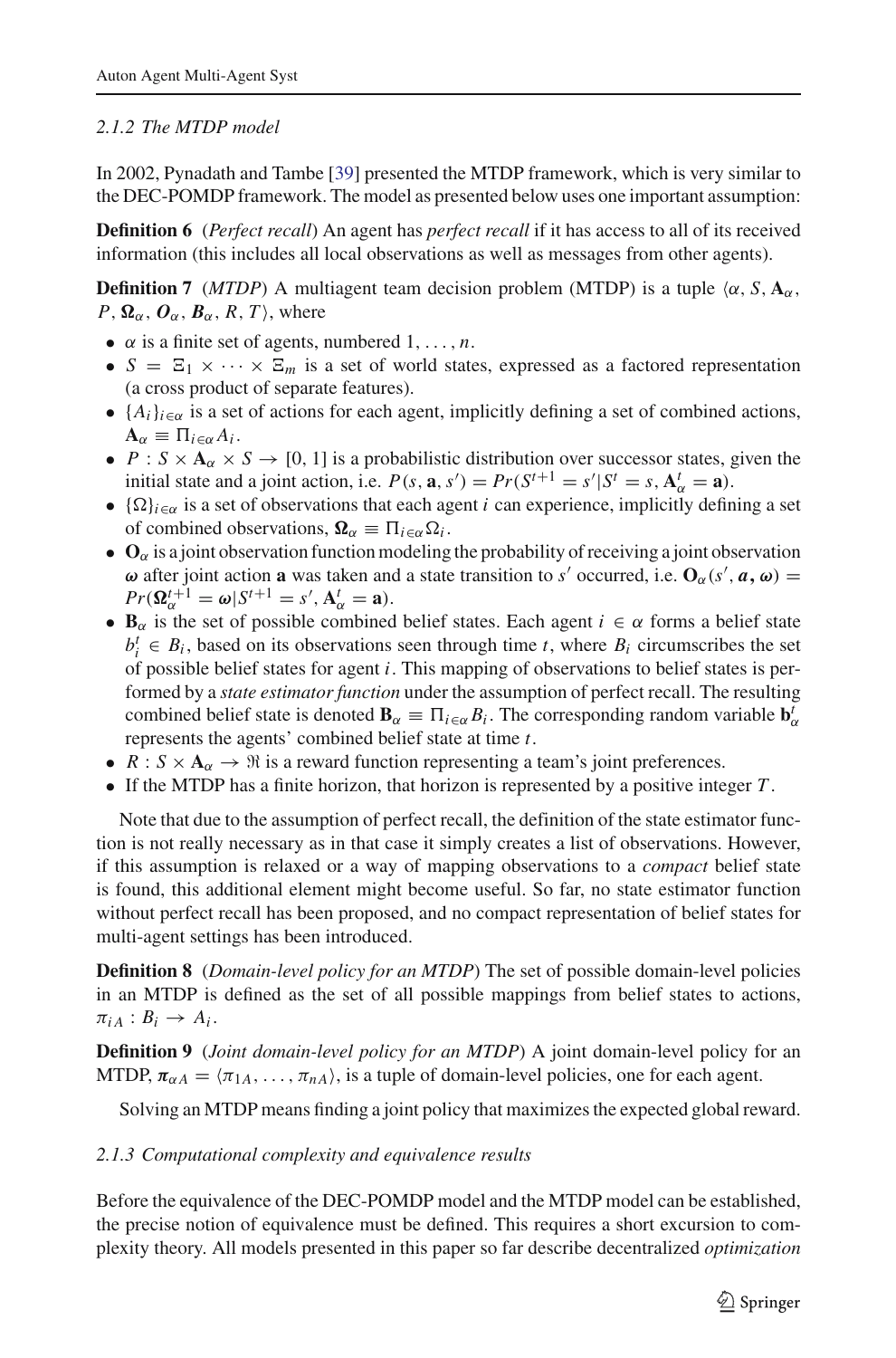*problems*. Thus, finding a solution for those problems means finding a policy that maximizes the expected value. However, most complexity classes are defined in terms of *decision problems*. A decision problem is a formal question with a "yes/no" answer, or equivalently it is the *set of problem instances* where the answer to the question is "yes". A *complexity class* is then defined by the set of all decision problems that it contains. Alternatively, a complexity class can also be defined by a complexity measure (e.g. time, space) and a corresponding resource bound (e.g. polynomial, exponential). P for example denotes the complexity class that contains all decision problems that can be solved in polynomial time.

All models/problems presented in this paper can be converted to "yes/no" decision problems to analyze their complexity. This is done by adding a parameter *K* to denote a threshold value. For example, the decision problem for a DEC-POMDP then becomes: given DEC-POMDP  $\langle I, S, \{A_i\}, P, \{\Omega_i\}, O, R, T, K \rangle$ , is there a joint policy for which the value of the initial state so exceeds  $K$ ? Obviously actually finding the ontimal policy for a DEC-POMDP initial state  $s_0$  exceeds  $K$ ? Obviously, actually finding the optimal policy for a DEC-POMDP problem can be no easier than the threshold problem. Note that for all equivalence proofs in this paper we are reducing decision problems to each other.

In Sect. [2.3.2](#page-15-0) we will show that the DEC-POMDP decision problem is NEXP-complete, i.e. it can be solved in *nondeterministic exponential time* and every other problem in NEXP can be efficiently reduced to this problem, where here "efficiently" means in polynomial time. More formally this means: DEC-POMDP  $\in$  NEXP and  $\forall C \in \text{NEXP}: C \leq_{p} \text{DEC-POMDP}.$ For more details on complexity theory see Papadimitriou [\[31\]](#page-59-8).

**Definition 10** (*Equivalence of models/problems*) Two models are called *equivalent* if their corresponding decision problems are complete for the same complexity class.

To show that two problems are equivalent, a completeness proof such as in Sect. [2.3.2](#page-15-0) could be performed for both problems. Alternatively, formal equivalence can be proved by showing that the two problems are reducible to each other. To reduce decision problem *A* to decision problem *B*, a function *f* has to be found that formally defines a mapping of problem instances  $x \in A$  to problem instances  $f(x) \in B$ , such that the answer to x is "yes" if and only if the answer to  $f(x)$  is "yes." This mapping-function  $f$  has to be computable in polynomial time. The reduction of problem *A* to problem *B* in polynomial time is denoted  $A \leq_{p} B$ .

Note that this notion of equivalence implies that if two models are equivalent they are equivalent in terms of expressiveness as well as in terms of complexity. That is, the frameworks can describe the same problem instances and are complete for the same complexity class. To know the complexity class for which they are complete, at least one completeness proof for one of the models has to be obtained. Any framework for which equivalence with this model has been shown is then complete for the same complexity class.

**Theorem 1** *The DEC-POMDP model and the MTDP model are equivalent under the perfect recall assumption.*

*Proof* We need to show: 1. DEC-POMDP  $\leq_p$  MTDP and 2. MTDP  $\leq_p$  DEC-POMDP.

1. DEC-POMDP  $\leq_p$  MTDP:

A DEC-POMDP decision problem is a tuple  $\langle I, S, \{A_i\}, P, \{\Omega_i\}, O, R, T, K \rangle$  and an MTDP decision problem is a tuple  $\langle \alpha, S', \mathbf{A}, P', \mathbf{\Theta}, \mathbf{O}, \mathbf{R}, R', T', K' \rangle$ . There is an MTDP decision problem is a tuple  $\langle \alpha, S', \mathbf{A}_{\alpha}, P', \mathbf{\Omega}_{\alpha}, \mathbf{O}_{\alpha}, \mathbf{B}_{\alpha}, R', T', K' \rangle$ . There is an obvious manning between: obvious mapping between:

- the finite sets of agents,  $I = \alpha$ .
- the finite set of world states,  $S = S'$ .
- the finite set of joint actions for each agent,  $\vec{A} = \mathbf{A}_{\alpha}$ .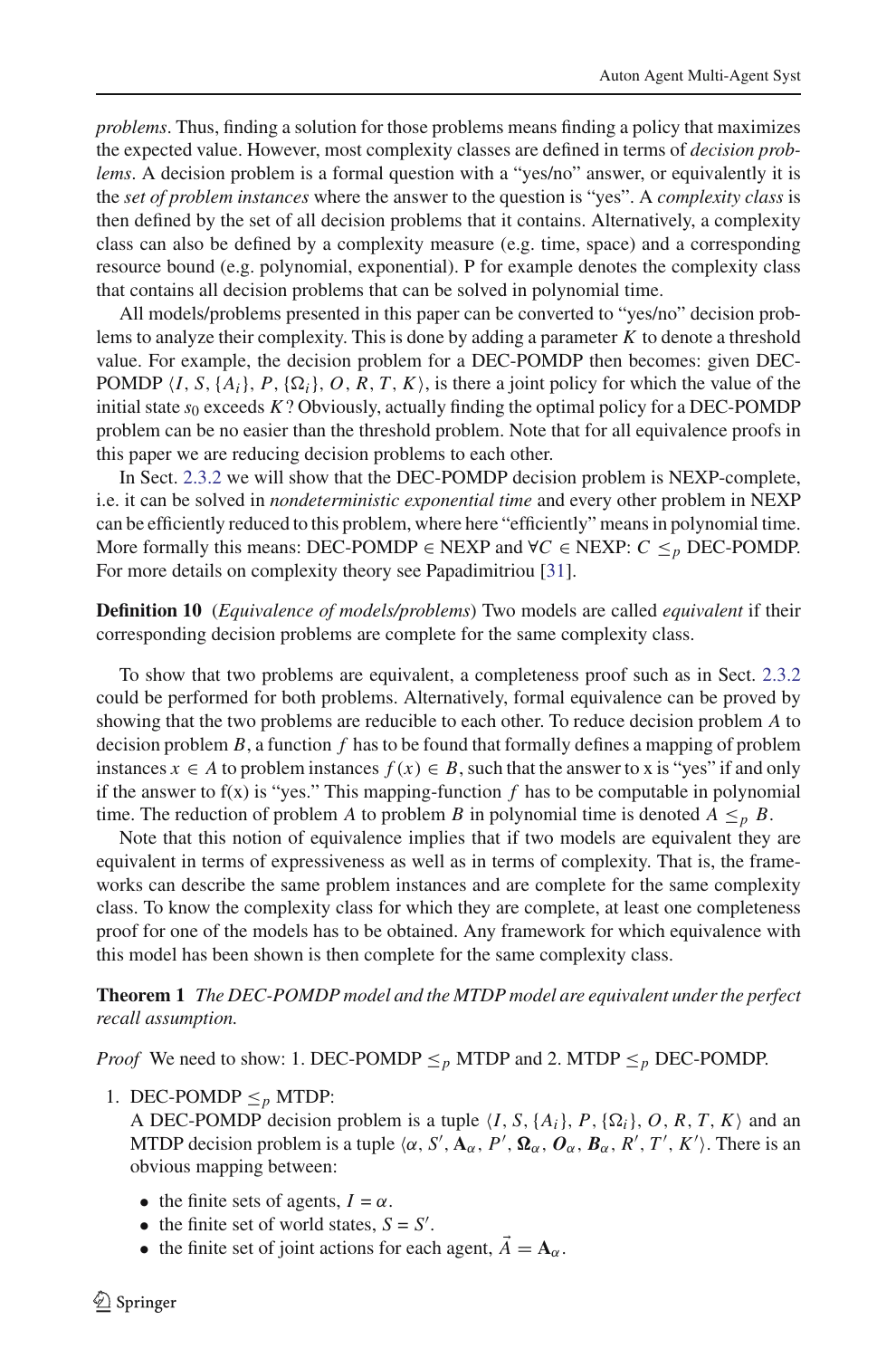- the probability table for state transitions,  $P(s'|s, \vec{a}) = P'(s, \mathbf{a}, s')$ .<br>• the finite set of joint observations  $\vec{Q} = \mathbf{Q}$ .
- the finite set of joint observations,  $\Omega = \Omega_{\alpha}$ .
- the observation function,  $O(\vec{o}|\vec{a}, s') = \mathbf{O}_\alpha(s, a, \omega)$ .<br>• the reward function,  $R(\vec{a}, s') = R'(\mathbf{a}, s)$ .
- the reward function,  $R(\vec{a}, s') = R'(\mathbf{a}, s)$ .<br>• the finite horizon parameter  $T = T'$
- the finite horizon parameter,  $T = T'$ .<br>• the threshold parameter  $K = K'$
- the threshold parameter,  $K = K'$ .

The possible local histories of observations available to the agents in a DEC-POMDP are mapped to the possible belief states  $b_i^t$  of the MTDP, i.e.  $b_i^t$  is simply the sequence of observations of agent *i* until time *t*. Finding a policy for an MTDP means finding a manobservations of agent *i* until time *t*. Finding a policy for an MTDP means finding a mapping from belief states to actions. Thus, a policy for the resulting MTDP that achieves value *K* also constitutes a policy for the original DEC-POMDP with value *K*, where the final policies are mappings from local histories of observations to actions.

2. MTDP  $\leq_p$  DEC-POMDP:

For  $\alpha$ , S',  $\mathbf{A}_{\alpha}$ , P',  $\mathbf{\Omega}_{\alpha}$ ,  $\mathbf{\Omega}_{\alpha}$ , R', T', K', the same mapping as in part 1 is used. The only remaining element is the set of possible combined belief states  $\mathbf{R}_{\alpha}$ . In an MTDP only remaining element is the set of possible combined belief states,  $B_\alpha$ . In an MTDP, each agent forms its belief state,  $b_i^t \in B_i$ , based on its observations seen through time *t*.<br>Due to the perfect recall assumption in the MTDP model, the agents recall all of their Due to the perfect recall assumption in the MTDP model, the agents recall all of their observations. Thus, their belief states represent their entire histories as sequences of observations. Obviously, with this restriction, the state estimator function and the belief state space of the MTDP do not add anything beyond the DEC-POMDP model. Thus, the history of observations can simply be extracted from the belief state and then the resulting DEC-POMDP can be solved, i.e. a policy that is a mapping from histories of observations to actions can be found. Thus, a solution with value *K* for the DEC-POMDP exists if and only if a solution with value *K* for the original MTDP exists.

Therefore, the DEC-POMDP model and the MTDP model are equivalent.

It becomes apparent that the only syntactical difference between MTDPs and DEC-POMDPs is the additional state estimator function and the resulting belief state of the MTDP model. But, with the assumption that the agents have perfect recall of all of their observations, the resulting belief state is nothing but a sequence of observations and therefore exists implicitly in a DEC-POMDP, too. We prefer the DEC-POMDP notation because it is somewhat cleaner and more compact. Therefore, from now on we use the DEC-POMDP as the "standard" model for decentralized decision making.

#### <span id="page-8-0"></span>2.2 Models with explicit communication

Both models presented in Sect. [2.1](#page-4-0) have been extended with explicit communication actions. In the resulting two models, the interaction among the agents is a process in which agents perform an action, then observe their environment and send a message that is instantaneously received by the other agents (no delays in the system). Both models allow for a general syntax and semantics for communication messages. Obviously, the agents need to have conventions about how to interpret these messages and how to combine this information with their own local information. One example of a possible communication language is  $\Sigma_i = \Omega_i$ , where the agents simply communicate their observations.

This distinction between the two different types of actions might seem unnecessary for practical applications but it is useful for analytical examinations. It provides us with a better way to analyze the effects of different types of communication in a multi-agent setting (cf. [\[19](#page-59-9)]).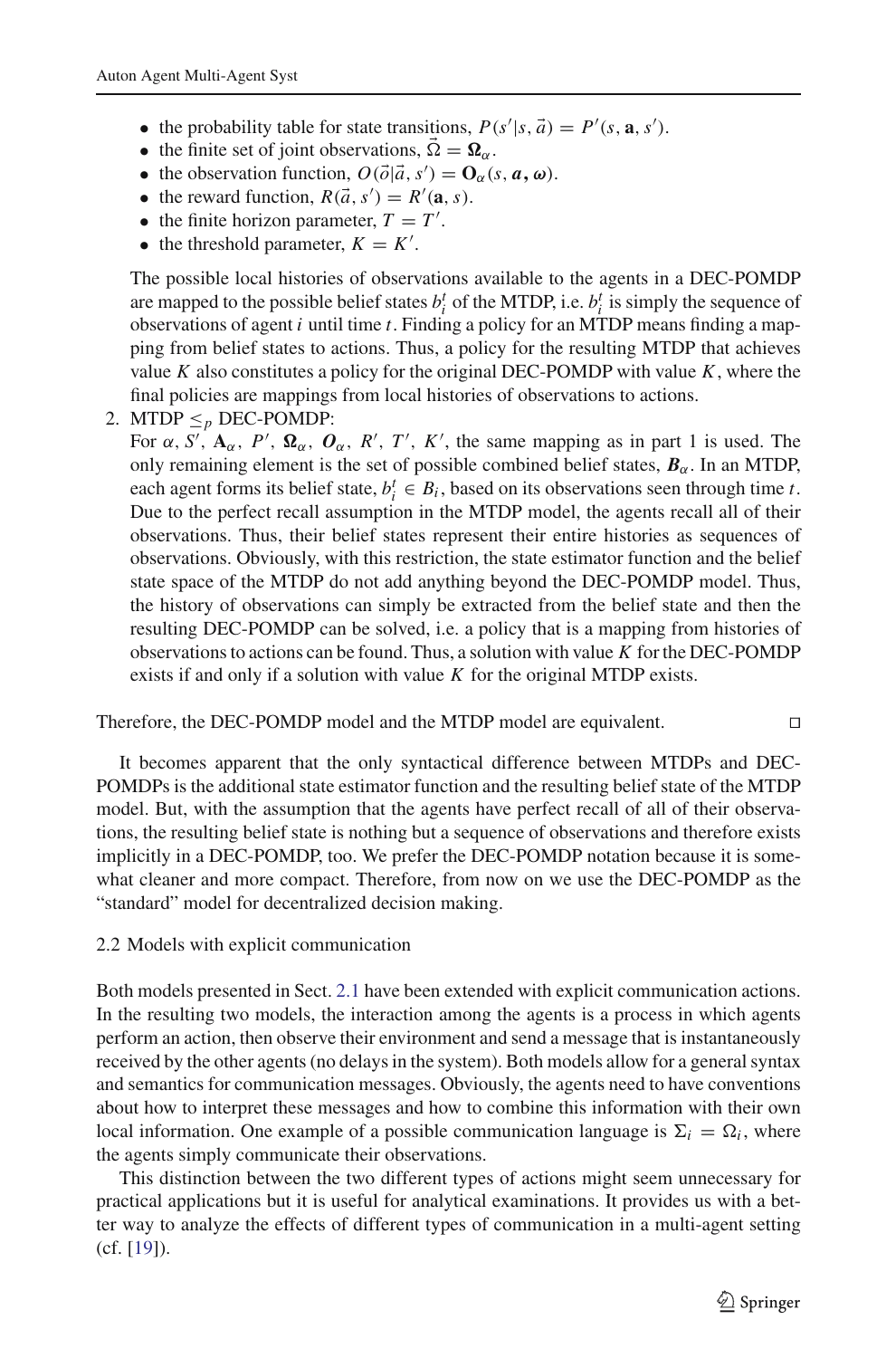## *2.2.1 The DEC-POMDP-COM model*

The following model is equivalent to the one described in Goldman and Zilberstein [\[18\]](#page-59-10). The formal definition of some parts have been changed to make the DEC-POMDP-COM model presented here a straightforward extension of the previously described DEC-POMDP model.

**Definition 11** (*DEC-POMDP-COM*) A decentralized partially observable Markov decision process with communication (DEC-POMDP-COM) is a tuple  $\langle I, S, \{A_i\}, P, \{\Omega_i\}, O, \Sigma$ ,  $C_{\Sigma}$ ,  $R_A$ ,  $R$ ,  $T$  where:

- *I, S,*  $\{A_i\}$ , *P,*  $\{\Omega_i\}$ , *O,* and *T* are defined as in the DEC-POMDP.
- $\Sigma$  is the alphabet of communication messages.  $\sigma_i \in \Sigma$  is an atomic message sent by agent *i*, and  $\vec{\sigma} = \langle \sigma_1, \ldots, \sigma_n \rangle$  is a joint message, i.e. a tuple of all messages sent by the agents in one time step. A special message belonging to  $\Sigma$  is the pull message s<sub>ee</sub> which agents in one time step. A special message belonging to  $\Sigma$  is the null message,  $\varepsilon_{\sigma}$ , which is sent by an agent that does not want to transmit anything to the others.
- $C_{\Sigma} : \Sigma \to \mathfrak{R}$  is the message cost function.  $C_{\Sigma}(\sigma_i)$  denotes the cost for transmitting atomic message  $\sigma_i$ . We set  $C_{\Sigma}(\varepsilon_{\sigma}) = 0$ , i.e. agents incur no cost for sending a null message.
- $R_A: \overline{A} \times S \to \Re$  is the action reward function identical to the reward function in a DEC-POMDP, i.e.  $R_A(\vec{a}, s')$  denotes the reward obtained after joint action  $\vec{a}$  was taken and a state transition to  $s'$  occurred and a state transition to *s'* occurred.
- $R : \vec{A} \times \vec{S} \times \vec{\Sigma} \rightarrow \Re$  denotes the total reward function, defined via  $R_A$  and  $C_{\Sigma}$ :  $R(\vec{a}, s', \vec{\sigma}) = R_A(\vec{a}, s') - \sum_{i \in I} C_{\Sigma}(\sigma_i).$

Note that if *R* is represented explicitly, the representation size of *R* is at least  $\Omega(|\Sigma|^n)$ . If *R* is only represented implicitly via *R* i and *C*<sub>P</sub> we will assume that  $|\Sigma|$  is polynomially *R* is only represented implicitly via  $R_A$  and  $C_{\Sigma}$ , we will assume that  $|\Sigma|$  is polynomially bounded by either  $|\Omega_i|$  or  $|A_i|$ , which implies that the observation function O will be of size at least  $\Omega(|\Sigma|^n)$ .

**Definition 12** (*Local policy for action for a DEC-POMDP-COM*) A local policy for action for agent *i*,  $\delta_i^A$ , is a mapping from local histories of observations  $\overline{o}_i$  over  $\Omega_i$  and histories of massages  $\overline{\sigma}_i$ , received (*i*  $\neq$  *i*) to control actions in  $A_i$ ,  $S^A_i$ ,  $S^*$ ,  $\leq$   $A_i$ . messages  $\overline{\sigma}_j$  received (*j*  $\neq i$ ) to control actions in  $A_i$ ,  $\delta_i^A$  :  $\Omega_i^* \times \overrightarrow{\Sigma}^* \to A_i$ .

**Definition 13** (*Local Policy for communication for a DEC-POMDP-COM*) A local policy for communication for agent *i*,  $\delta_i^{\Sigma}$ , is a mapping from local histories of observations  $\overline{o}_i$ <br>over  $\Omega_i$  and histories of messages  $\overline{\sigma}_i$  received (*i*  $\neq$  *i*) to communication actions in  $\Sigma$ over  $\Omega_i$ , and histories of messages  $\overline{\sigma}_j$  received (*j*  $\neq$  *i*) to communication actions in Σ,  $\delta_i^{\Sigma}: \Omega_i^* \times \vec{\Sigma}^* \to \Sigma.$ 

**Definition 14** (*Joint policy for a DEC-POMDP-COM*) A joint policy  $\delta = \langle \delta_1, \ldots, \delta_n \rangle$  is a type of local policies, one for each agent, where each  $\delta_i$  is composed of the communication tuple of local policies, one for each agent, where each  $\delta_i$  is composed of the communication and action policies for agent *i*.

Solving a DEC-POMDP-COM means finding a joint policy that maximizes the expected total reward, over either an infinite or a finite horizon. See Goldman and Zilberstein [\[18\]](#page-59-10) for further discussion.

**Theorem 2** *The DEC-POMDP model and the DEC-POMDP-COM model are equivalent.*

*Proof* We need to show: 1. DEC-POMDP  $\leq_p$  DEC-POMDP-COM and 2. DEC-POMDP- $COM \leq p$  DEC-POMDP.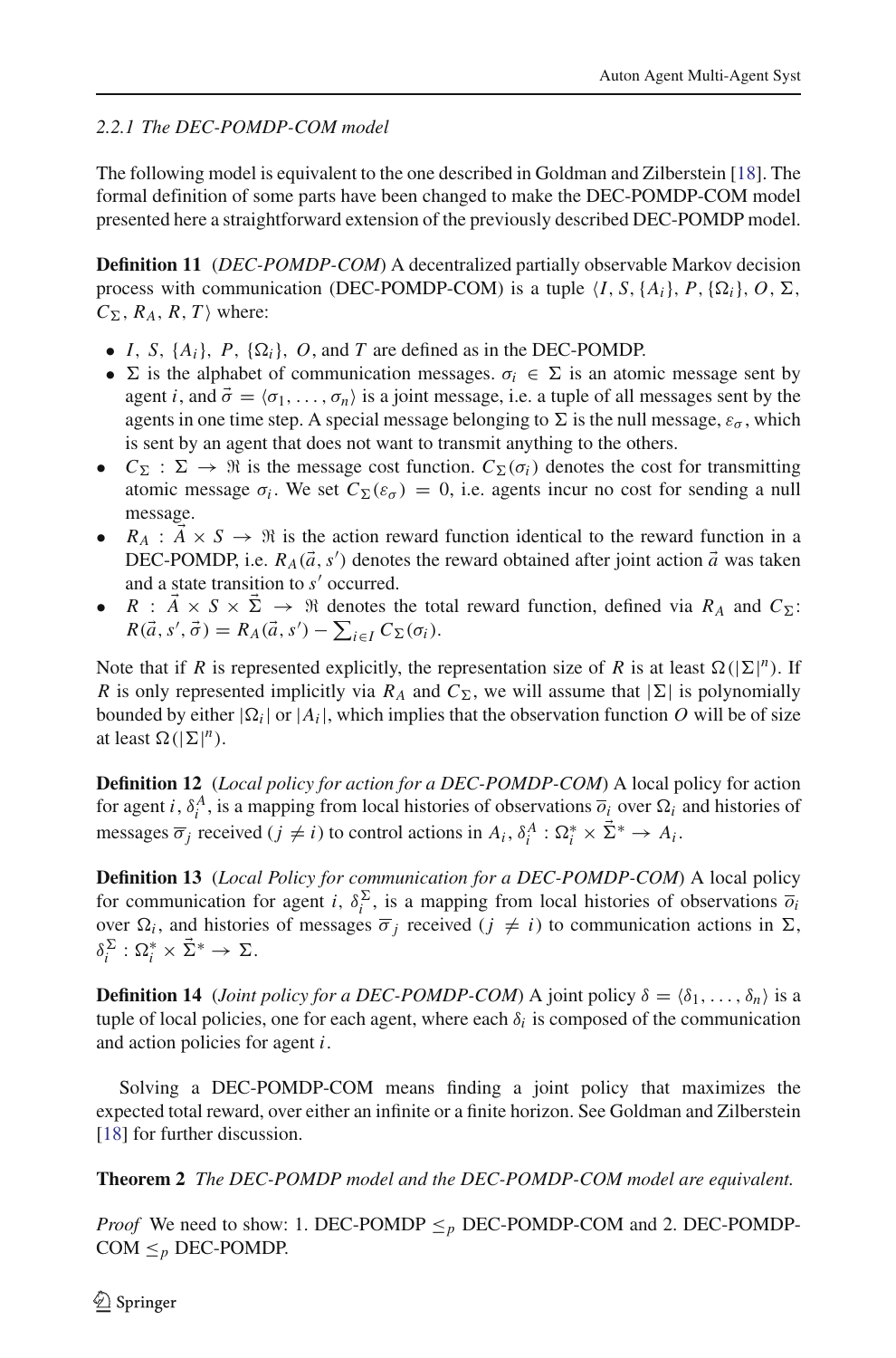1. DEC-POMDP  $\leq_p$  DEC-POMDP-COM:

For the first reduction, a DEC-POMDP can simply be mapped to a DEC-POMDP-COM with an empty set of communication messages and no cost function for the communication messages. Thus,  $\Sigma = \emptyset$  and  $C_{\Sigma}$  is the empty function. Obviously a solution with value  $K$  for the resulting DEC-POMDP-COM is also a solution with value  $K$  for the original DEC-POMDP.

2. DEC-POMDP-COM  $\leq_p$  DEC-POMDP:

The DEC-POMDP-COM decision problem is a tuple  $\langle I, S, \{A_i\}, P, \{\Omega_i\}, O, \Sigma, C_{\Sigma}, \rangle$  $R_A, R, T, K$  and a DEC-POMDP decision problem is a tuple  $\langle I', S', \{A_i\}', P', \{\Omega_i\}'\rangle$ <br> *O'*  $R'$   $T'$   $K'$  The only difference between these models is the explicit modeling of th  $O^{\prime}$ ,  $R^{\prime}$ ,  $T^{\prime}$ ,  $K^{\prime}$ ). The only difference between these models is the explicit modeling of the communication actions in the DEC-POMDP-COM model, but those can be simulated communication actions in the DEC-POMDP-COM model, but those can be simulated in the DEC-POMDP in the following way:

- The size of the state set  $S'$  has to be doubled to simulate the interleaving of control actions and communication actions. Thus,  $S' = S \times \{0, 1\}$ . Here,  $\langle s, 0 \rangle$  represents a system state where only control actions are possible, denoted a *control state*. And  $\langle s, 1 \rangle$  represents a system state where only communication actions are possible, denoted a *communication state* denoted a *communication state*.
- The length of the horizon is doubled, i.e.  $T' = 2 \cdot T$ , to account for the fact that for every time step in the original DEC-POMDP-COM we now have two time steps, one for the control action and one for the communication action.
- Each communication message is added to the action sets:  ${A_i}' = {A_i} \cup \Sigma$ . To differentiate control actions from communication actions, joint control actions are denoted  $\vec{a}$  and joint communication actions are denoted  $\vec{\sigma}$ .
- For each possible joint communication message, one new joint observation is added to the joint observation set:  $\vec{\Omega}' = \vec{\Omega} \cup \Sigma^n$ . Thus, the observation function has to be defined for consistent joint messages/observations only, i.e. where every agent has information about the same *n* messages (1 sent and *n*−1 received). Note that we can do this mapping only because message transmission is deterministic. Alternatively, adding *n*-tuples of single-agent observations consisting of *n* <sup>−</sup> 1 received messages would contain redundant information and, more importantly, could not be done in polynomial time. Although this simpler mapping is still exponential in *n*, it can be done in time polynomial in the input size, because according to the definition of a DEC-POMDP-COM the representations of *R* or *O* are of size at least  $\Omega(|\Sigma|^n)$ . In<br>the following, we let a denote a normal observation and  $\vec{\sigma}$  denote an observation the following, we let *o* denote a normal observation and  $\vec{\sigma}$  denote an observation representing *n* communication messages from all agents.
- The transition function  $P'$  is constructed in such a way that if the agents are in a control state, every joint control action leads to a communication state. Similarly, if the agents are in a communication state, every joint communication action leads to a control state. The transition probabilities for a control action taken in a control state are implicitly defined by the original transition function. A communication action taken in a communication state deterministically leads to a successor state where only the second component of the state changes from 1 to 0. More formally:

$$
\forall s, s', \vec{a} : P'(\langle s', 1 \rangle | \langle s, 0 \rangle, \vec{a}) = P(s'|s, \vec{a}) \n\forall s, \vec{\sigma}_{-i} : P'(\langle s, 0 \rangle | \langle s, 1 \rangle, \vec{\sigma}_{-i}) = 1
$$

The transition function must be 0 for all impossible state transitions. This includes a control action taken in a control state leading to another control state, a communication action taken in a communication state but leading to a successor state where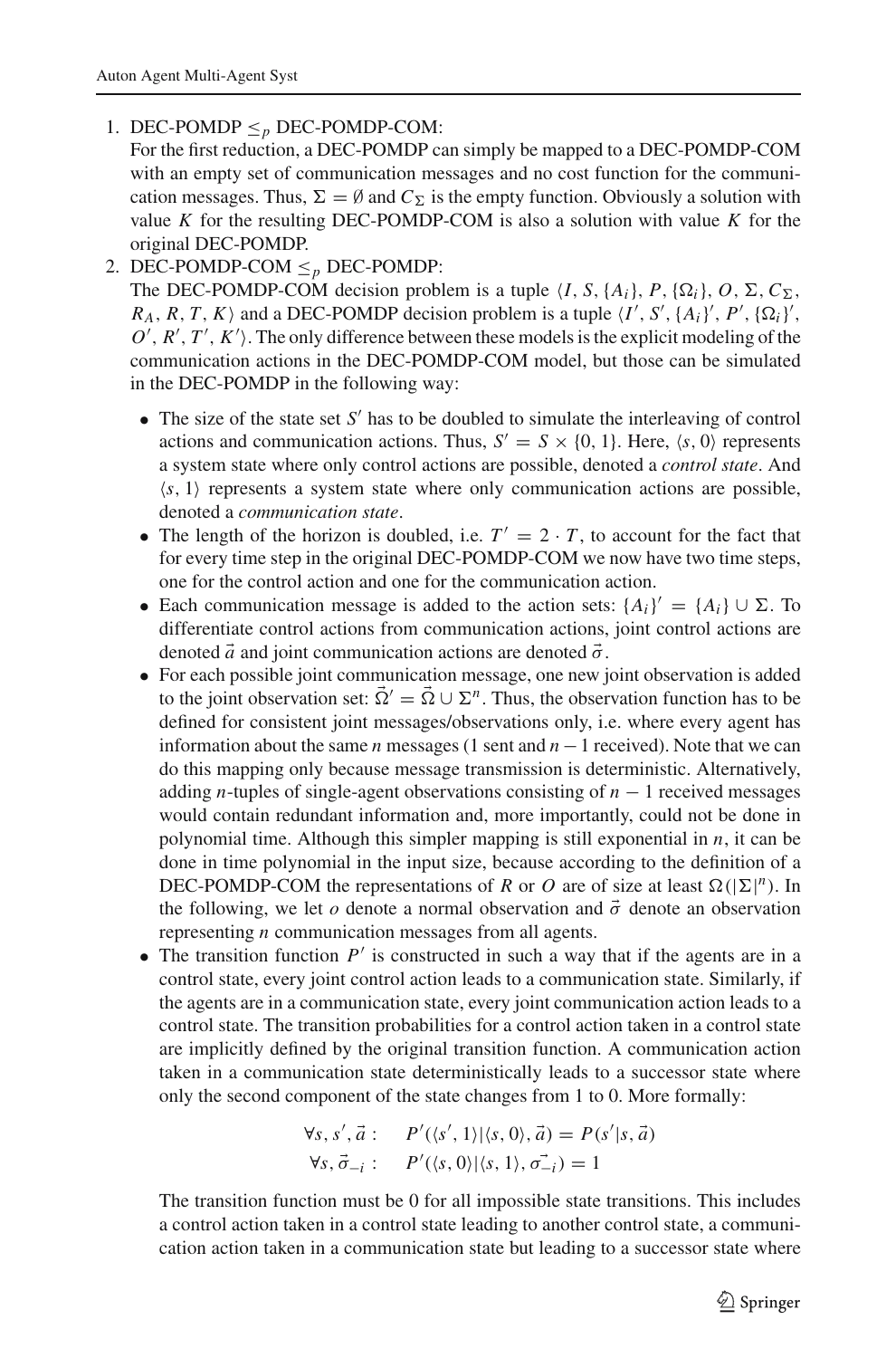the first component of the state also changes, and a communication action taken in a communication state leading to a communication state again. More formally:

$$
\forall s, s', \vec{a} : P'(\langle s', 0 \rangle | \langle s, 0 \rangle, \vec{a}) = 0
$$
  

$$
\forall s' \neq s, \vec{\sigma}_{-i} : P'(\langle s', 0 \rangle | \langle s, 1 \rangle, \vec{\sigma}_{-i}) = 0
$$
  

$$
\forall s, s', \vec{\sigma}_{-i} : P'(\langle s', 1 \rangle | \langle s, 1 \rangle, \vec{\sigma}_{-i}) = 0
$$

Furthermore, the transition function has to be defined for the cases of actions not possible in the original model, i.e. when a communication action is taken in a control state or when a control action is taken in a communication state. In these cases the state must simply remain the same. More formally:

$$
\forall s = s', \vec{\sigma}_{-i} : P'(\langle s', 0 \rangle | \langle s, 0 \rangle, \vec{\sigma}_{-i}) = 1 \n\forall s \neq s', \vec{\sigma}_{-i} : P'(\langle s', 0 \rangle | \langle s, 0 \rangle, \vec{\sigma}_{-i}) = 0
$$

and

$$
\forall s, s', \vec{\sigma}_{-i} : P'(\langle s', 1 \rangle | \langle s, 0 \rangle, \vec{\sigma}_{-i}) = 0 \n\forall s = s', \vec{a} : P'(\langle s', 1 \rangle | \langle s, 1 \rangle, \vec{a}) = 1
$$

and

$$
\forall s \neq s', \vec{a} : P'(\langle s', 1 \rangle | \langle s, 1 \rangle, \vec{a}) = 0 \n\forall s, s', \vec{a} : P'(\langle s', 0 \rangle | \langle s, 1 \rangle, \vec{a}) = 0
$$

Note that with this definition of the transition function  $P'$ , the agents could theo-<br>retically now make time go by without really taking any actions e.g. by taking a retically now make time go by without really taking any actions, e.g. by taking a communication action in a control state. We will prevent this by adjusting the reward function accordingly.

• The observation function  $O'$  has to be defined for control actions and for communication actions. The observation probabilities for a control action taken in a control state are implicitly defined by the original observation function. As explained above, for communication states we use the simplification that each joint communication action corresponds to only one joint observation consisting of *n* messages (which is possible due to the deterministic message transmission). Thus, the observation function has to be defined such that after taking a joint communication action  $\vec{\sigma}$  the probability of observing the corresponding joint communication message is 1 and the probability of observing any other observation is 0. Thus:

$$
\forall \vec{a}, s', \vec{o} : O'(\vec{o}|\vec{a}, \langle s', 1 \rangle) = O(\vec{o}|\vec{a}, s')
$$

and

$$
\forall \vec{o}, \vec{\sigma}, s': \quad O'(\vec{o}|\vec{\sigma}, \langle s', 0 \rangle) = \begin{cases} 1 & \text{if } \vec{o} = \vec{\sigma} \\ 0 & \text{else} \end{cases}
$$

For completeness, the observation function must be defined for all impossible actionstate combinations. One simple way to do this is to set the observation probability equal to 1 for observing  $\vec{\epsilon_{\sigma}}$ , the joint message only consisting of null messages, and to set all other observation probabilities equal to 0. More formally: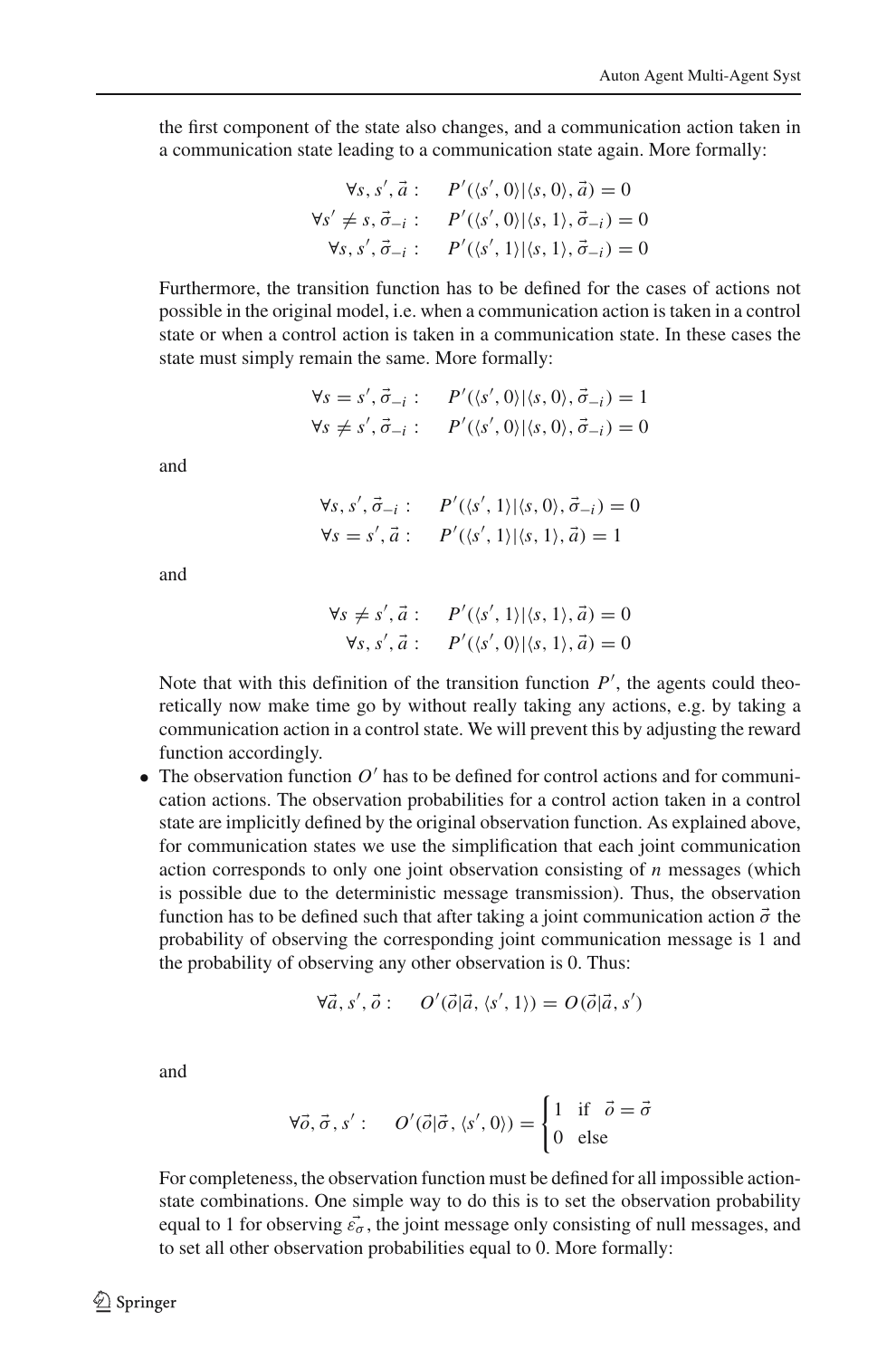$$
\forall \vec{o}, \vec{\sigma}, s': \quad O'(\vec{o}|\vec{\sigma}, \langle s', 1 \rangle) = \begin{cases} 1 & \text{if } \vec{o} = \vec{\varepsilon}_{\sigma} \\ 0 & \text{else} \end{cases}
$$

and

$$
\forall \vec{o}, \vec{a}, s': \quad O'(\vec{o}|\vec{a}, \langle s', 0 \rangle) = \begin{cases} 1 & \text{if } \vec{o} = \vec{\varepsilon_o} \\ 0 & \text{else} \end{cases}
$$

Again, although we are adding  $O(|\Sigma|^n)$  joint observations to the observation function this manning can be done in time polynomial in the input size, because according tion, this mapping can be done in time polynomial in the input size, because according to the definition of a DEC-POMDP-COM the representations of *R* or *O* are of size at least  $\Omega(|\Sigma|^n)$ .<br>The reward funct

• The reward function  $R'$  has to be changed to account for the communication costs as defined by  $C_{\Sigma}$ . If  $\langle s', 0 \rangle$  is the control state reached after joint communication<br>action  $\vec{\sigma} = \langle \sigma_1, \dots, \sigma_n \rangle$  was taken, then the reward must represent the sum of the action  $\vec{\sigma} = \langle \sigma_1, \dots, \sigma_n \rangle$  was taken, then the reward must represent the sum of the communication costs  $C_{\Sigma}(\sigma)$ . For control actions taken in a control state, the reward communication costs  $C_{\Sigma}(\sigma_i)$ . For control actions taken in a control state, the reward is defined implicitly via the original reward function. More formally:

$$
\forall \vec{\sigma}, s': \quad R'(\vec{\sigma}, \langle s', 0 \rangle) = \sum_{i}^{n} C_{\Sigma}(\sigma_i)
$$

and

$$
\forall \vec{a}, s': \quad R'(\vec{a}, \langle s', 1 \rangle) = R_A(\vec{a}, s')
$$

Again, for completeness the reward function has to be defined for impossible actionstate combinations. For those cases we have made sure that the agents simply stay in the same state and observe the null message. Unfortunately, if the original DEC-POMDP-COM was constructed such that for certain (or all) state transitions the agents received a negative reward, finding an optimal plan in the new DEC-POMDP would result in an undesired solution. The optimal plan might include steps where an agent takes a "null action" by choosing an impossible state-action combination. To prevent this from happening, we set the reward to negative infinity whenever a control action leads to a control state or a communication action leads to a communication state. Thus:

$$
\forall \vec{a}, s': R'(\vec{a}, \langle s', 0 \rangle) = -\infty
$$

and

$$
\forall \vec{\sigma}, s': R'(\vec{\sigma}, \langle s', 1 \rangle) = -\infty
$$

In the resulting DEC-POMDP, the agents start off taking a joint control action. Then a state transition to a communication state occurs. After taking a joint communication action, a state transition to a control state occurs. This corresponds exactly to the course of action in the original DEC-POMDP-COM where the agents also had designated action and communication phases. Receiving messages is simulated by observations that correspond to the joint messages. Therefore, the information available to an agent in the DEC-POMDP is the same as in the original DEC-POMDP-COM. By constructing  $P'$ ,  $O'$  and  $R'$  appropriately, we ensure that a policy with value  $K$  can be found for the resulting DEC-POMDP if and only if a policy with value  $K$  can be found for the the resulting DEC-POMDP if and only if a policy with value *K* can be found for the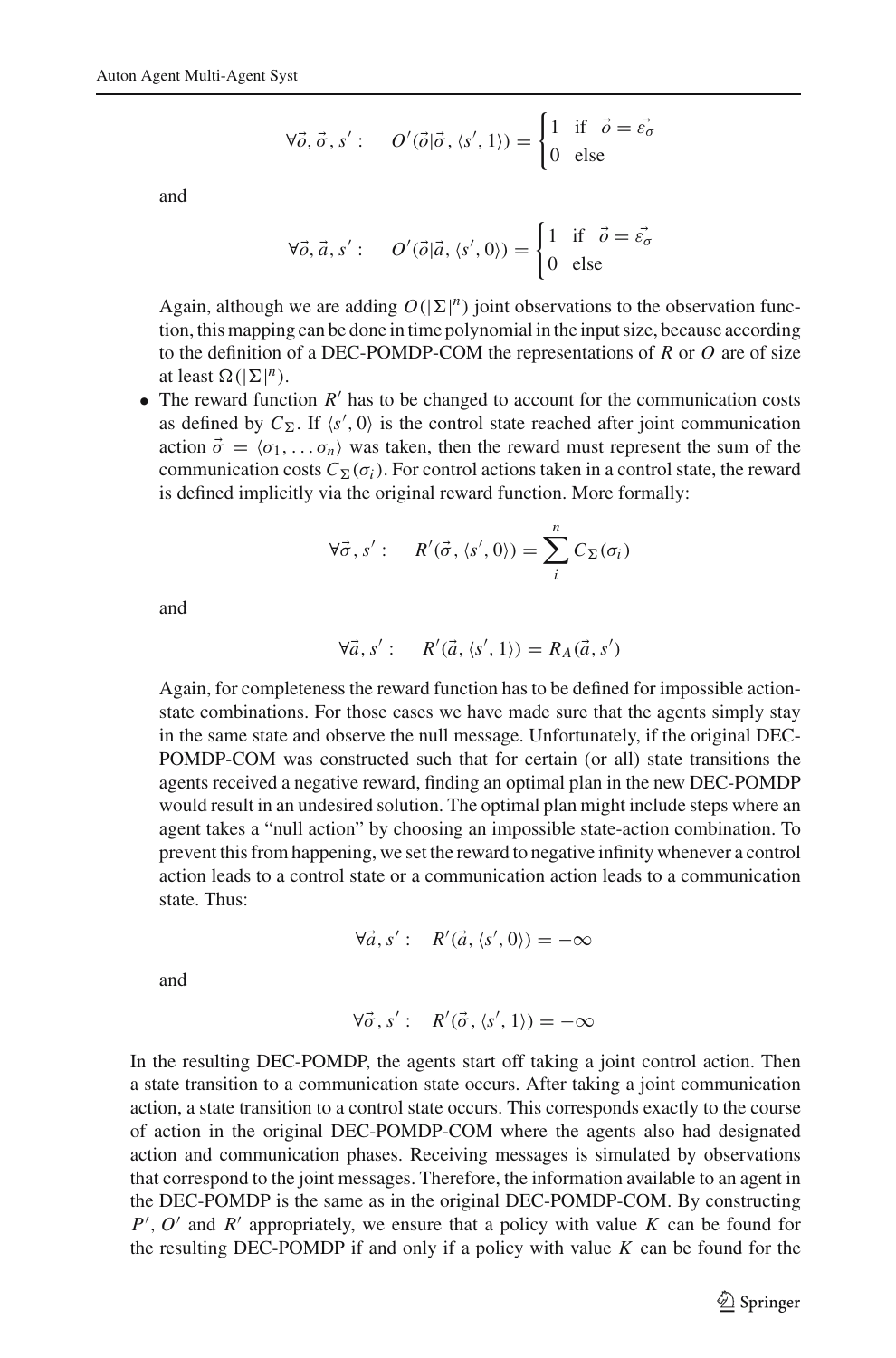original DEC-POMDP-COM. This completes the reduction of a DEC-POMDP-COM to a DEC-POMDP.

Thus, the DEC-POMDP and the DEC-POMDP-COM models are equivalent.

## *2.2.2 The COM-MTDP model*

**Definition 15** (*COM-MTDP*) [1](#page-13-1) A communicative multiagent team decision problem (COM-MTDP) is a tuple  $\langle \alpha, S, A_{\alpha}, P, \Omega_{\alpha}, O_{\alpha}, \Sigma_{\alpha}, B_{\alpha}, R \rangle$ , where

- $\alpha$ , *S*,  $A_{\alpha}$ , *P*,  $\Omega_{\alpha}$ , and  $O_{\alpha}$  remain defined as in an MTDP.
- $\Sigma_{\alpha}$  is a set of combined communication messages, defined by  $\Sigma_{\alpha} \equiv \Pi_{i \in \alpha} \Sigma_{i}$ , where  ${\Sigma_i}|_{i \in \alpha}$  is a set of possible messages for each agent *i*.
- **B**<sub> $\alpha$ </sub> is an extended set of possible combined belief states. Each agent  $i \in \alpha$  forms belief state  $b_i^t \in B_i$ , based on its observations and on the messages received from the other agents. This manning of observations and messages to belief states is performed by the agents. This mapping of observations and messages to belief states is performed by the state estimator function under the assumption of perfect recall.
- *R* is an extended reward function, now also representing the cost of communicative acts. It is defined by  $R : S \times A_{\alpha} \times \Sigma_{\alpha} \rightarrow \mathcal{R}$ .

As with MTDPs, in COM-MTDPs, the state estimator function does not add any additional functionality due to the assumption of perfect recall. However, if this assumption is relaxed, a state estimator has the potential to model any noise or temporal delays that might occur in the communication channel. Furthermore, it could possibly perform some preprocessing of the observations and messages. So far, no such state estimators have been proposed.

**Definition 16** (*Communication policy for a COM-MTDP*) A communication policy for a COM-MTDP is a mapping from the extended belief state space to communication messages, i.e.  $\pi_{i\,\Sigma}: B_i \to \Sigma_i$ .

**Definition 17** (*Joint communication policy for a COM-MTDP*) A joint communication policy for an MTDP-COM,  $\pi_{\alpha\Sigma} = \langle \pi_{1\Sigma}, \dots, \pi_{n\Sigma} \rangle$ , is a tuple of communication policies, one<br>for each agent for each agent.

**Definition 18** (*Joint policy for a COM-MTDP*) A joint policy for a COM-MTDP is a pair, consisting of a joint domain-level policy and a joint communication policy,  $\langle \pi_{\alpha \Sigma}, \pi_{\alpha A} \rangle$ .

Solving a COM-MTDP means finding a joint policy that maximizes the expected total reward over either an infinite or a finite horizon.

<span id="page-13-0"></span>2.3 Consolidation of 4 different formal models

## *2.3.1 Equivalence results*

**Theorem 3** *The DEC-POMDP-COM model and the COM-MTDP model are equivalent under the perfect recall assumption.*

*Proof* We need to show that: 1. DEC-POMDP-COM  $\leq_p$  COM-MTDP and 2. COM-MTDP  $\leq_p$  DEC-POMDP-COM.

<span id="page-13-1"></span><sup>1</sup> Adapted from Pynadath and Tambe [\[39\]](#page-60-3).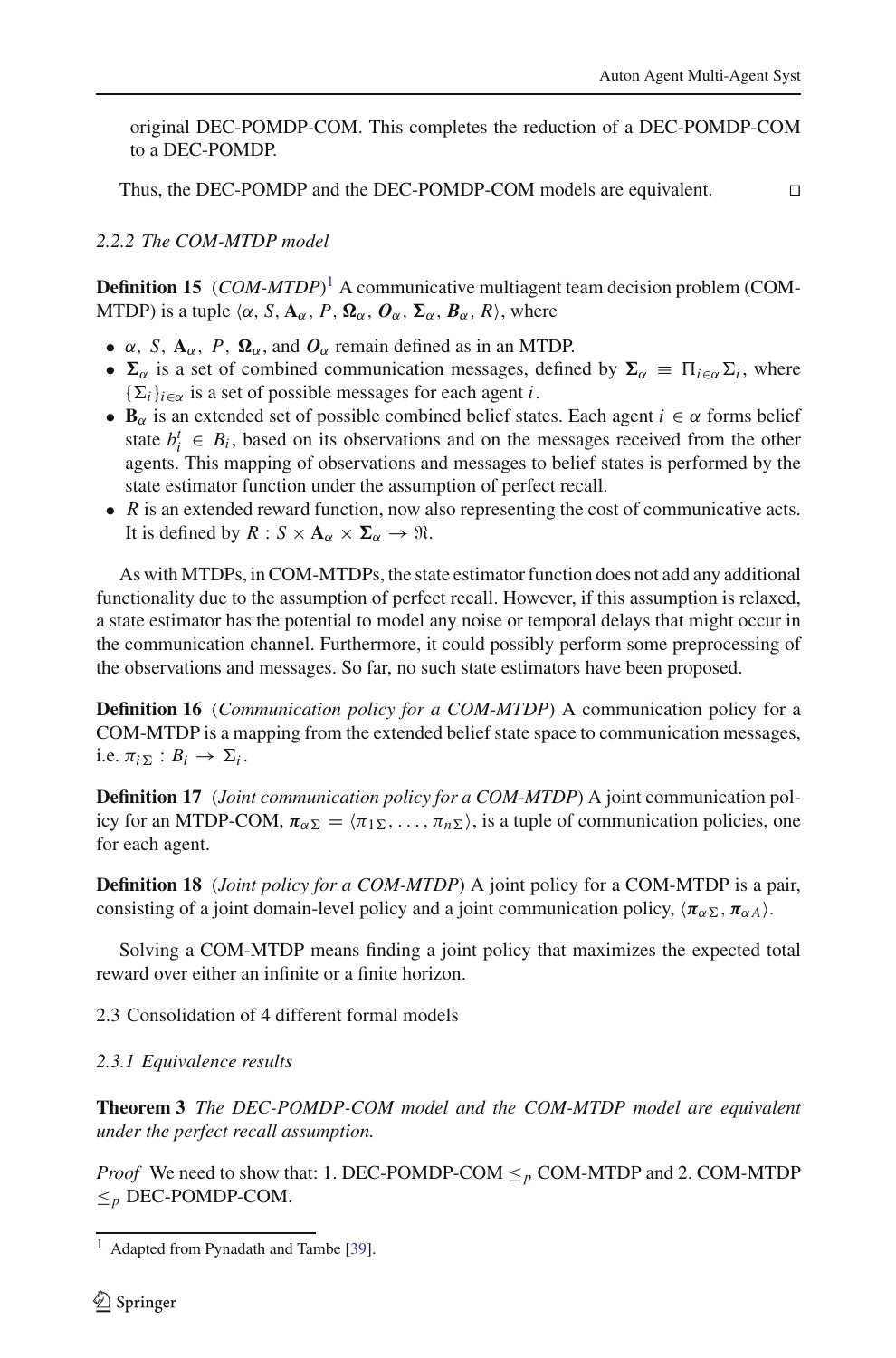As has been shown in Theorem 1, the DEC-POMDP model and the MTDP model are equivalent. The extensions of these models introduce/change  $\Sigma$ ,  $C_{\Sigma}$ ,  $R_A$  and *R* for the DEC-POM-DP-COM model and  $\Sigma_{\alpha}$ ,  $B_{\alpha}$ , and  $R'$  for the COM-MTDP model. For the parts of the models that did not change, the same mapping as presented in the earlier proof is used.

## 1. DEC-POMDP-COM  $\leq_p$  COM-MTDP:

Again, there are obvious mappings between:

- The set of communication messages,  $\Sigma = \Sigma_{\alpha}$ .
- The extended reward function,  $R(\vec{a}, s', \vec{\sigma}) = R'(\mathbf{a}, s', \sigma)$ .

The possible local histories of observations and communication messages received that are available to the agent in a DEC-POMDP are mapped to the extended set of possible combined belief states  $B_\alpha$  of the COM-MTDP, i.e.  $b_i^t$  is simply the sequence of observations and communication messages received by agent *i* until time *t*. Finding a observations and communication messages received by agent *i* until time *t*. Finding a policy for a COM-MTDP means finding a mapping from the extended set of combined belief states to actions (domain level actions and communication actions). Thus, a policy with value  $K$  for the resulting COM-MTDP is at the same time a policy with value  $K$ for the original DEC-POMDP-COM, where the final policies are mappings from local histories of observations and communication messages to actions (control actions and communication actions).

2. COM-MTDP  $\leq_p$  DEC-POMDP-COM:

For  $\Sigma$  and *R*, the same mappings as in part 1 are used. The only remaining element is the extended set of possible combined belief states,  $B_\alpha$ , which again exists implicitly in a DEC-POMDP-COM, too. In a COM-MTDP, each agent forms its belief state,  $b_i^t \in B_i$ , based on its observations and the messages it has received up to time t. The *extended* based on its observations and the messages it has received up to time *t*. The *extended state estimator function* now forms the belief state with the following three operations:

- (a) Initially, the belief state is an empty history.
- (b) Every new observation agent *i* receives is appended to its belief state.
- (c) Every new message agent *i* receives is also appended to its belief state.

Again, the COM-MTDP model assumes that the agents have perfect recall, i.e. they recall all of their observations and messages. Thus, the extended state estimator function builds up a complete history of observations and messages as in a DEC-POMDP-COM. The history of observations and communication messages can therefore simply be extracted from the belief state of the COM-MTDP and the resulting DEC-POMDP-COM can then be solved. This means finding a policy that is a mapping from histories of observations and communication messages to actions. Thus, a solution to the DEC-POMDP-COM with value *K* is also a solution to the original COM-MTDP with value *K*.

Therefore, the DEC-POMDP-COM and COM-MTDP models are equivalent.

The following corollary now immediately follows from Theorems 1, 2 and 3.

## **Corollary 1** *All of the aforementioned models (DEC-POMDP, DEC-POMDP-COM, MTDP, and COM-MTDP) are equivalent.*

As explained in Sect. [2.1,](#page-4-0) we consider the DEC-POMDP model to be somewhat cleaner and more compact than the MTDP model. Obviously, the same holds true for DEC-POMDP-COMs versus COM-MTDPs. Whether one uses the model with or without explicit communication messages depends on the specific purpose. The models are equivalent, but using one of the models might be advantageous for a particular analysis. For example, when analyzing the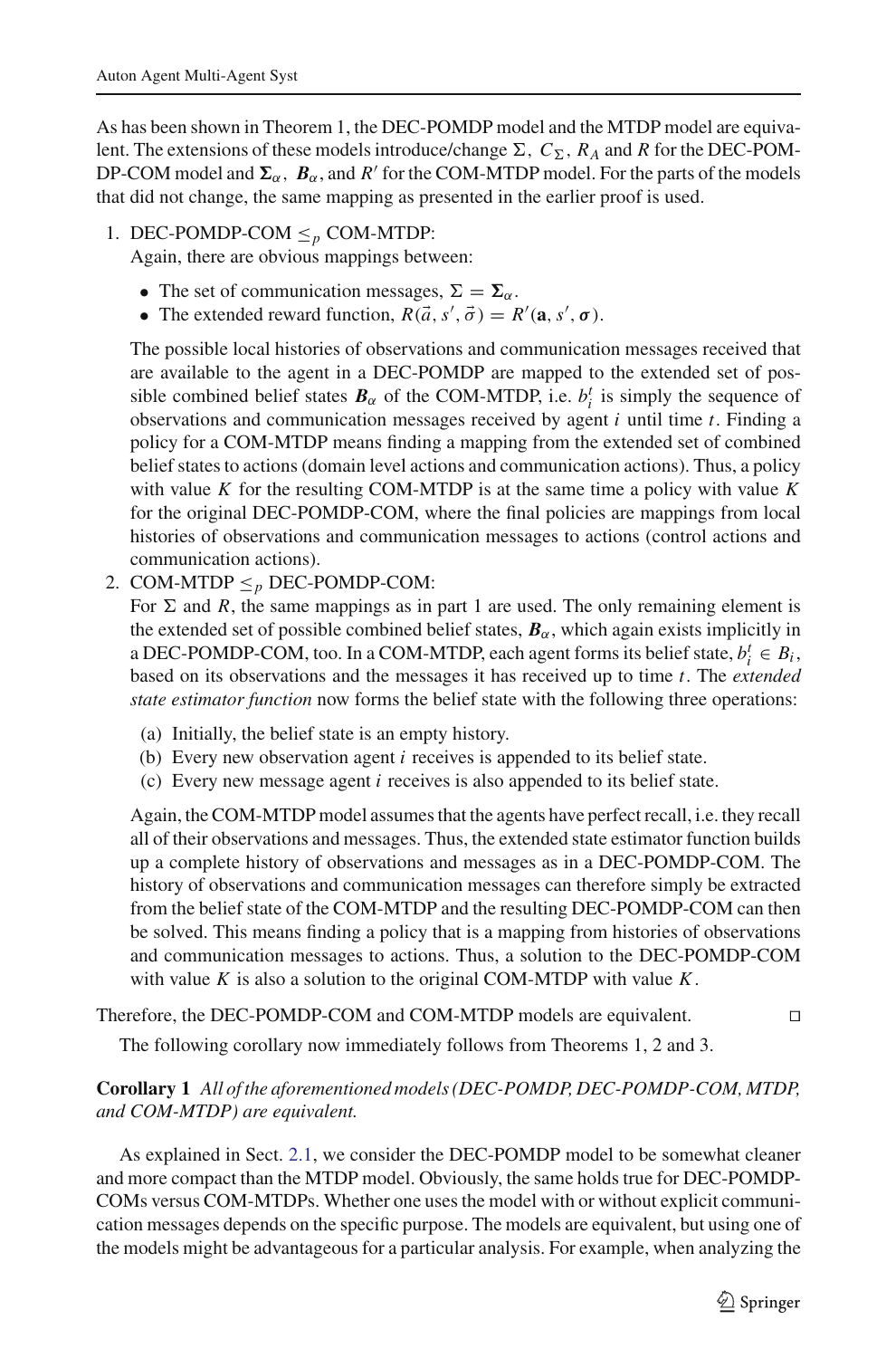effects of different types of communication, the DEC-POMDP-COM model is more suitable than the DEC-POMDP model (see for example [\[19](#page-59-9)]). If communication actions are taken to be no different than any other action, the DEC-POMDP model is more compact and thus more attractive.

## <span id="page-15-0"></span>*2.3.2 Complexity results*

The first complexity results for Markov decision processes go back to Papadimitriou and Tsitsiklis [\[33](#page-59-11)], where they showed that the MDP problem is P-complete and that the POMDP problem is PSPACE-complete for the finite-horizon case. For a long time, no tight complexity results for decentralized processes were known. In 1986, Papadimitriou and Tsitsiklis [\[32\]](#page-59-12) proved that decentralized control of MDPs must be at least NP-hard; however, a complete complexity analysis also giving tight upper bounds was still missing.

In 2000, Bernstein et al. [\[8](#page-58-1)] were the first to prove that DEC-POMDPs with a finite horizon are NEXP-complete. This was a breakthrough in terms of understanding the complexity of decentralized control of multiple agents. In particular, due to the fact that it has been proven that P and EXP are distinct, this shows that optimal decentralized control of multiple agents is infeasible in practice. Moreover, it is strongly believed by most complexity theorists that  $EXP \neq NEXP$  and that solving NEXP-complete problems needs double exponential time in the worst case. Note that this has *not* been proven formally, but for the remainder of this paper it is assumed to be true.

Below, a sketch of the original proof is presented. Obviously, due to the equivalence results from Corollary 1, all complexity results obtained for DEC-POMDPs hold also for DEC-POMDP-COMs, MTDPs and COM-MTDPs. The complexity proof involves two agents because this is sufficient to show NEXP-completeness. Let DEC-POMDP*n* denote a DEC-POMDP with *n* agents. In the finite-horizon version of the DEC-POMDP model, we assume that  $T \leq |S|$ . The theorems and proofs in this section are based on Bernstein et al. [\[6](#page-58-3)].

## **Theorem 4** *For any*  $n \geq 2$ , *a finite-horizon DEC-POMDP<sub>n</sub>*  $\in$  *NEXP*.

*Proof* The following process shows that a non-deterministic Turing machine can solve any instance of a DEC-POMDP $<sub>n</sub>$  in at most exponential time.</sub>

- 1. Guess a joint policy and write it down in exponential time. This is possible, because a joint policy consists of *n* mappings from observation histories to actions. Since  $T \leq |S|$ , the number of possible histories is exponentially bounded by the problem description.
- 2. The DEC-POMDP together with the guessed joint policy can be viewed as an exponentially bigger POMDP using *n*-tuples of observations and actions.
- 3. In exponential time, convert each of the exponentially many observation sequences into a belief state.
- 4. In exponential time, compute transition probabilities and expected rewards for an exponentially bigger belief state MDP.
- 5. This MDP can be solved in polynomial time, which is exponential in the original problem description.

Thus, there is an accepting computation path in the non-deterministic machine if and only if there is a joint policy that can achieve reward  $K$ .

To present the full complexity result, we need to define a few additional properties. Note that some of these properties have different names in the DEC-POMDP and MTDP frameworks. We provide both names below, but only the first one listed in each definition is used in this paper.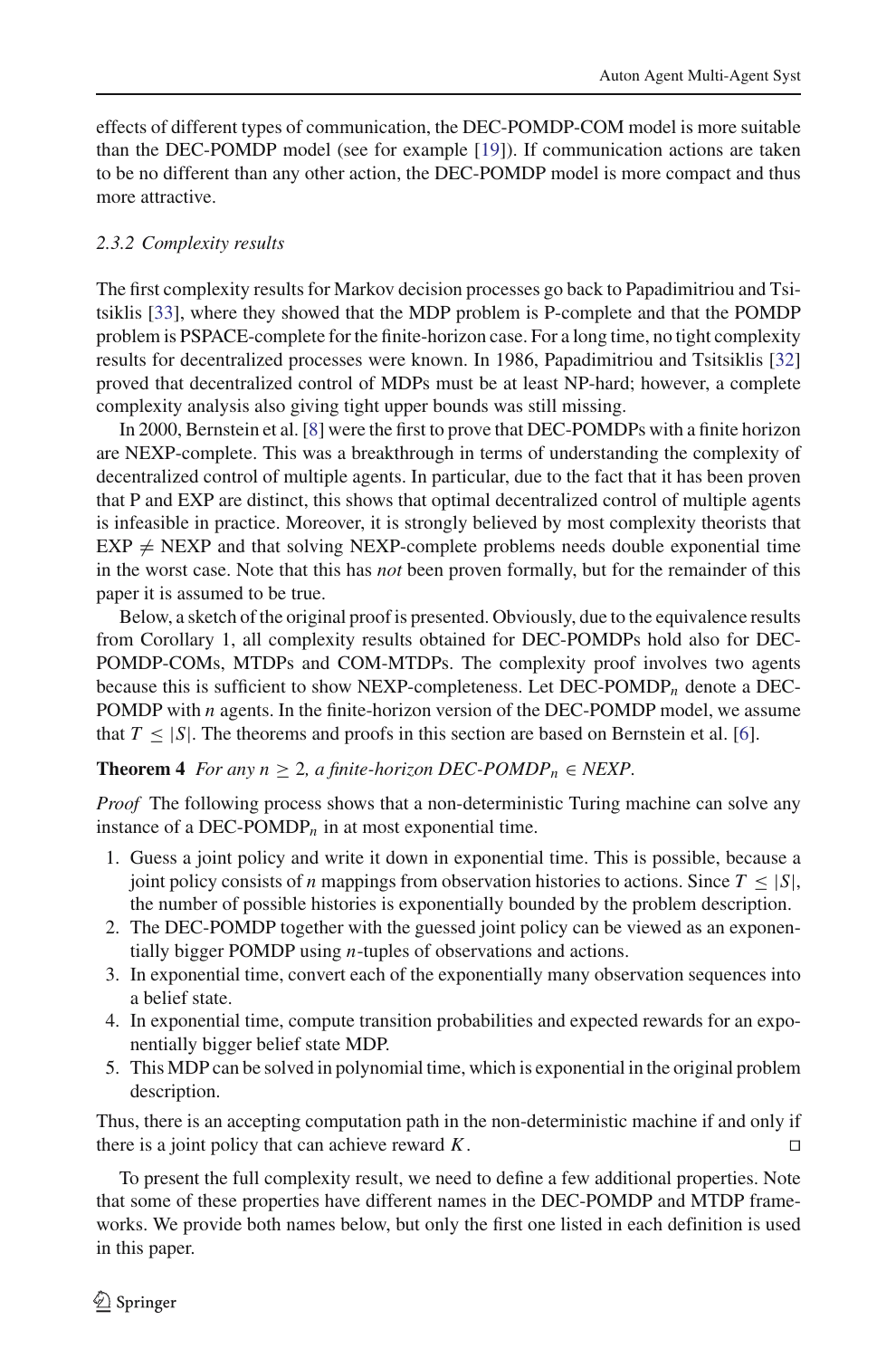**Definition 19** (*Joint full observability*  $\equiv$  *collective observability*) A DEC-POMDP is jointly fully observable if the *n*-tuple of observations made by all the agents uniquely determines the current global state. That is, if  $O(\vec{o}|\vec{a}, s') > 0$  then  $Pr(s'|\vec{o}) = 1$ .

**Definition 20** (*DEC-MDP*) A decentralized Markov decision process (DEC-MDP) is a DEC-POMDP with joint full observability.

Note that in a DEC-MDP, each agent alone still only has partial observability and does not have full information about the global state.

### **Theorem 5** *For any*  $n \geq 2$ , *a finite-horizon DEC-MDP<sub>n</sub> is NEXP-hard.*

*Proof sketch* The detailed proof of this lower bound is quite involved and can be found in Bernstein et al. [\[6](#page-58-3)]. We include a sketch of the proof below. The proof is based on a reduction of a known NEXP-complete problem called TILING to DEC-MDP*n*. A TILING problem instance includes a board of size  $n \times n$  (the size *n* is represented compactly in binary), a set of tile types  $L = \{$ tile-0, ..., tile-k}, and a set of binary horizontal and vertical compatibility relations *H*, *V* ⊆ *L* × *L*. A *tiling* is a mapping *f* : {0, ..., *n* − 1} × {0, ..., *n* − 1} → *L*. A tiling *f* is *consistent* if and only if (a)  $f(0, 0)$  =tile-0 and (b) for all *x, y,*  $\langle f(x, y), f(x+1, y) \rangle \in H$ , and  $\langle f(x, y), f(x+1) \rangle \in V$ . The decision problem is to determine given *L*, *H*, *V*, and and  $\langle f(x, y), f(x, y+1) \rangle \in V$ . The decision problem is to determine, given *L*, *H*, *V*, and *n* whether a consistent tiling exists. Figure 4 shows an example of a tiling instance and a *n*, whether a consistent tiling exists. Figure [4](#page-16-0) shows an example of a tiling instance and a corresponding consistent tiling.

For the following reduction, a fixed but arbitrarily chosen instance of the tiling problem is assumed, i.e. *L, H, V* , and *n* are fixed. A corresponding DEC-MDP is constructed, with the requirement that it is solvable (i.e. there is a joint policy for which the value of the initial state  $s_0$  exceeds  $K$ ) if and only if the selected tiling instance is solvable. The basic idea is to create a DEC-MDP where the agents are given tile positions from the environment in each step and then select tiles to fill the pair of positions in the next step. The environment then checks whether this leads to a consistent tiling.

A naive approach could lead to the creation of a state for every pair of tile positions. Unfortunately, this would result in an exponential blow-up in problem size, rather than a polynomial reduction. Thus, the environment itself cannot "remember" all the information about the process. As it turns out, it is sufficient to only remember information about the relative position of two tiles (whether the locations are the same, horizontally adjacent, or

<span id="page-16-0"></span>



Given  $n, L, H$ , and V, is there a consistent tiling?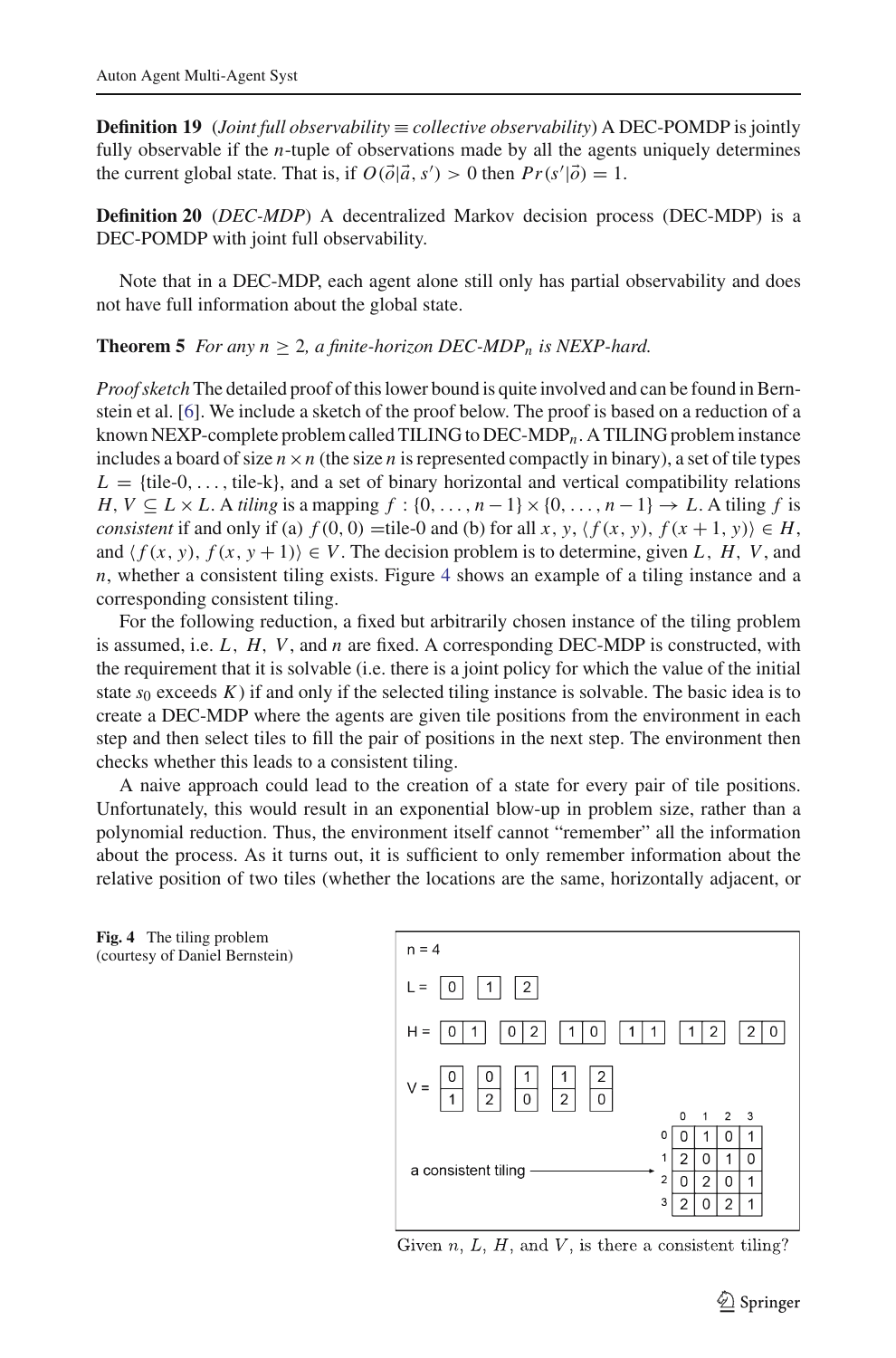



<span id="page-17-0"></span>**Fig. 5** Reduction from the tiling problem (courtesy of Daniel Bernstein)

vertically adjacent). The agent's local policies are based on their observation histories, and so if they observe a tile position produced by the environment, they can select an action in the next step based on this observation. Figure [5](#page-17-0) illustrates how this process can be subdivided into the following five phases:

- 1. **Select phase**: Select two bit indices and values, each identifying a bit position and the value at that position in the location given to one of the agents.
- 2. **Generate phase**: Generate two tile locations at random, revealing one to each agent.
- 3. **Query phase**: Query each agent for a tile type to place in the location that was specified to that agent.
- 4. **Echo phase**: Require the agents to echo the tile locations they received in the generate phase bit by bit.
- 5. **Test phase**: Check whether the tile types provided in the query phase come from a single consistent tiling.

Note that because the tiling problem is reduced to a *DEC-MDP*, joint observability must be maintained throughout the whole process. That is, all aspects of the DEC-MDP must be available to the agents through their observations. This is achieved by making all the information observable by both agents, except for the indices and values selected in the select phase and the tile types that are chosen by the agents during the query phase.

Because the environment has the information about the relative position of the tiles, it can generate a reward depending on the chosen actions (the tile types) after each step. The agents receive a non-negative reward only if the tiling conditions hold. Thus, for the whole problem, the agents can expect a non-negative reward (exceeding the threshold value  $K$ ) if and only if the tiling conditions can be met for all pairs of positions, i.e. there exists a consistent tiling.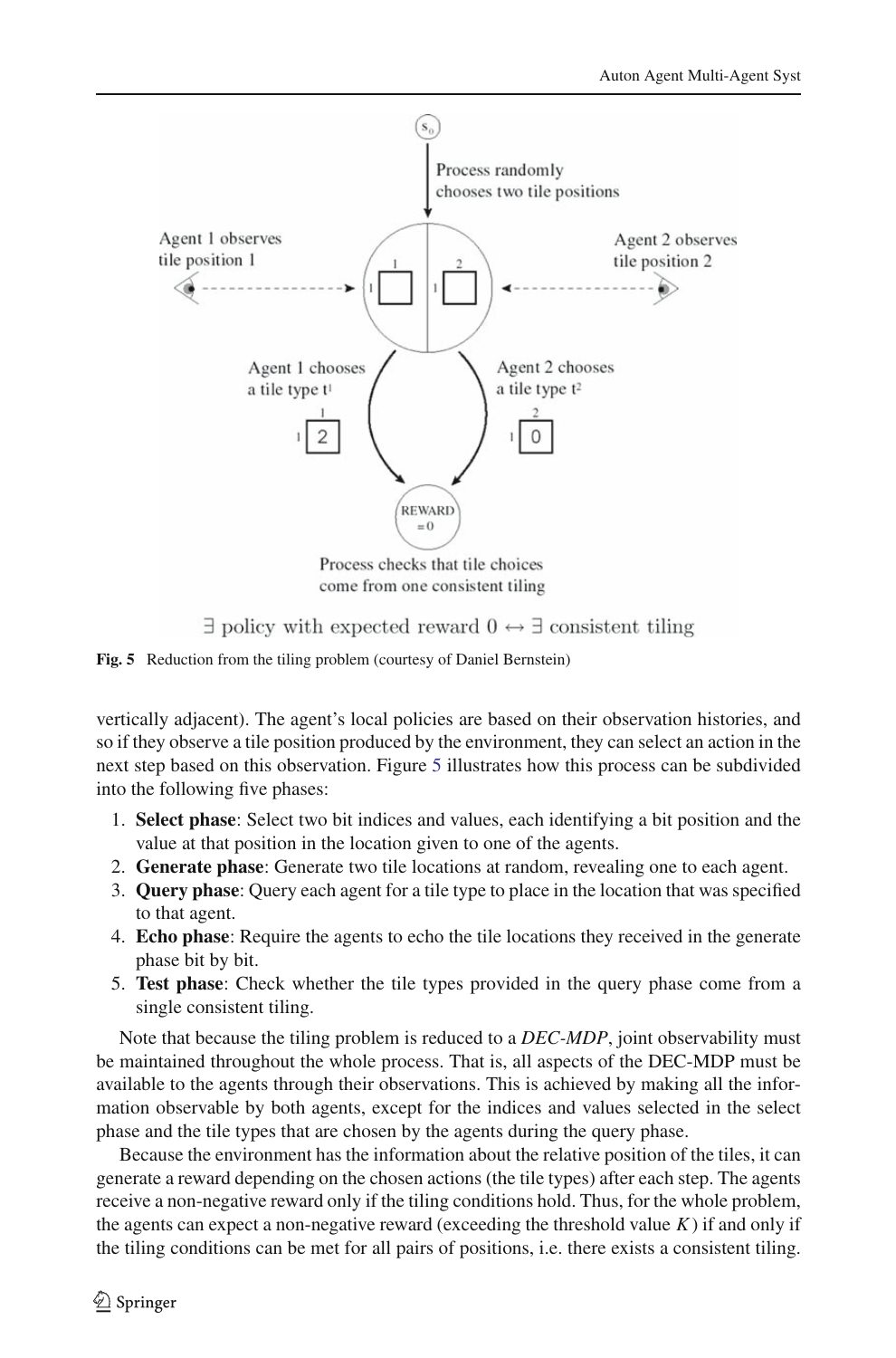Thus, a solution for the DEC-MDP<sub>n</sub> at the same time constitutes a solution to the tiling problem. Accordingly, since the tiling problem is NEXP-complete, solving a finite-horizon  $\Box$ DEC-MDP<sub>n</sub> is NEXP-hard.

#### **Corollary 2** *For any*  $n \geq 2$ , *DEC-POMDP<sub>n</sub> is NEXP-hard.*

*Proof* Because the set of all DEC-POMDPs is a true superset of the set of all DEC-MDPs, this follows immediately from Theorem 5.

Because all four formal models for optimal multi-agent planning are equivalent, the last complexity result also holds for DEC-POMDP-COMs, MTDPs and COM-MTDPs. Thus, in future research, any one of the models can be used for purposes of theoretical analysis, as well as for the development of algorithms. The results will always apply to the other models as well. Note that we have only analyzed the complexity of finite-horizon problems in this section. This is because the situation is significantly different for the infinite-horizon case. In 1999, Madani et al. [\[25](#page-59-13)] showed that infinite-horizon POMDPs are undecidable. Thus, because a DEC-POMDP with one agent reduces to a single-agent POMDP, it is obvious that infinite-horizon DEC-POMDPs are also undecidable.

#### *2.3.3 Approximation and complexity*

The notion of equivalence used so far means that the decision problem versions of all four models have the same worst-case complexity. However, it does not immediately imply anything about the approximability of their corresponding optimization problems. An understanding of this approximability is nevertheless desirable in light of the high worst-case complexity. The standard polynomial time reductions we have used are inadequate to show equivalence of two optimization problems in terms of approximability. Two problems A and B may be equivalent in terms of worst-case complexity, but it can still be conceivable that A has an efficient approximation algorithm while B does not.

A more careful kind of reduction that preserves approximability is called an *L-Reduction*. Showing that there exists an L-reduction from optimization problem A to optimization problem B when there exists an approximation algorithm for B implies that there also exists an approximation algorithm for A. The formal details of this reduction technique are beyond the scope of this paper (see Papadimitriou [\[31](#page-59-8), chap. 13] for a detailed discussion of this topic). However, we can give some intuition and an informal proof of why the four models considered here are also equivalent in terms of approximability.

First, we use the result shown by Rabinovich et al. [\[40\]](#page-60-7) in 2003 that even *ε*-optimal history-dependent joint policies are still NEXP-hard to find in DEC-POMDPs. In other words, DEC-POMDPs are not efficiently approximable. As the DEC-POMDP-COM model is a straightforward extension of the DEC-POMDP model, DEC-POMDP-COMs are also not efficiently approximable. An analogous argument holds for the MTDP and the MTDP-COM model. If the MTDP model is not efficiently approximable the same would hold true for the MTDP-COM model. Thus, it suffices to show that there is an L-reduction from the DEC-POMDP model to the MTDP model.

Looking at the reduction used in Sect. [2.1.3,](#page-6-0) we can observe that we used a very easy oneto-one mapping of the elements of a DEC-POMDP to the resulting MTDP. Most importantly, this mapping can be done in logarithmic space, one of the main requirements of L-reductions. A second requirement is that the solution for the resulting MTDP can be transformed into a solution for the original DEC-POMDP using logarithmic space. As we have noted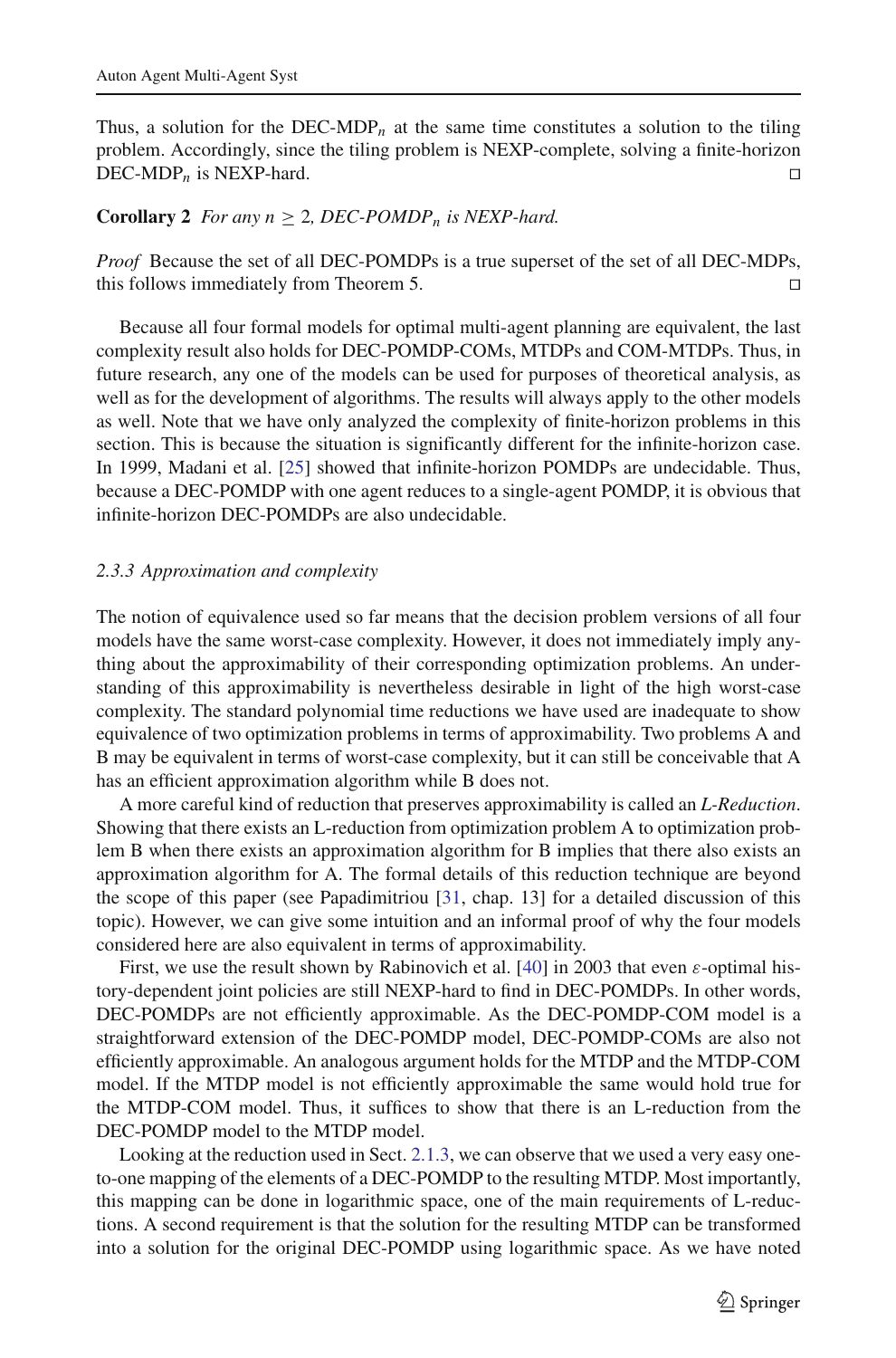before, a solution to the resulting MTDP is at the same time a solution to the original DEC-POMDP with the same solution value, and thus this requirement is trivially fulfilled. The last requirement of L-reductions concerns the optimal values of the two problem instances—the original DEC-POMDP and the MTDP resulting from the mapping. The optimal solutions for both instances must be within some multiplicative bound of each other. Again, because the solutions for the two problem instances will actually have the exact same value, this last requirement of the L-reduction is also fulfilled, and we have shown that MTDPs are not efficiently approximable. Thus, all four models are also equivalent in terms of approximability; finding *ε*-approximations for them is NEXP hard.

#### <span id="page-19-0"></span>2.4 Models with explicit belief representation

In this section, a different approach to formalize the multi-agent planning problem is presented. The approach proves to be fundamentally different from the models presented in the previous sections, in terms of both expressiveness and complexity.

Single-agent planning is known to be P-complete for MDPs and PSPACE-complete for POMDPs. The unfortunate jump in complexity to NEXP when going from 1 to 2 agents is due to the fact that in the DEC-POMDP model there is probably no way of compactly representing a policy (see also Sect. [2.5.2](#page-25-0) for further discussion of this topic). Agents must remember their complete histories of observations, resulting in exponentially large policies. If there were a way to construct a compact belief state about the whole decentralized process, one could hope to get a lower complexity than NEXP. For each agent, this would include not only expressing a belief about its own local state, but also its belief about the other agents (their states, their policies, etc.). Such belief states are a central component of the I-POMDP model introduced by Gmytrasiewicz and Doshi [\[16\]](#page-59-14). This framework for sequential planning in partially observable multi-agent systems is even more expressive than the DEC-POMDP model, as it allows for non-cooperative as well as cooperative settings. Thus, it is closely related to partially observable stochastic games (POSGs). In contrast to classical game theory, however, this approach does not search for equilibria or other stability criteria. Instead, it focuses on finding the best response action for a single agent with respect to its belief about the other agents, thereby avoiding the problems of equilibria-based approaches, namely the existence of multiple equilibria.

The formal I-POMDP model and corresponding solution techniques are presented below. In Sect. [2.4.3,](#page-23-0) we examine its complexity and in Sect. [2.4.4,](#page-23-1) we discuss the applicability of this model and its relationship to DEC-POMDPs.

### *2.4.1 The I-POMDP model*

I-POMDPs extend the POMDP model to the multi-agent case. Now, in addition to a belief over the underlying system state, a belief over the other agents is also maintained. To model this richer belief, an *interactive state space* is used. A belief over an interactive state subsumes the belief over the underlying state of the environment as well as the belief over the other agents. Notice that—even if just two agents are considered—expressing a belief over another agent might include a belief over the other agent's belief. As the second agent's belief might also include a belief over the first agent's belief, this technique leads to a nesting of beliefs which makes finding optimal solutions within this model problematic. This topic is discussed later in Sects. [2.4.3](#page-23-0) and [2.4.4.](#page-23-1)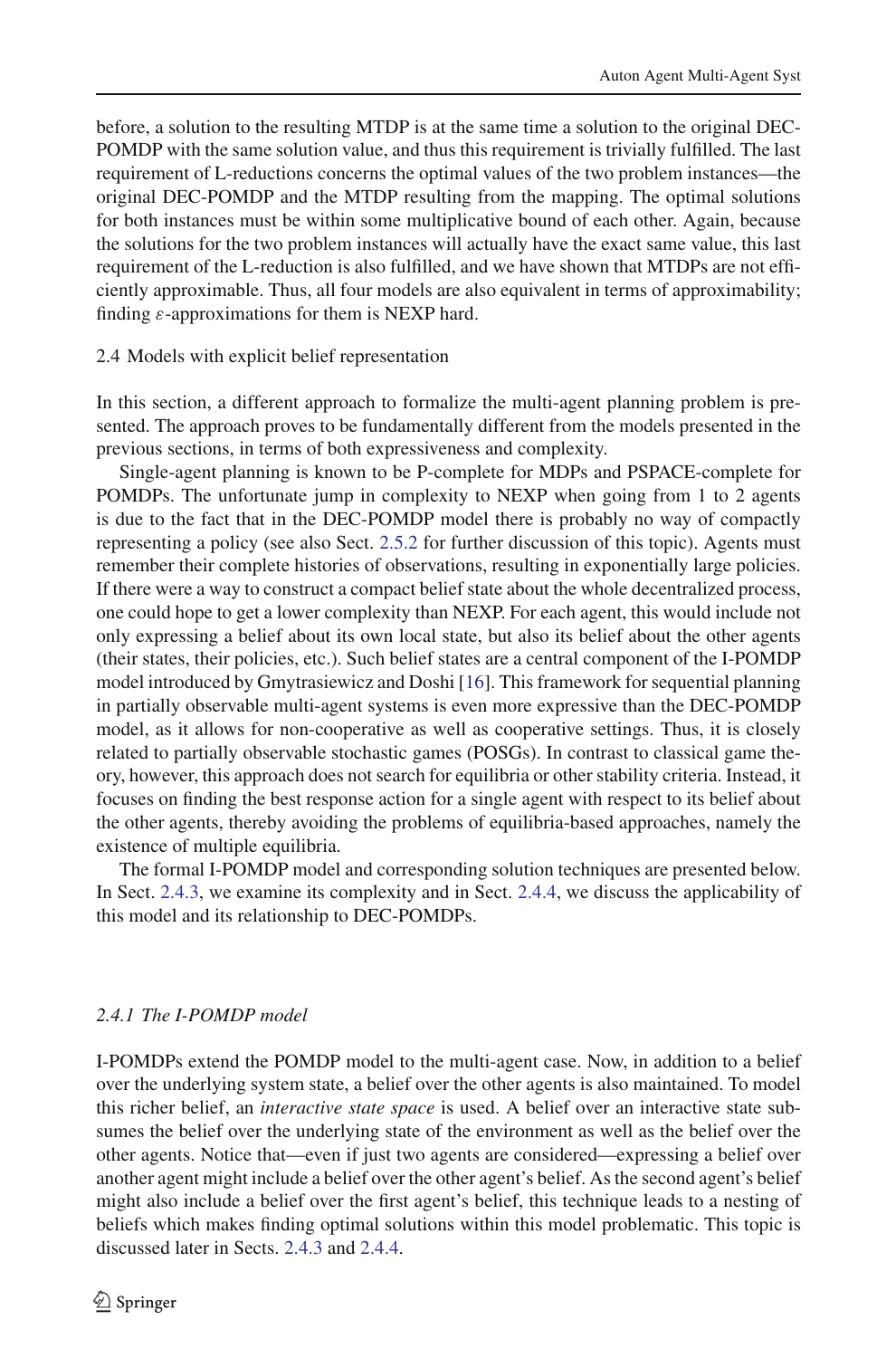To capture the different notions of beliefs formally, some definitions have to be introduced. The nesting of beliefs then leads to the definition of *finitely nested I-POMDPs* in the next section.

**Definition 21** (*Frame*) A frame of an agent *i* is  $\hat{\theta}_i = \langle A_i, \Omega_i, T_i, O_i, R_i, OC_i \rangle$ , where:

- *Ai* is a set of actions agent *<sup>i</sup>* can execute.
- $\Omega_i$  is a set of observations the agent *i* can make.
- $T_i$  is a transition function, defined as  $T_i : S \times A_i \times S \rightarrow [0, 1]$ .
- $O_i$  is the agent's observation function, defined as  $O_i$ :  $S \times A_i \times \Omega_i \rightarrow [0, 1]$ .
- $R_i$  is a reward function representing agent *i*'s preferences, defined as  $R_i$ :  $S \times A_i \rightarrow \Re$ .<br>•  $OC_i$  is the agent's optimality criterion. This specifies how rewards acquired over time
- $OC<sub>i</sub>$  is the agent's optimality criterion. This specifies how rewards acquired over time are handled. For a finite horizon, the expected value of the sum is commonly used. For an infinite horizon, the expected value of the discounted sum of rewards is commonly used.

**Definition [2](#page-20-0)2** (*Type*  $\equiv$  *intentional model*)<sup>2</sup> A type of an agent *i* is  $\theta_i = \langle b_i, \hat{\theta}_i \rangle$ , where:

- *b<sub>i</sub>* is agent *i*'s state of belief, an element of  $\Delta(S)$ , where *S* is the state space.<br>•  $\hat{\theta}$  is agent *i*'s frame
- $\hat{\theta}_i$  is agent *i*'s frame.

Assuming that the agent is Bayesian-rational, given its type  $\theta_i$ , one can compute the set of optimal actions denoted *OPT(θi)*.

**Definition 23** (*Models of an agent*) The set of possible models of agent  $j$ ,  $M_i$ , consists of the subintentional models,  $SM_i$ , and the intentional models  $IM_i$ . Thus,  $M_i = SM_i \cup IM_i$ . Each model,  $m_i \in M_i$  corresponds to a possible belief about the agent, i.e. how agent *j* maps possible histories of observations to distributions of actions.

- *Subintentional models*  $SM_i$  are relatively simple as they do not imply any assumptions about the agent's beliefs. Common examples are no-information models and fictitious play models, both of which are history independent. A more powerful example of a subintentional model is a finite state controller.
- *Intentional models*  $IM_j$  are more advanced, because they take into account the agent's beliefs, preferences and rationality in action selection. Intentional models are equivalent to types.

I-POMDPs generalize POMDPs to handle the presence of, and interaction with, other agents. This is done by including the types of the other agents into the state space and then expressing a belief about the other agents' types. For simplicity of notation, here just two agents are considered, i.e. agent *i* interacting with one other agent *j* , but the formalism is easily extended to any number of agents.

**Definition 24** (*I-POMDP*) An interactive POMDP of agent *<sup>i</sup>*, I-POMDP*i*, is a tuple  $\langle IS_i, A, T_i, \Omega_i, O_i, R_i \rangle$ , where:

- *IS<sub>i</sub>* is a set of *interactive* states, defined as  $IS_i = S \times M_i$ , where *S* is the set of states of the physical environment, and  $M_i$  is the set of possible models of agent *j*. Thus agent *i*'s belief is now a probability distribution over states of the environment and the models of the other agent:  $b_i \in \Delta(IS_i) \equiv b_i \in \Delta(S \times M_j)$ .<br>  $A - A_i \times A_j$  is the set of joint actions of all age
- $A = A_i \times A_j$  is the set of joint actions of all agents.

<span id="page-20-0"></span><sup>&</sup>lt;sup>2</sup> The term "model" is used in connection with the definition of the state space (see the following definition of I-POMDP). The term "type" is used in connection with everything else.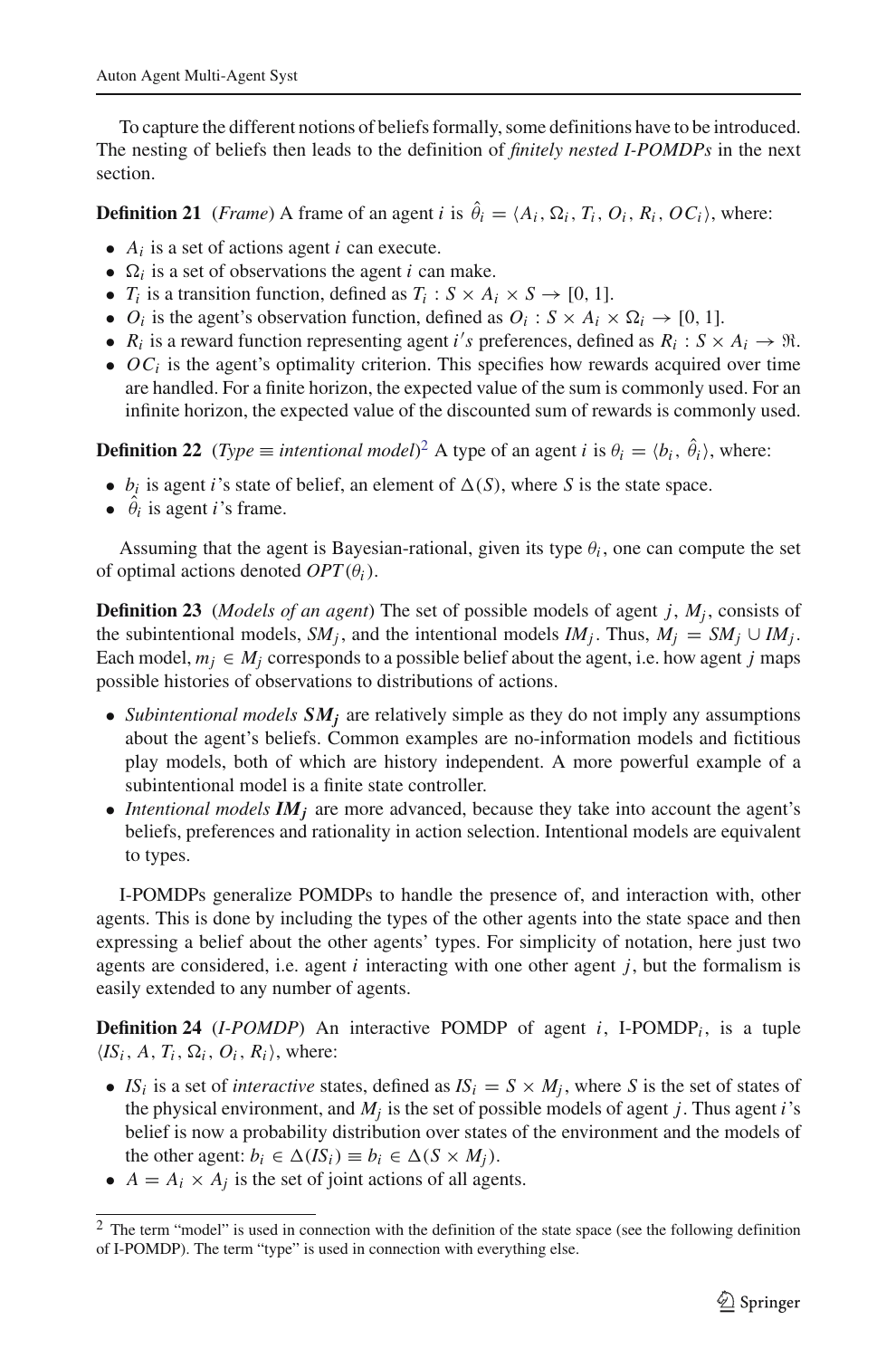- $T_i$  is the transition function, defined as  $T_i$  :  $S \times A \times S \rightarrow [0, 1]$ . This implies the *model non-manipulability assumption (MNM)*, which ensures agent autonomy, since an agent's actions do not change the other's models directly. Actions can only change the physical state and thereby may indirectly change the other agent's beliefs via received observations.
- $\Omega_i$  is the set of observations that agent *i* can make.
- $O_i$  is an observation function, defined as  $O_i$  :  $S \times A \times \Omega_i \rightarrow [0, 1]$ . This implies the *model non-observability assumption (MNO)*, which ensures another aspect of agent autonomy, namely that agents cannot observe each other's models directly.
- $R_i$  is the reward function, defined as  $R_i$  :  $IS_i \times A \rightarrow \Re$ . This allows the agents to have preferences depending on the physical states as well as on the other agent's models, although usually only the physical state matters.

**Definition 25** (*Belief update in I-POMDPs*) Under the MNM and MNO assumptions, the belief update function for an I-POMDP  $\langle IS_i, A, T_i, \Omega_i, O_i, R_i \rangle$  given the interactive state  $i s^t = \langle s^t, m^t \rangle$  is:  $is^t = \langle s^t, m^t_j \rangle$  is:

$$
b_i^t (is^t) = \beta \sum_{is^{t-1} : \hat{m}_j^{t-1} = \hat{\theta}_j^t} b_i^{t-1} (is^{t-1}) \sum_{a_j^{t-1}} Pr\left(a_j^{t-1} | \theta_j^{t-1}\right) O_i\left(s^t, a^{t-1}, o_i^t\right)
$$

$$
\cdot T_i \left(s^{t-1}, a^{t-1}, s^t\right) \sum_{o_j^t} \tau_{\theta_j^t} \left(b_j^{t-1}, a_j^{t-1}, o_j^t, b_j^t\right) O_j\left(s^t, a^{t-1}, o_j^t\right)
$$

where:

- 
- *β* is a normalizing constant.<br>
  $\sum_{i s^{t-1} : \hat{m}_j^{t-1} = \hat{\theta}_j^t}$  is the summation over all interactive states where agent *j*'s frame is  $\hat{\theta}_j^t$ .
- $b_j^{t-1}$  and  $b_j^t$  are the belief elements of agent *j*'s types  $\theta_j^{t-1}$  and  $\theta_j^t$  respectively.
- $Pr(a_j^{t-1} | \theta_j^{t-1})$  is the probability that for the last time step action  $a_j$  was taken by agent *j*  $j$  *singuitary is a small to*  $j$   $j$  *if*  $s^{t-1} \in \Omega,T(\theta)$ , also it is a small to given its type. This probability is equal to  $\frac{1}{OPT(\theta_j)}$  if  $a_j^{t-1} \in OPT(\theta_j)$ , else it is equal to zero. Hereby *OPT* denotes the set of optimal actions zero. Hereby *OPT* denotes the set of optimal actions.
- *O<sub>j</sub>* is agent *j*'s observation function in  $m_f^t$ .
- *τ<sub>θj</sub>*  $(b_j^{t-1}, a_j^{t-1}, o_j^t, b_j^t)$  represents the update of *j*'s belief.

An agent's belief over interactive states is a sufficient statistic, i.e. it fully summarizes its history of observations. For a detailed proof of the sufficiency of the belief update see [\[16](#page-59-14)].

**Definition 26** (*State estimation function SE<sub>* $\theta$ *i*</sub>) As an abbreviation for belief updates, the following state estimation function is used:  $b_i^t(is^t) = SE_{\theta_i}(b_i^{t-1}, a_i^{t-1}, o_i^t)$ .

As in POMDPs, the new belief  $b_i^t$  in an I-POMDP is a function of the previous belief state,<br><sup>1</sup> the last action  $a^{t-1}$  and the new observation  $a^t$ . Two new factors must also be taken  $b_i^{t-1}$ , the last action,  $a_i^{t-1}$ , and the new observation,  $o_i^t$ . Two new factors must also be taken into account however. First the change in the physical state now depends on the actions into account, however. First, the change in the physical state now depends on the actions performed by both agents, and agent *i* must therefore take into account *j* 's model in order to infer the probabilities of *j* 's actions. Second, changes in *j* 's model itself have to be included in the update, because the other agent also receives observations and updates its belief. This update in the other agent's belief is represented by the  $\tau$ -term in the belief update function.

Obviously, this leads to a nested belief update: *i*'s belief update invokes *j* 's belief update, which in turn invokes *i*'s belief update and so on. The update of the possibly infinitely nested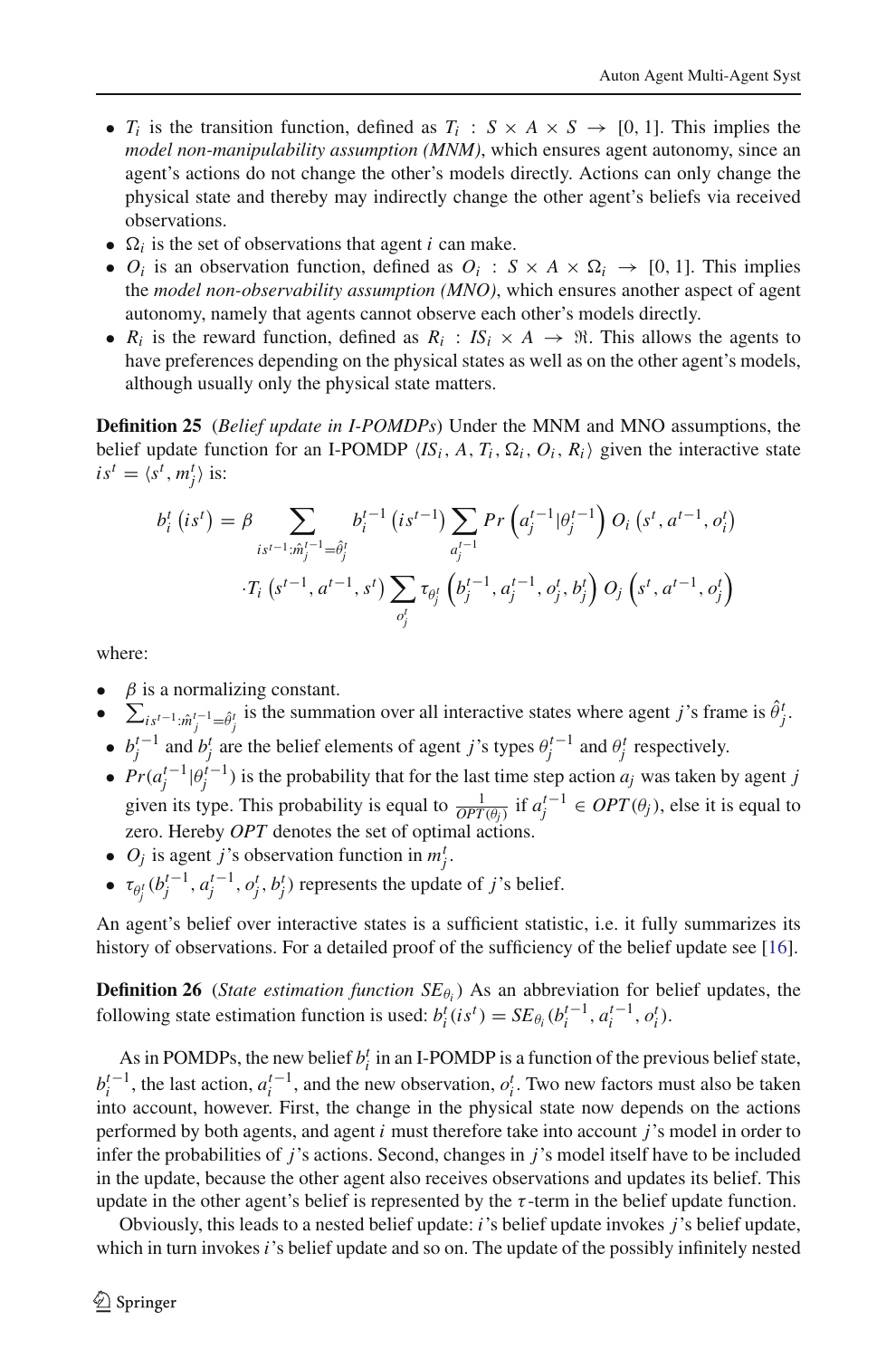$\epsilon$ 

*aj*

beliefs raises the important question of how far optimality could be achieved with this model. This problem is discussed in more detail in Sects. [2.4.3](#page-23-0) and [2.4.4.](#page-23-1)

**Definition 27** (*Value function in I-POMDPs*) Each belief state in an I-POMDP has an associated value reflecting the maximum payoff the agent can expect in that belief state:

$$
U(\theta_i) = \max_{a_i \in A_i} \left\{ \sum_{is} ER_i(is, a_i)b_i(is) + \gamma \sum_{o_i \in \Omega_i} Pr(o_i|a_i, b_i) \cdot U(\langle SE_{\theta_i}(b_i, a_i, o_i), \hat{\theta}_i \rangle) \right\}
$$

where  $ER_i(i, a_i)$  is the expected reward for state *is* taking action  $a_i$ , defined by:  $ER_i(i, a_i) = \sum_{i} R_i(i, a_i) Pr(a_i|m_i)$ . This equation is the basis for value iteration in LPOMDPs.  $\sum_{a_j} R_i(i_s, a_i, a_j) Pr(a_j|m_j)$ . This equation is the basis for value iteration in I-POMDPs.

**Definition 28** (*Optimal actions in I-POMDPs*) Agent *i*'s optimal action,  $a_i^*$ , for the case of an infinite-horizon criterion with discounting, is an element of the set of optimal actions for an infinite-horizon criterion with discounting, is an element of the set of optimal actions for the belief state,  $OPT(\theta_i)$ , defined as:

$$
OPT(\theta_i) = \operatorname{argmax}_{a_i \in A_i} \left\{ \sum_{is} ER_i(is, a_i)b_i(is)
$$

$$
+ \gamma \sum_{o_i \in \Omega_i} Pr(o_i|a_i, b_i) U(\langle SE_{\theta_i}(b_i, a_i, o_i), \hat{\theta}_i \rangle) \right\}
$$

Due to possibly infinitely nested beliefs, a step of value iteration and optimal actions are only asymptotically computable [\[16\]](#page-59-14).

#### *2.4.2 Finitely nested I-POMDPs*

Obviously, infinite nesting of beliefs in I-POMDPs leads to non-computable agent functions. To overcome this, the nesting of beliefs is limited to some finite number, which then allows for computing value functions and optimal actions (with respect to the finite nesting).

**Definition 29** (*Finitely nested I-POMDP*) A finitely nested I-POMDP of agent *i*, I-POMDP<sub>*i,l*</sub>, is a tuple  $\langle IS_{i,l}, A, T_i, \Omega_i, O_i, R_i \rangle$ , where everything is defined as in normal LPOMDP<sub>s</sub> except for the parameter *l*, the strategy level of the finitely nested LPOMDP I-POMDPs, except for the parameter *l*, the *strategy level* of the finitely nested I-POMDP. Now, the belief update, value function, and the optimal actions can all be computed, because recursion is guaranteed to terminate at the 0-th level of the belief nesting. See [\[16](#page-59-14)] for details of the inductive definition of levels of the interactive state space and the strategy.

At first sight, reducing the general I-POMDP model to finitely nested I-POMDPs seems to be a straightforward way to achieve asymptotic optimality. But the problem with this approach is that now every agent is only boundedly optimal. An agent with strategy level *l* might fail to predict the actions of a more sophisticated agent because it has an incorrect model of that other agent. To achieve unbounded optimality, an agent would have to model the other agent's model of itself. This obviously leads to an impossibility result due to the self-reference of the agents' beliefs. Gmytrasiewicz and Doshi [\[16](#page-59-14)] note that some convergence results from Kalai and Lehrer [\[24](#page-59-15)] strongly suggest that approximate optimality is achievable. But the applicability of this result to their framework remains an open problem. In fact, it is doubtful that the finitely nested I-POMDP model allows for approximate optimality. For any fixed value of the strategy level, it may be possible to construct a corresponding problem such that the difference between the value of the optimal solution and the approximate solution can be arbitrarily large. This remains an interesting open research question.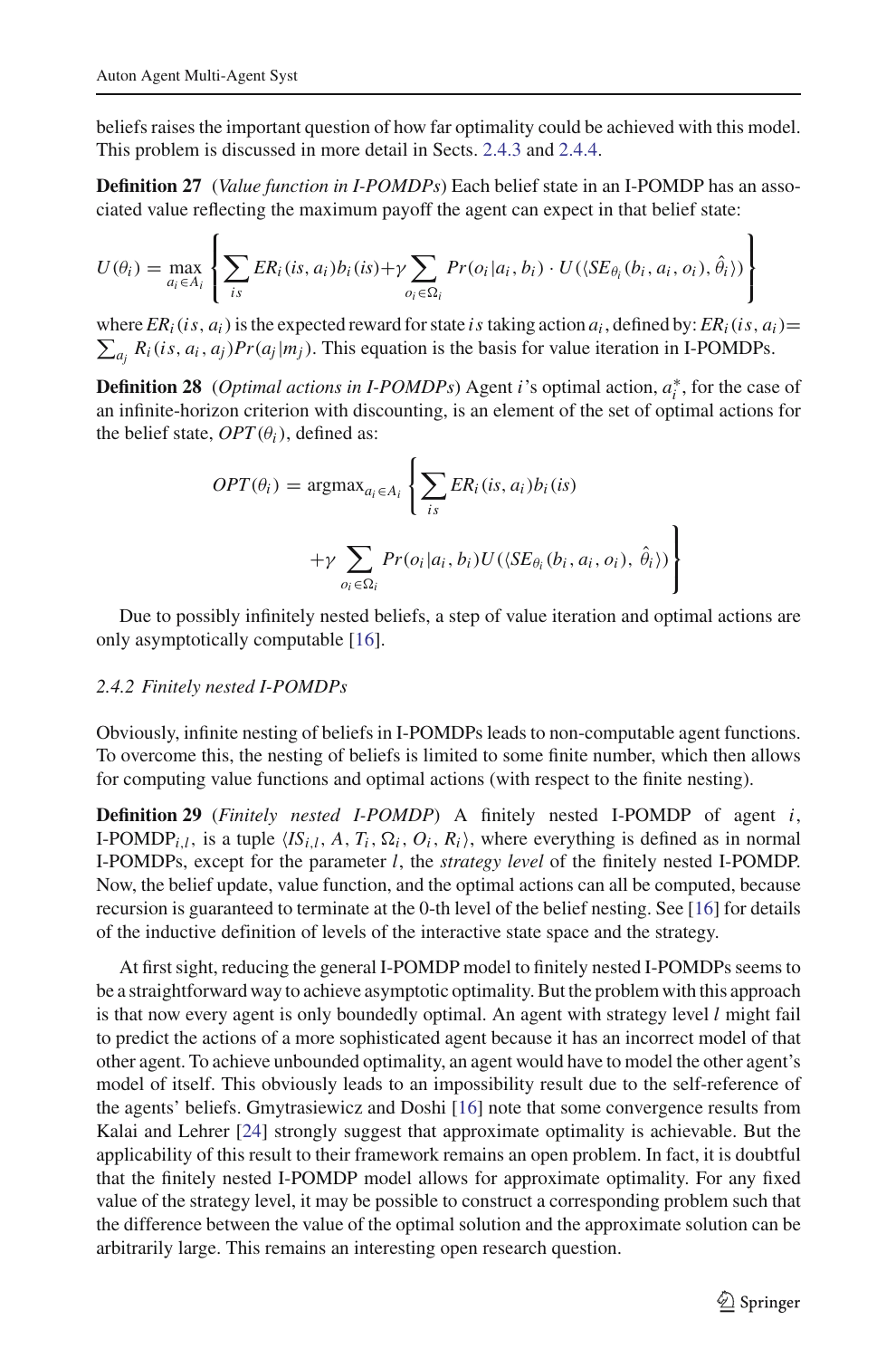### <span id="page-23-0"></span>*2.4.3 Complexity analysis for finitely nested I-POMDPs*

Finitely nested I-POMDPs can be solved as a set of POMDPs. At the 0-th level of the belief nesting, the resulting types are POMDPs, where the other agent's actions are folded into the *T* , *O*, and *R* functions as noise. An agent's first level belief is a probability distribution over *S* and 0-level models of the other agents. Given these probability distributions and the solutions to the POMDPs corresponding to 0-level beliefs, level-1 beliefs can be obtained by solving further POMDPs. This solution then provides probability distributions for the next level model, and so on. Gmytrasiewicz and Doshi assume that the number of models considered at each level is bounded by a finite number,  $M$ , and show that solving an I-POMDP<sub>*i*</sub> is then equivalent to solving  $O(M^t)$  POMDPs. They conclude that the complexity of solving an<br>**LPOMDP**: is PSPACE-hard for finite time horizons, and undecidable for infinite horizons I-POMDP*i,l* is PSPACE-hard for finite time horizons, and undecidable for infinite horizons, just as for POMDPs. Furthermore, PSPACE-completeness is established for the case where the number of states in the I-POMDP is larger than the time horizon.

This complexity analysis relies on the assumption that the strategy level is fixed. Otherwise, if the integer  $l$  is a variable parameter in the problem description, this may change the complexity significantly. If *l* is encoded in binary, its size is *log(l)*. Thus, if solving an I-POMDP<sub>i,l</sub> is in fact equivalent to solving  $O(M^l)$  POMDPs, this amounts to solving a num-<br>ber of POMDPs doubly exponential in the size of L which requires at least double exponential ber of POMDPs doubly exponential in the size of *l*, which requires at least double exponential time. Because PSPACE-hard problems can be solved in exponential time, this implies that solving an I-POMDP<sub>i</sub> is strictly harder than solving a POMDP. To establish tight complexity bounds, a formal reduction proof would be necessary. However, it seems that any optimal algorithm for solving an I-POMDP<sub>*i,l*</sub> will take double exponential time in the worst case.

### <span id="page-23-1"></span>*2.4.4 Applicability of I-POMDPs and relationship to DEC-POMDPs*

As mentioned earlier, the I-POMDP model is more expressive than the DEC-POMDP model, because I-POMDPs represent an individual agent's point of view on both the environment and the other agents, thereby also allowing for non-cooperative settings. For cooperative settings addressed by the DEC-POMDP framework, multiple I-POMDPs have to be solved, where all agents share the same reward function. Furthermore, the models of the other agents must include the information that all the agents are cooperating in order to compute an adequate belief. In practice, exact beliefs cannot be computed when they are infinitely nested. Thus, the I-POMDP model has the following drawbacks:

- 1. Unlike the DEC-POMDP model, the I-POMDP model does not have a corresponding optimal algorithm. The infinite nesting of beliefs leads to non-computable agent functions. Due to self-reference, finitely nested I-POMDPs can only yield bounded optimal solutions.
- 2. Solving finitely nested I-POMDPs exactly is also challenging because the number of possible computable models is infinite. Thus, in each level of the finitely nested POM-DP, agent *i* would have to consider infinitely many models of agent *j*, compute their values and multiply them by the corresponding probabilities. The complexity analysis relies on the additional assumption that the number of models considered at each level is bounded by a finite number, which is another limiting factor. No bounds on the resulting approximation error have been established. While in some case it may be possible to represent the belief over infinitely many models compactly, there is no general technique for doing so.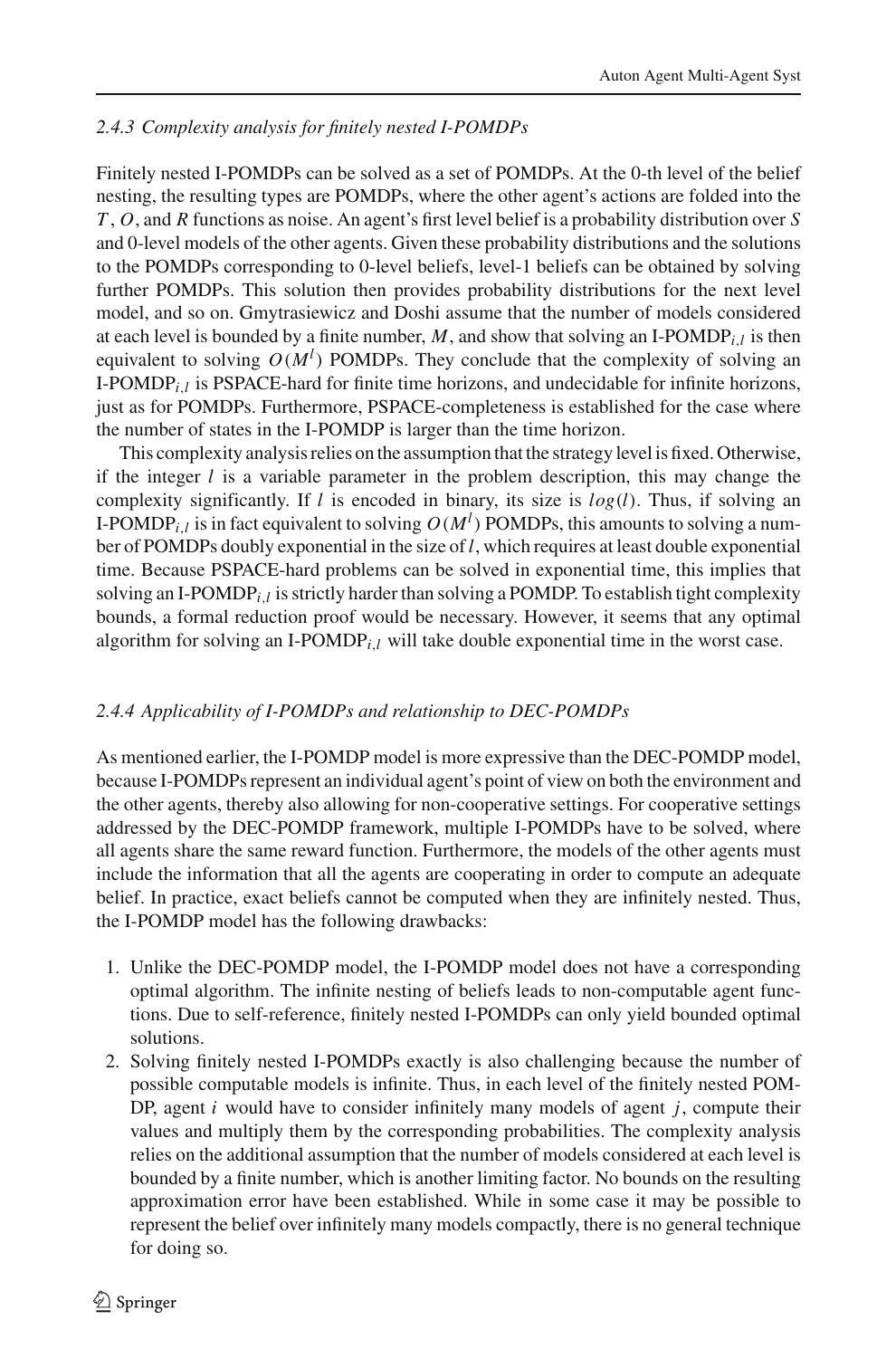3. Even with both approximations (i.e. finite nesting and a bounded number of models), I-POMDPs seem to have a double-exponential worst-case time complexity, and are thus likely to be at least as hard to solve as DEC-POMDPs.

Despite these drawbacks, the I-POMDP model presents an important alternative to DEC-POMDPs. While no optimal algorithm exists, this is not much of a drawback, since optimality can only be established for very small instances of the other models we have described. To solve realistic problems, approximation techniques, such as those described in Sects. [4](#page-39-0) and 5, must be used. With regard to existing benchmark problems, DEC-POMDP approximation algorithms have been the most effective in solving large instances (see Sect. [4.2\)](#page-41-0). Additional approximation techniques for the various models are under development. To better deal with the high belief-space complexity of I-POMDPs, a recently developed technique based on particle filtering has been shown to improve scalability[\[13,](#page-59-16)[14](#page-59-17)]. Thus, the relative merits of I-POMDP and DEC-POMDP approximation algorithms remains an open question.

#### <span id="page-24-1"></span><span id="page-24-0"></span>2.5 Sub-classes of DEC-POMDPs

#### *2.5.1 Motivation for analyzing sub-classes*

Decentralized control of multiple agents is NEXP-hard, even for the 2-agent case with joint full observability. Thus, all these problems are computationally intractable. Furthermore, it has recently been shown by Rabinovich et al. [\[40](#page-60-7)] that even finding *ε*-optimal solutions for a DEC-MDP remains NEXP-hard. To overcome this complexity barrier, researchers have identified specific sub-classes of the DEC-POMDP model whose complexity range from P to NEXP. Some of these sub-classes are also of practical interest, because they nicely describe real-world problems.

Although all the problems introduced in Sect. [1.1](#page-1-0) are decentralized control processes and are NEXP-complete in the worst case, they still differ in their level of decentralization. In some decentralized problems, agents are very dependent on each other in that their actions have greater influence on each other's next state (e.g. in the multi-access broadcast channel problem). In other problems, agents solve (mostly) independent local problems and only interact with one another very rarely, or their actions only slightly influence each other's state (e.g. meeting on the grid, Mars rover navigation).

If one describes this "level of decentralization" more formally, an interesting sub-class of DEC-MDPs emerges, namely transition and observation independent DEC-MDPs. In this model, the agents' actions do not affect each other's observations or local states. Moreover, the agents cannot communicate and cannot observe each other's observations or states. The only way agents interact is through a global value function, which makes the problem decentralized, because it is not simply the sum of the rewards obtained by each agent but some non-linear combination.

A real-world example of such a problem is that of controlling the operation of multiple planetary exploration rovers, such as those used by NASA to explore the surface of Mars [\[50\]](#page-60-8) (illustrated in Fig. [6\)](#page-25-1). Each rover explores and collects information about its own particular region. Periodically, the rovers can communicate with the ground control center but continuous communication is not possible. Some of the exploration sites overlap, and if two rovers collect information about these sites (e.g. take pictures) the reward is sub-additive. For other parts of the planet, the reward might be superadditive, for example if both rovers work together to build a 3D model of a certain area.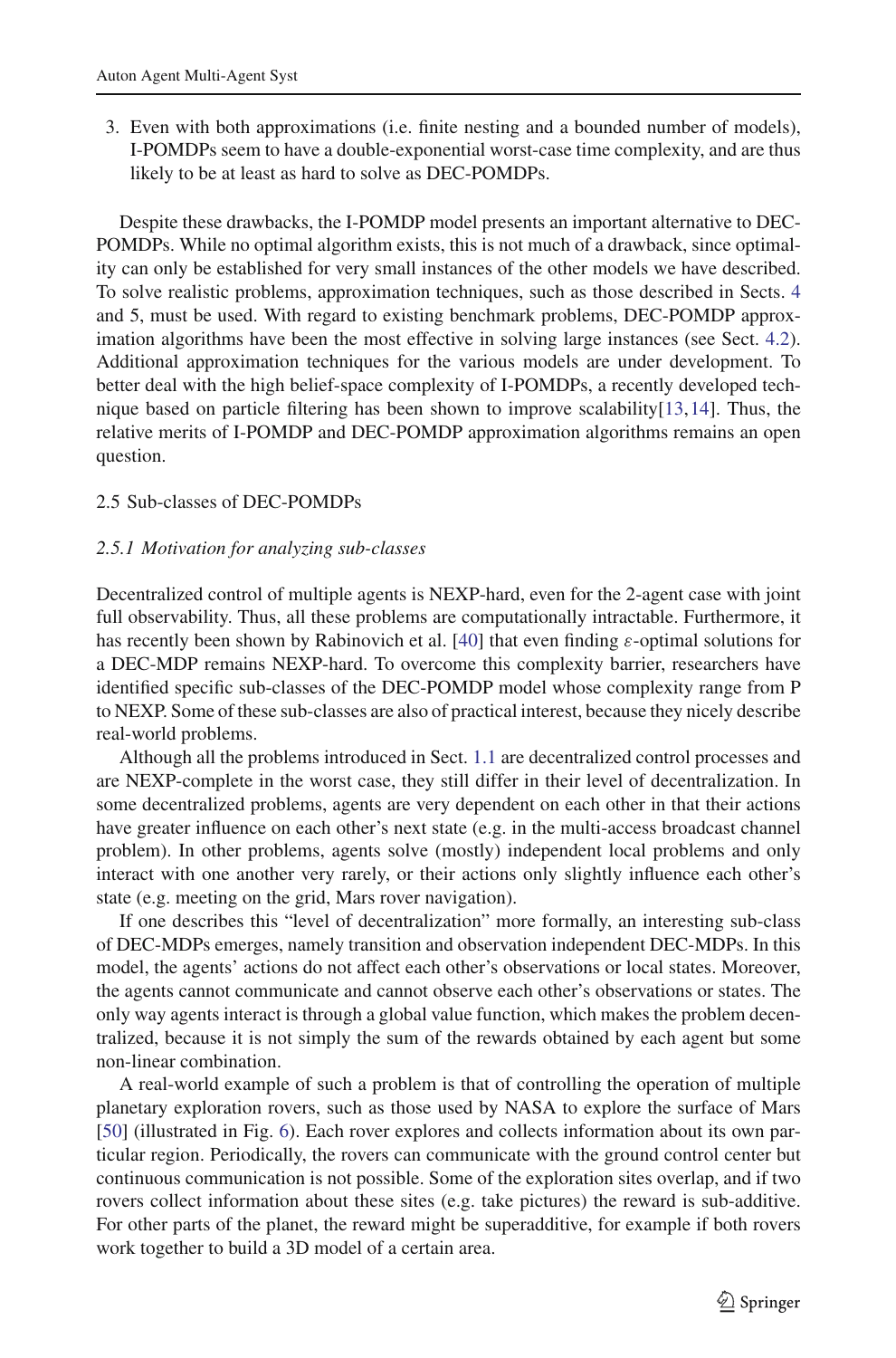#### <span id="page-25-1"></span>**Fig. 6** Mars exploration rover



### <span id="page-25-0"></span>*2.5.2 Formal models*

As mentioned in Sect. [2.5.1,](#page-24-1) the level of interaction between the agents can be captured formally. To do so, we need to introduce the following definitions, adapted from Becker et al. [\[4](#page-58-4)] and Goldman and Zilberstein [\[19](#page-59-9)].

**Definition 30** (*Factored n-agent DEC-MDP*) A factored *n*-agent DEC-MDP is a DEC-MDP such that the world state can be factored into  $n + 1$  components,  $S = S_0 \times S_1 \times \ldots \times S_n$ .

This way, the features that only belong to one agent are separated from those of the others and from the external features. S<sub>0</sub> denotes external features that all agents observe and are affected by, but that are not changed by the agents' actions themselves. In our rover example, this might be features such as weather or time.  $S_i$  ( $i > 0$ ) refers to the set of state features for agent *i*, which denotes the part of the state set that only agent *i* may affect and observe. The local state of agent *i* then depends on its private state features and on the external features.

**Definition 31** (*Local state/observation/action*)  $\hat{s}_i \in S_i \times S_0$  is referred to as the local state,  $a_i \in A_i$  as the local action, and  $o_i \in \Omega_i$  as the local observation for agent *i*.

Now, with the formal definition of a factored state space in hand, transition independence of the agents can be formalized.

**Definition 32** (*DEC-MDP with independent transitions*) A factored, *n*-agent DEC-MDP is transition independent if there exist  $P_0$  through  $P_n$  such that

$$
Pr(s'_{i}|(s_{0},\ldots,s_{n}),\vec{a}, (s'_{1},\ldots,s'_{i-1},s'_{i+1},\ldots,s'_{n})) = \begin{cases} P_{0}(s'_{0}|s_{0}) & i=0\\ P_{i}(s'_{i}| \hat{s}_{i}, a_{i}, s'_{0}) & 1 \leq i \leq n \end{cases}
$$

That is, the external features change based only on the previous external features, and the new local state of each agent depends only on its previous local state, the local action taken and the current external features. A similar independence can be formalized for the observation function.

**Definition 33** (*DEC-MDP with independent observations*) A factored, *n*-agent DEC-MDP is observation independent if there exist  $O_1$  through  $O_n$  such that:

 $∀o_j ∈ Ω_i : Pr(o_j | (s_0, ..., s_n), \vec{a}, (s'_0, ..., s'_n), (o_1, ..., o_{i-1}, o_{i+1}, ..., o_n)) = O_i(o_j | \hat{s}_i, a_i, \hat{s}'_i)$ *i).*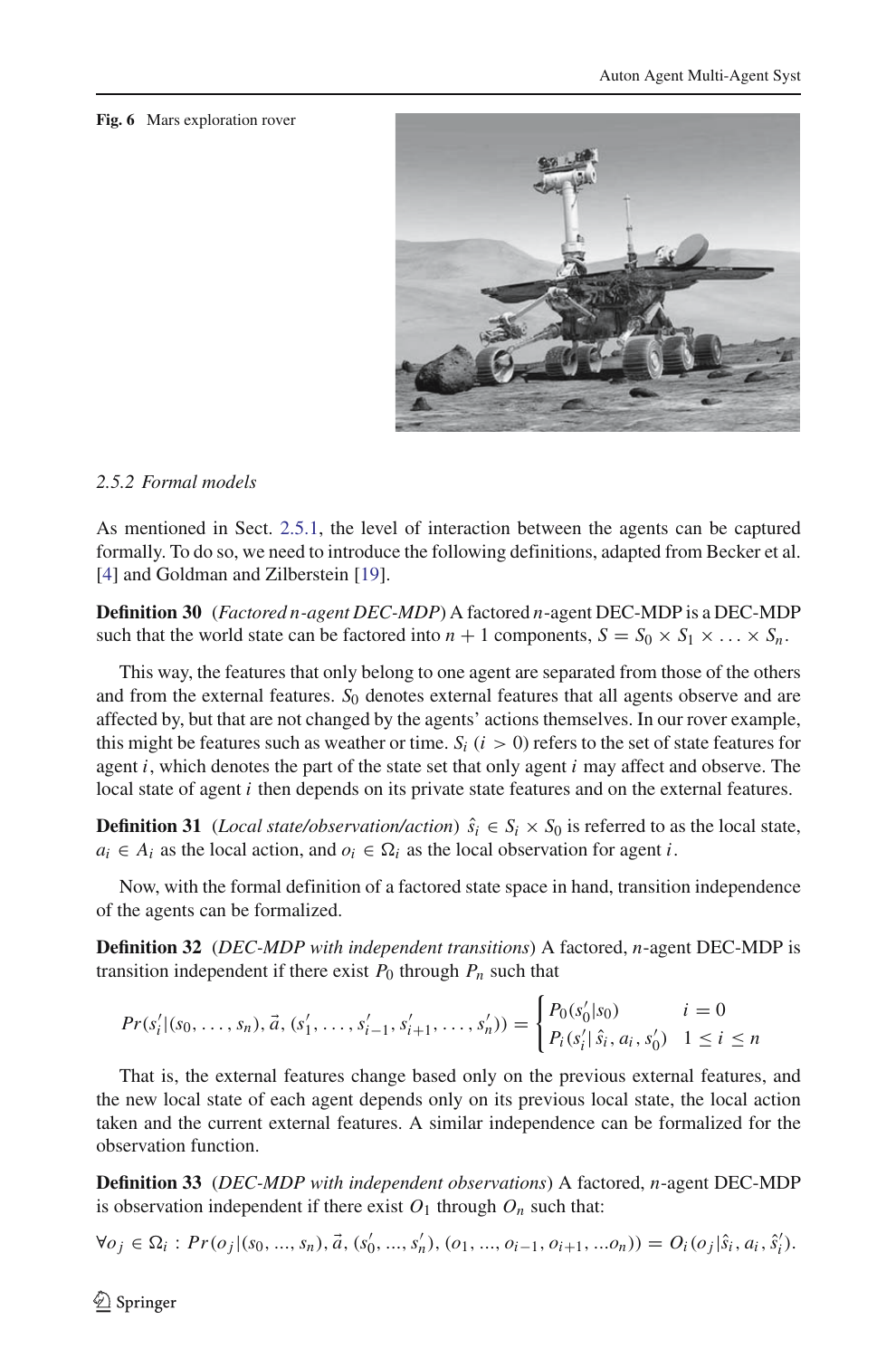That is, the observation an agent receives depends only on that agent's current and next local state and current action.

**Definition 34** (*Local full observability*) A factored, *n*-agent DEC-MDP is locally fully observable if

$$
\forall o_i \exists \hat{s}_i : Pr(\hat{s}_i | o_i) = 1.
$$

That is, at each step, an agent's observation fully determines its own local state. Note that while observation independence and local full observability are related, it is possible for one to be true without the other. However, if both hold, both the set of observations and the observation function in the definition of a factored *n*-agent DEC-MDP are redundant, and can be omitted.

It is intuitive that if an agent's transitions and observations in a DEC-MDP are independent from those of the other agents, the agent should be able to determine the local state given its local observation. Goldman and Zilberstein [\[19](#page-59-9)] proved the following theorem which formalizes this intuition:

**Theorem 6** *If a DEC-MDP has independent observations and transitions, then the DEC-MDP is locally fully observable.*

**Definition 35** (*Reward independence*) A factored, n-agent DEC-MDP is said to be reward independent if there exist  $f$  and  $R_1$  through  $R_n$  such that

$$
R((s_0, ..., s_n), \vec{a}, (s'_0, ..., s'_n)) = f(R_1(\hat{s}_1, a_1, \hat{s}'_1), ..., R_n(\hat{s}_n, a_n, \hat{s}'_n))
$$
  
and  

$$
R_i(\hat{s}_i, a_i, \hat{s}'_i) \le R_i(\hat{s}_i, a'_i, \hat{s}''_i) \Leftrightarrow
$$
  

$$
f(R_1 ... R_i(\hat{s}_i, a_i, \hat{s}'_i) ... R_n) \le f(R_1 ... R_i(\hat{s}_i, a'_i, \hat{s}''_i) ... R_n)
$$

That is, the overall reward is composed of a function of the local reward functions, each of which depends only on the local state and local action of one of the agents. Maximizing each of the local reward functions individually is sufficient to maximize the overall reward function.

Notice that a factored DEC-MDP with transition independence, observation independence and reward independence decomposes into *n* independent local MDPs. Thus, the problem becomes P-complete and uninteresting from the perspective of decentralized control. However, if just one of these independence relations is absent, the problem remains a non-trivial subclass of DEC-MDPs.

The following section concentrates on the class of factored DEC-MDPs that are transition and observation independent, but are not reward independent. Instead, the reward function consists of two different components. The first is a set of local reward functions that are independent, just as in the case with multiple independent MDPs. The second component is an additional global reward (or penalty) that depends on the actions of all the agents, along with the global state. Thus, the overall model is not reward independent. It is formally defined by the *joint reward structure*, denoted *ρ*. This allows for defining interdependent rewards for cases where the whole system gets a reward after multiple agents have successfully completed a task. The formal definition of a joint reward structure is beyond the scope of this paper. We mention it here because it is necessary for the first theorem in the next section. See Becker et al. [\[4\]](#page-58-4) for a formal definition and further details.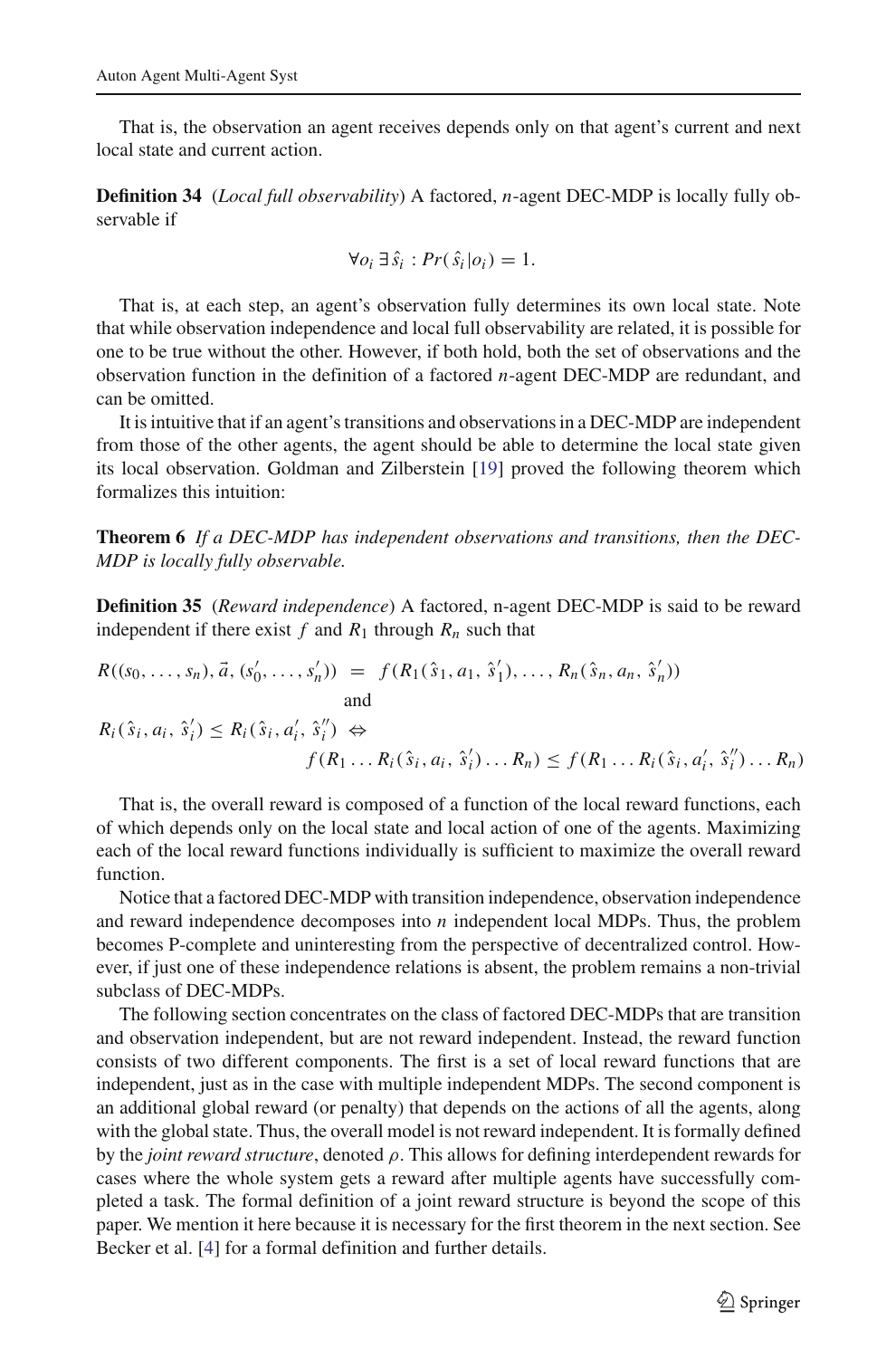## *2.5.3 Complexity results*

The proofs for the theorems presented in this section can be found in Becker et al. [4] and Goldman and Zilberstein [\[19\]](#page-59-9).

**Theorem 7** *Deciding a DEC-MDP with independent transitions and observations, and joint reward structure ρ is NP-complete.*

At first sight, this model might seem very specialized and only applicable to a very small set of problems. It turns out, however, that the class of problems addressed is quite general. Any reward dependence between multiple agents can be formalized using the joint reward structure *ρ*. There can still be different levels of independence in the reward function, affecting the efficiency of the representation of the joint reward structure.

The Mars rover example presented earlier falls into this class of problems. The rovers have independent transitions and observations. They mainly solve their tasks independently, but there may be tasks where they must work together to get a reward, e.g. by taking different pictures of the same rock from different angles to be used in 3D model construction. A more detailed example and an optimal algorithm (Coverage Set Algorithm) for this model can be found in Becker et al. [\[4\]](#page-58-4). A significant improvement of the coverage set algorithm has been presented by Petrik and Zilberstein [\[36](#page-60-9)]. A discussion of the complexity gap between decentralized problems that are NEXP-complete and problems that are NP-complete can be found in [\[44](#page-60-10)]. Beynier and Mouaddib [\[9](#page-59-18)] have also studied a restricted model of interacting MPDs in which the interaction is defined by temporal constraints. Additional restrictions on the model give rise to another class of problems, which is even more specialized, and can be solved in polynomial time.

**Definition 36** (*Finite-horizon goal-oriented DEC-MDPs (GO-DEC-MDPs)*) [3](#page-27-0) A finitehorizon DEC-MDP is goal-oriented if the following conditions hold:

- 1. There exists a special subset *G* of *S* of global goal states. At least one of the global goal states  $g \in G$  is reachable by some joint policy.
- 2. The process ends at time *T* (the finite horizon of the problem).
- 3. All actions in *A* incur a cost,  $C(a_i) < 0$ . For simplicity, it is assumed that the cost of an action depends only on the action. In general, this cost may also depend on the state.
- 4. The global reward is  $R(s, \vec{a}, s') = C(a_1) + \ldots + C(a_n)$ .<br>5. If at time T the system is in a state  $s \in G$  there is an add
- 5. If at time *T* the system is in a state  $s \in G$ , there is an additional reward  $JR(s) \in \mathcal{R}$  that is awarded to the system for reaching a global goal state.

**Definition 37** (*Uniform cost*) A goal-oriented DEC-MDP has uniform cost when the costs of all actions are the same.

**Theorem 8** *Deciding a goal-oriented DEC-MDP with independent transitions and observations, with a single global goal state and with uniform cost is P-complete.*

The following theorem helps explain the drop in complexity to NP and P respectively with the last two models.

<span id="page-27-0"></span><sup>3</sup> Adapted from Goldman and Zilberstein [\[19\]](#page-59-9).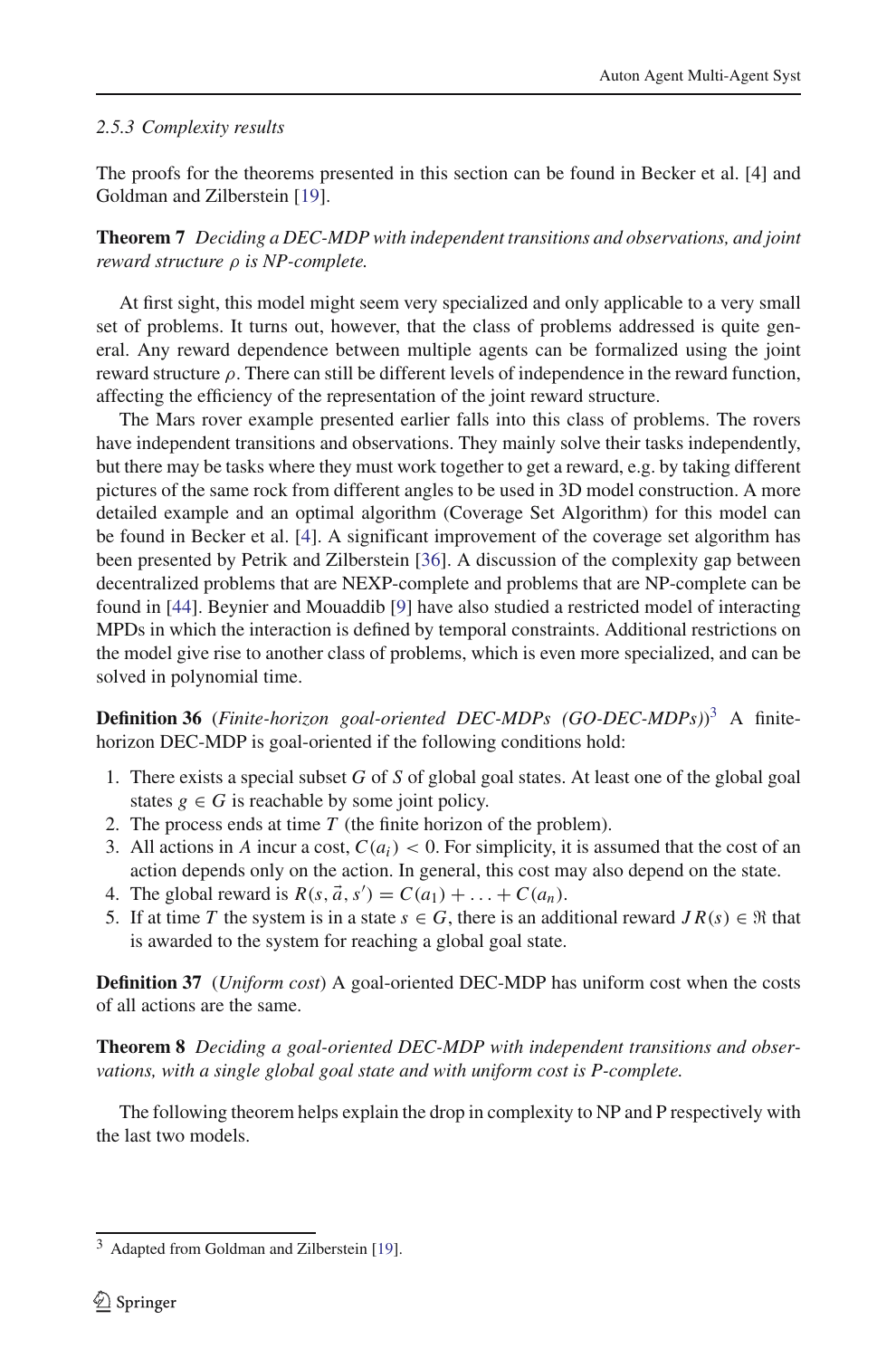**Theorem 9** *The current local state of agent i,*  $\hat{s}_i$ *, is a sufficient statistic for the past history of observations*  $(\overline{o_1})$  *of a locally fully observable DEC-MDP with independent transitions and observations.*

This implies that if the DEC-MDP is locally fully observable, the policy is no longer a mapping from observation histories to actions, but a mapping from local states to actions. A local policy of agent *i* is of size polynomial in  $|S_i|T$ . Figure [7](#page-28-0) shows schematically the difference in policy representation size which provides an intuition for the aforementioned differences in complexity.

We conclude this section with an overview of the different problems that emerge and how the complexity depends on the restrictions one imposes on the way the agents interact and the way they observe their environment. We start with some definitions regarding observability and communication.

**Definition 38** (*Partial observability*  $\equiv$  *collective partial observability*) A DEC-POMDP is partially observable if the observations of all agents together still do not determine the global state.

**Definition 39** (*Full observability*  $\equiv$  *individual observability*) A DEC-POMDP is fully observable if there exists a mapping for each agent *i*,  $f_i : \Omega_i \to S$  such that whenever  $O(\vec{o}|s, \vec{a}, s')$  is non-zero then  $f_i(o_i) = s'.$ 

That is, each agent's partial view (local observation) is sufficient to uniquely determine the global state of the system.

**Definition 40** (*MMDP*) A multi-agent Markov decision process is a DEC-POMDP with full observability [\[10\]](#page-59-19).

An MMDP is a straightforward extension of the completely observable MDP model, where single actions are simply replaced by vectors of actions. Thus, the complexity remains P-complete.

So far, the main focus has been on complexity due to different levels of observability. The way agents interact via communication is also of great interest, however, from a practical





Agent 1's local policy when a sequence of observations should be remembered.

Agent 1's local policy, when the process is locally fully observable.

<span id="page-28-0"></span>**Fig. 7** Exponential versus polynomial size policies (courtesy of Claudia Goldman)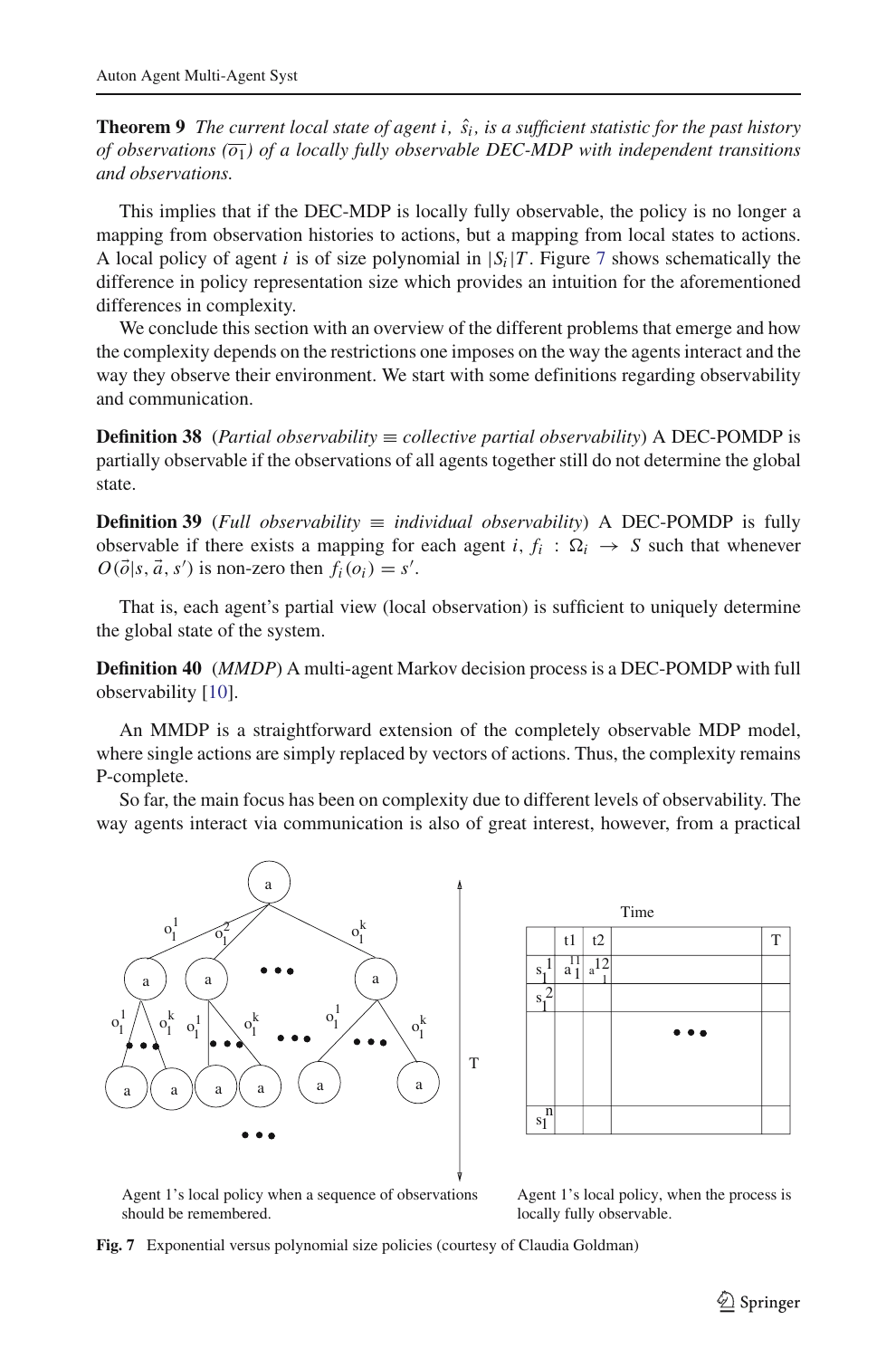<span id="page-29-1"></span>

|                          | General communication     | Free communication       |  |
|--------------------------|---------------------------|--------------------------|--|
| Full observability       | MMDP (P-complete)         | MMDP (P-complete)        |  |
| Joint full observability | DEC-MDP (NEXP-complete)   | MMDP (P-complete)        |  |
| Partial observability    | DEC-POMDP (NEXP-complete) | MPOMDP (PSPACE-complete) |  |

**Table 2** Complexity results given observability and communication

point of view as well as for complexity analyses. See [\[18](#page-59-10)[,19,](#page-59-9)[39](#page-60-3)] and for broader coverage of the subject.

**Definition 41** (*Free communication*) Agents in a decentralized process have free communication if they can share all information with each other at every step without incurring any cost.

**Definition 42** (*General communication*) In the case of general communication, costs for communication actions can be defined either implicitly by the reward function or explicitly by a separate cost function, provided the cost for at least one communication action must be strictly greater than 0 (otherwise it is the case of free communication).

The resulting models and corresponding complexity classes depend on the level of observability and on the level of communication between the agents. A summary overview for finite-horizon problems is given in Table [2.](#page-29-1)

Obviously, free communication does not lower the complexity in the case of full observability, because every single agent already observes all the information that is available. But when full observability is not given, the agents benefit significantly from free communication in that they can share all the information available at no cost, resulting in lower complexity classes. Note that these results are based on the assumptions that (a) the communication language is expressive enough to share all the observations, and (b) the agents agree beforehand on the meaning of all the messages. If this is not the case, free communication does not automatically lead to full observability, and the problem of learning the semantics of messages arises [\[17\]](#page-59-20).

### <span id="page-29-0"></span>**3 Algorithms for optimal multi-agent planning**

The complexity results from Sect. [2.3.2](#page-15-0) suggest that any optimal algorithm for solving problems stated as a DEC-POMDP will use double exponential time in the worst case. Nevertheless, analyzing the performance of different approaches to solving DEC-POMDPs optimally can provide insights into specific computational barriers and facilitate the design of good approximation techniques. We begin with the description of two optimal algorithms for finite-horizon DEC-POMDPs in the next section, followed by the description of an *ε*-optimal algorithm for infinite-horizon DEC-POMDPs in Sect. [3.2.](#page-36-0)

3.1 Optimal finite-horizon algorithms

For finite-horizon problems, a policy for a single agent can be represented as a decision tree *q*, where nodes are labeled with actions and arcs are labeled with observations. A solution to a DEC-POMDP with horizon *t* can then be seen as a vector of horizon-*t* policy trees  $\delta^t = (q_1^t, q_2^t, \dots, q_n^t)$ , one for each agent, where  $q_i^t \in Q_i^t$ . (In this section, it is assumed that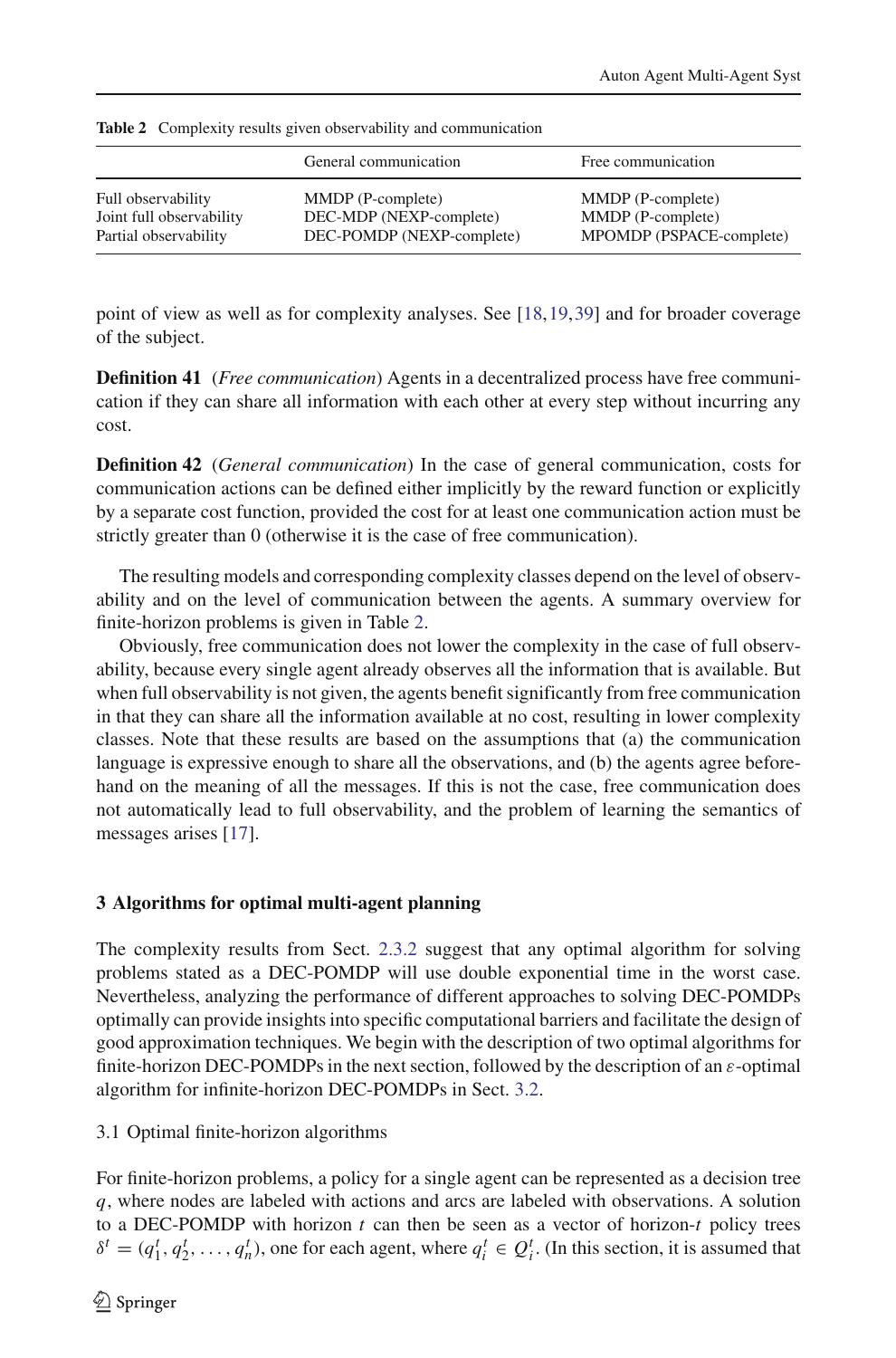

<span id="page-30-0"></span>**Fig. 8** Possible policies for horizon 1 and 2 (courtesy of Daniel Bernstein)

the initial state of the DEC-POMDP is known. If it is not known, and a probability distribution over states is given instead, <sup>|</sup>*S*|-dimensional vectors of policy vectors are considered, one for every possible initial state, and then the overall value is computed relative to that probability distribution.) Figure [8](#page-30-0) gives an example for joint-decision trees and illustrates how fast the number of possible policies grows for a problem with 2 actions and 2 observations when going from horizon 1 to horizon 2.

An incremental construction for the set of possible policy trees is used. The set of horizon- $(t + 1)$  policy trees  $Q^{t+1}$  can be constructed from a set of parent horizon-t policy trees  $Q^t$  by expanding the leaf nodes of every policy tree. For each leaf node in  $q^t \in Q^t$ ,  $|Q|$  child nodes are constructed. Each of the new leaf nodes has to be assigned an action  $|\Omega|$  child nodes are constructed. Each of the new leaf nodes has to be assigned an action. The total number of possible policy trees for one agent is the number of possible ways to assign different combinations of actions. For the horizon 1, only one action has to be picked, and the number of possible policy trees is <sup>|</sup>*A*|. For horizon 2, <sup>|</sup>*O*<sup>|</sup> possible observations are added after taking the first action and then, for each observation, one new action has to be assigned. This leads to 1 action at the first level and <sup>|</sup>*O*<sup>|</sup> actions at the second level. Thus, the resulting number of possible policy trees for horizon 2 is  $|A|^{(1+|O|)}$  possible policy trees for horizon 2. For horizon 3, again  $|O|$  observations are added for each leaf node in trees for horizon 2. For horizon 3, again <sup>|</sup>*O*<sup>|</sup> observations are added for each leaf node in the horizon-2 policy tree and each of them gets assigned a new action. This leads to  $|O|^2$ <br>action assignments on the third level. Thus the resulting number of possible policy trees for action assignments on the third level. Thus the resulting number of possible policy trees for horizon 3 is  $|A|^{(1+|O|+|O|^2)}$ . It follows that in general, for horizon *t*, the number of possible policy trees is  $|A|^{(1+|O|+|O|^2+\cdots+|O|^{t-1})} = |A| \frac{|O|^{t-1}}{|O|-1} \in O(|A|^{(|O|^t)})$ . Thus the complexity of the algorithm is double exponential in the horizon t. Note that for  $|O| > 2$  and  $t > 2$ . of the algorithm is double exponential in the horizon *t*. Note that for  $|O| \ge 2$  and  $t \ge 2$ :  $|A|^{|O|^{t-1}} < |A|^{|\frac{|O|^{t}-1}{|O|-1}} < |A|^{|O|^{t}}$ .<br>
Infortunately the problem

Unfortunately, the problem is also exponential in the number of agents, as the number of joint policies is the product of the number of possible policies for all agents. Thus the number of possible joint policies is  $(|A|^{|\partial|-1})^n$ . Table [3](#page-31-0) illustrates the infeasibility of a complete search through this space, even when only two agents are involved search through this space, even when only two agents are involved.

Despite the fact that every optimal solution technique for finite-horizon DEC-POMDPs will use double exponential time in the worst case, researchers have introduced two non-trivial algorithms that solve the problem optimally, but achieve a much better performance than does complete search. Two very different programming paradigms have been used in these efforts: dynamic programming in one case and heuristic search in the other. We describe the two algorithms below.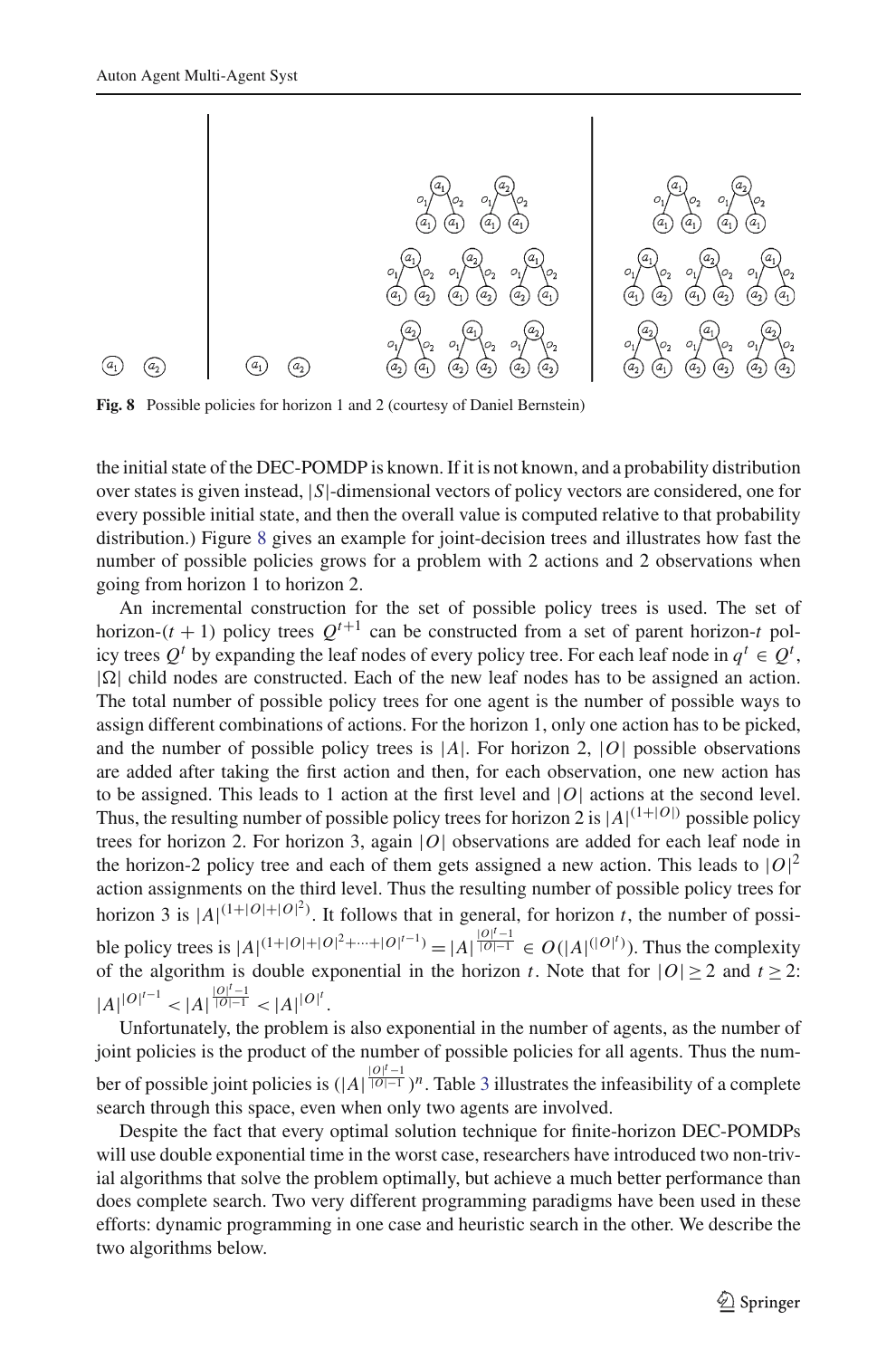<span id="page-31-0"></span>

| <b>Table 3</b> Possible policies with 2<br>actions and 2 observations | Horizon | Policies for one agent | Joint-policies for 2 agents |  |
|-----------------------------------------------------------------------|---------|------------------------|-----------------------------|--|
|                                                                       |         |                        | 4                           |  |
|                                                                       |         |                        | 64                          |  |
|                                                                       | 3       | 128                    | 16.384                      |  |
|                                                                       | 4       | 32,768                 | 1,073,741,824               |  |
|                                                                       | 5       | 2,147,483,648          | $4.6 \cdot 10^{18}$         |  |
|                                                                       |         |                        |                             |  |

### <span id="page-31-1"></span>*3.1.1 Dynamic programming for DEC-POMDPs and POSGs*

The first non-trivial algorithm for finding optimal solutions in DEC-POMDPs was presented by Hansen et al. [\[22](#page-59-21)]. This algorithm finds sets of policies for partially observable stochastic games (POSGs), which are a special kind of extensive games with imperfect information [\[30\]](#page-59-22). POSGs only differ from DEC-POMDPs in that they allow for one private reward function per agent, thus allowing non-cooperative behavior. When applied to DEC-POMDPs, this algorithm finds an optimal joint policy. The algorithm generalizes two previously developed techniques: dynamic programming for POMDPs [\[21](#page-59-0)] and elimination of dominated strategies in normal form games.

The main idea of dynamic programming for POMDPs is to incrementally search through the space of possible policies, pruning dominated policies as early as possible in the construction process to avoid the full exhaustive backup. Therefore, the POMDP first has to be converted into a completely observable MDP with a state set  $\mathbf{B} = \Delta S$  that consists of all possible beliefs about the current state. Furthermore, the algorithm exploits the fact that the possible beliefs about the current state. Furthermore, the algorithm exploits the fact that the value function for a POMDP can be represented exactly by a finite set of <sup>|</sup>*S*|-dimensional value vectors, denoted  $V = \{v_1, v_2, \dots, v_k\}$ , where

$$
V(b) = \max_{1 \le j \le k} \sum_{s \in S} b(s)v_j(s)
$$

Every value vector  $v_i$  corresponds to a complete conditional plan, i.e. a policy tree. The dynamic programming (DP) operator exploits this fact when pruning dominated policy tress.

**Definition 43** (*Dominated policy trees*) A policy tree  $q_i \in Q^t$  with corresponding value vector  $v_j \in V^t$  is considered dominated if for all  $b \in \mathbf{B}$  there exists a  $v_k \in V^t \setminus v_j$  such that  $h, w_i \geq h, w_i$  $b \cdot v_k \geq b \cdot v_j$ .

In every iteration of dynamic programming, the DP operator is first given a set  $Q<sup>t</sup>$  of depth*t* policy tress and a corresponding set  $V^t$  of values vectors. The sets  $Q^{t+1}$  and  $V^{t+1}$  are then created by an *exhaustive backup*. This operation generates every possible depth-*t* <sup>+</sup> 1 policy tree that makes a transition, after an action and observation, to the root node of some depth-*t* policy tree. In the next step, all dominated policy trees are eliminated from the set  $Q^{t+1}$ (the test for dominance is performed using linear programming). This can be done because a decision maker that is maximizing expected value will never follow a dominated policy and thus the DP operator does not decrease the value of any belief state. After the exhaustive backup and before the pruning step, the size of the set of policy trees is  $|Q^{t+1}| = |A||Q^{t}|^{|\mathcal{O}|}$ .<br>
Infortunately, the DP operator for POMDPs cannot be generalized in a straightforward

Unfortunately, the DP operator for POMDPs cannot be generalized in a straightforward way, because there is no notion of a belief state in a DEC-POMDP. Only beliefs about the strategies of other agents can be formulated, similar to some ideas concerning normal form games (cf. [\[22\]](#page-59-21)). A generalized belief state has to be defined, synthesizing a belief over possible states and a distribution over the possible policies of the other agents. Let  $Q^t_{-i}$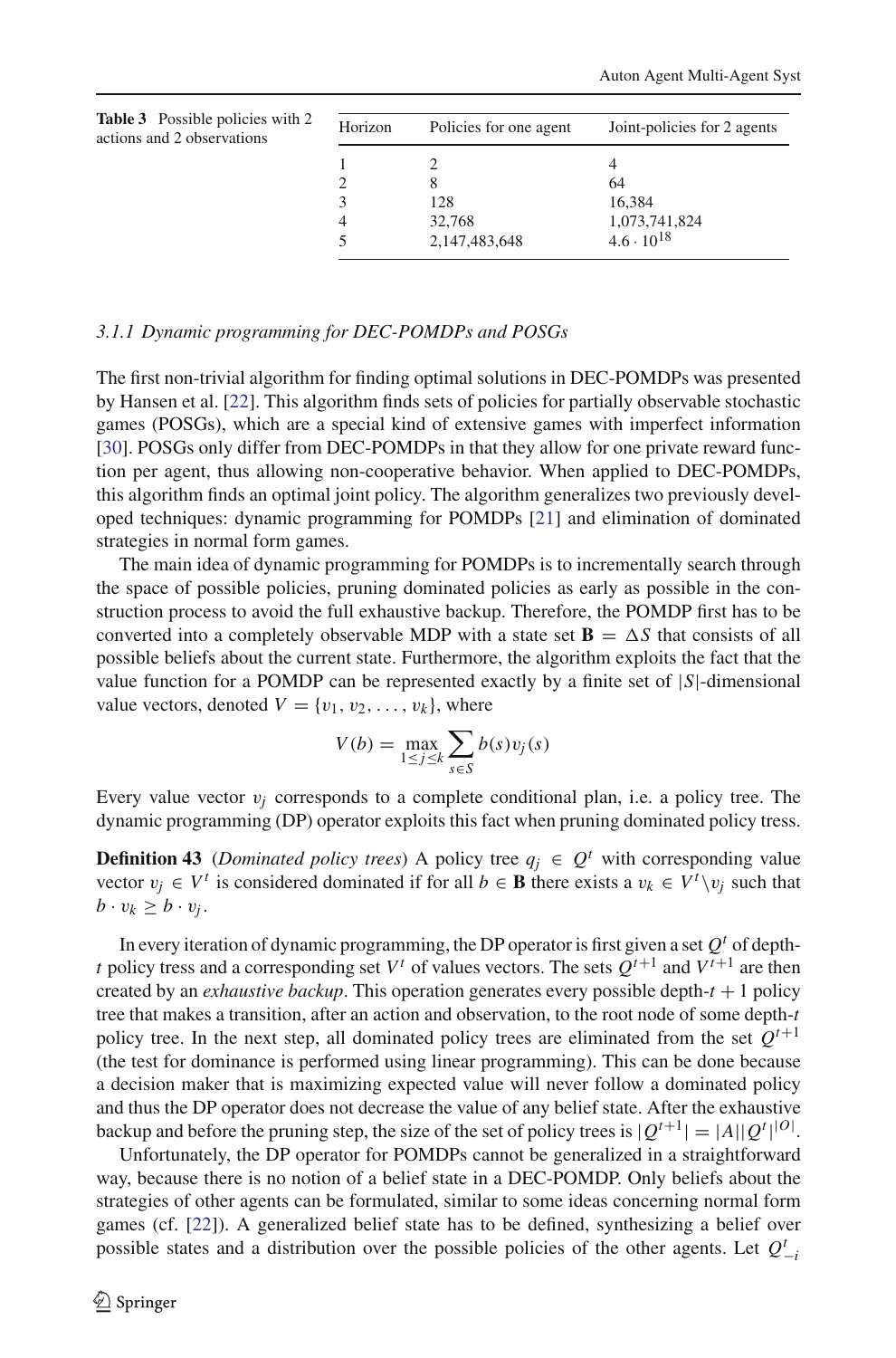denote the set of horizon-*t* policy trees for all agents except *i*. For each agent *i*, a belief for a horizon-*t* DEC-POMDP is now defined as a distribution over  $S \times Q^t$ . The set of  $\frac{r}{-i}$ . The set of vectors is the value vectors for agent *i* is thus of dimension  $|S \times Q^t_{-i}|$ . This set of value vectors is the basis for elimination of very weakly dominated policies in the multi-agent case, just as for basis for elimination of very weakly dominated policies in the multi-agent case, just as for POMDPs.

**Definition 44** (*Very Weakly Dominated Policy Trees*) A policy tree  $q_j \in Q_i^t$  with corre-sponding value vector  $v_i \in V_i^t$  is very weakly dominated if sponding value vector  $v_j \in V_i^t$  is very weakly dominated if

$$
\forall b \in \Delta(S \times Q_{-i}^t), \exists v_k \in V_i^t \setminus v_j \text{ such that } b \cdot v_k \ge b \cdot v_j
$$

Now, multiple agents are considered instead of one single agent. When agent *i* eliminates its dominated policies this can affect the best policy of agent *j*. Thus, elimination of policies has to include alternation between agents until no agent can eliminate another policy. This procedure is called *iterated elimination of dominated strategies*. With the generalized belief state, given a horizon-*t* POSG it would now be possible to generate all horizon-*t* policy trees and the corresponding value vectors. Then, iterated elimination of very weakly dominated strategies could be applied to solve the problem and find the optimal policy. Unfortunately, as pointed out in the beginning, generating all possible horizon-*t* policy trees is infeasible due to the double exponential dependence on the time horizon *t*.

The DP operator for POMDPs can be generalized to the multi-agent case by interleaving exhaustive backups with pruning of dominated policies. In the first step of an iteration, the multi-agent DP operator is given  $Q_t^t$  and generates  $Q_t^{t+1}$ . In the second step, all very weakly dominated policies are pruned. As in the single agent case, this does not reduce the weakly dominated policies are pruned. As in the single agent case, this does not reduce the overall value because for every policy tree that has a very weakly dominated subtree there is a probability distribution over other policy trees that leads to a stochastic policy yielding the same or higher value. Thus, applying dynamic programming for POSGs eventually leads to a set of horizon-*t* policy tress including the optimal solution. For the special case of a DEC-POMDP, the algorithm preserves at least one optimal policy. When the multi-agent DP operator reaches horizon *t*, a policy can be chosen, by extracting the highest-valued policy tree according to the initial state distribution.

Of course, the algorithm is still doubly exponential in the time horizon *t* in the worst case. Any improvement over brute force search depends on the amount of possible pruning, which depends on the particular problem. The algorithm has been tested on the multi-access broadcast channel problem, described in Sect. [1.1.1.](#page-1-1) Table [4](#page-32-0) illustrates the possible improvements in practice. For the horizon 4, the dynamic programming algorithm produces less than 1% of the number of policy trees produced by the brute force algorithm. Note that the brute force algorithm could not actually complete iteration 4.

Unfortunately, the dynamic programming algorithm runs out of memory after the 4th iteration due to the rapid growth in the number of policies trees. Even with pruning, an exhaustive backup going from horizon 4 to horizon 5 would need to produce  $2 \cdot 300^4$ , or more than 16

<span id="page-32-0"></span>

| <b>Table 4</b> Performance<br>comparison: number of policies<br>for each agent | Horizon<br>Brute force search |                  | Dynamic programming<br>algorithm |  |
|--------------------------------------------------------------------------------|-------------------------------|------------------|----------------------------------|--|
|                                                                                |                               | (2, 2)           | (2, 2)                           |  |
|                                                                                |                               | (8, 8)           | (6, 6)                           |  |
|                                                                                |                               | (128, 128)       | (20, 20)                         |  |
|                                                                                | 4                             | (32,768, 32,768) | (300, 300)                       |  |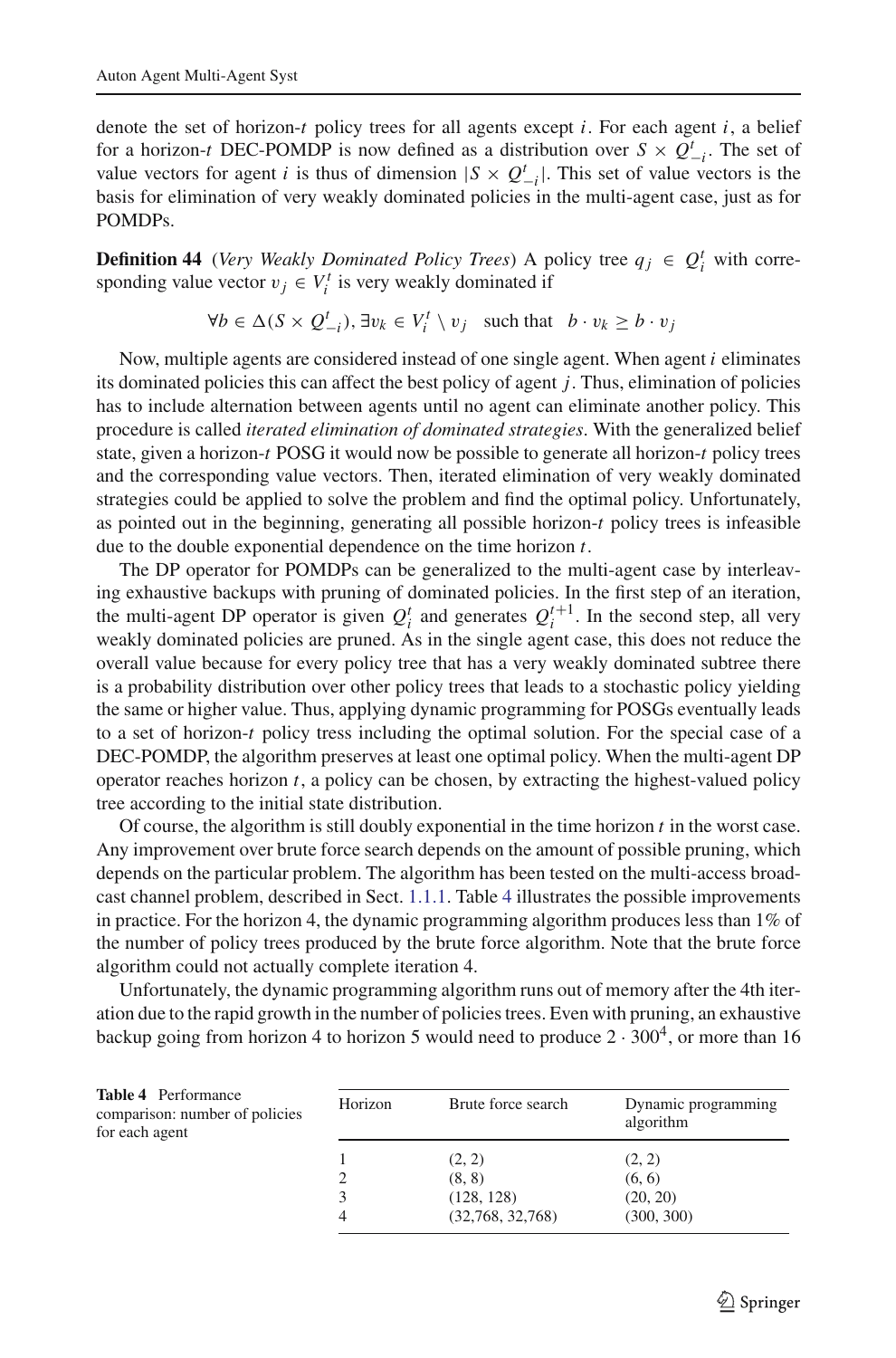billion *S*-dimensional vectors of policy trees, before even beginning the process of pruning. This explains why the algorithm runs out of memory long before running out of time.

#### <span id="page-33-1"></span>*3.1.2 MAA*∗*: a heuristic search algorithm for DEC-POMDPs*

In 2005, Szer et al. [\[48](#page-60-11)] presented an approach orthogonal to dynamic programming for DEC-POMDPs, based on heuristic search. As we discuss in Sect. [3.1.3,](#page-35-0) the method has both advantages and disadvantages over the dynamic programming algorithm. The algorithm is based on the widely used A<sup>∗</sup> algorithm, and performs best-first search in the space of possible joint policies.

The algorithm uses the same representation for joint policies as presented earlier in this section:  $q_i^t$  is a depth-*t* policy tree for agent *i* and  $\delta^t = (q_1^t, \ldots, q_n^t)$  is a policy vector of trees.<br>Furthermore, let  $V(s_0, \delta)$  denote the *expected value* of executing policy vector  $\delta$  from state Furthermore, let  $V(s_0, \delta)$  denote the *expected value* of executing policy vector  $\delta$  from state<br>so Finding the optimal joint policy is thus identical to finding  $\delta^{*T}$  = argmax<sub>e</sub>  $V(s_0, \delta)$ . As *s*<sub>0</sub>. Finding the optimal joint policy is thus identical to finding  $δ*T = \argmax_{δT} V(s_0, δ)$ . As in brute force search, the algorithm searches in the space of policy vectors, where nodes at level *t* of the search tree correspond to partial solutions of the problem, namely policy vectors of horizon *t*. But unlike complete search, not all nodes at every level are fully expanded. Instead, a heuristic function is used to evaluate the leaf nodes of the search tree. The node with the highest heuristic estimate is expanded in each step. Figure [9](#page-33-0) shows a section of such a multi-agent search tree.

To compute the heuristic estimate of a search node, the evaluation function is decomposed into two parts: an exact evaluation of the partial solution (the policy vector up to the current level), and a heuristic estimate of the remaining part, the so called *completion*.

**Definition 45** (*Completion of a policy vector*) A completion  $\Delta^{T-t}$  of an arbitrary depth-*t* policy vector is a set of depth- $(T-t)$  policy trees that can be attached at the leaf podes of a policy vector is a set of depth- $(T - t)$  policy trees that can be attached at the leaf nodes of a policy vector  $\delta^t$  such that  $\{\delta^t, \Delta^{T-t}\}$  constitutes a complete policy vector of depth *T*. *, -*

Now, the value of any depth-*T* policy vector also decomposes into two parts:

$$
V(s_0, \{\delta^t, \Delta^{T-t}\}) = V(s_0, \delta^t) + V(\Delta^{T-t}|s_0, \delta^t)
$$

<span id="page-33-0"></span>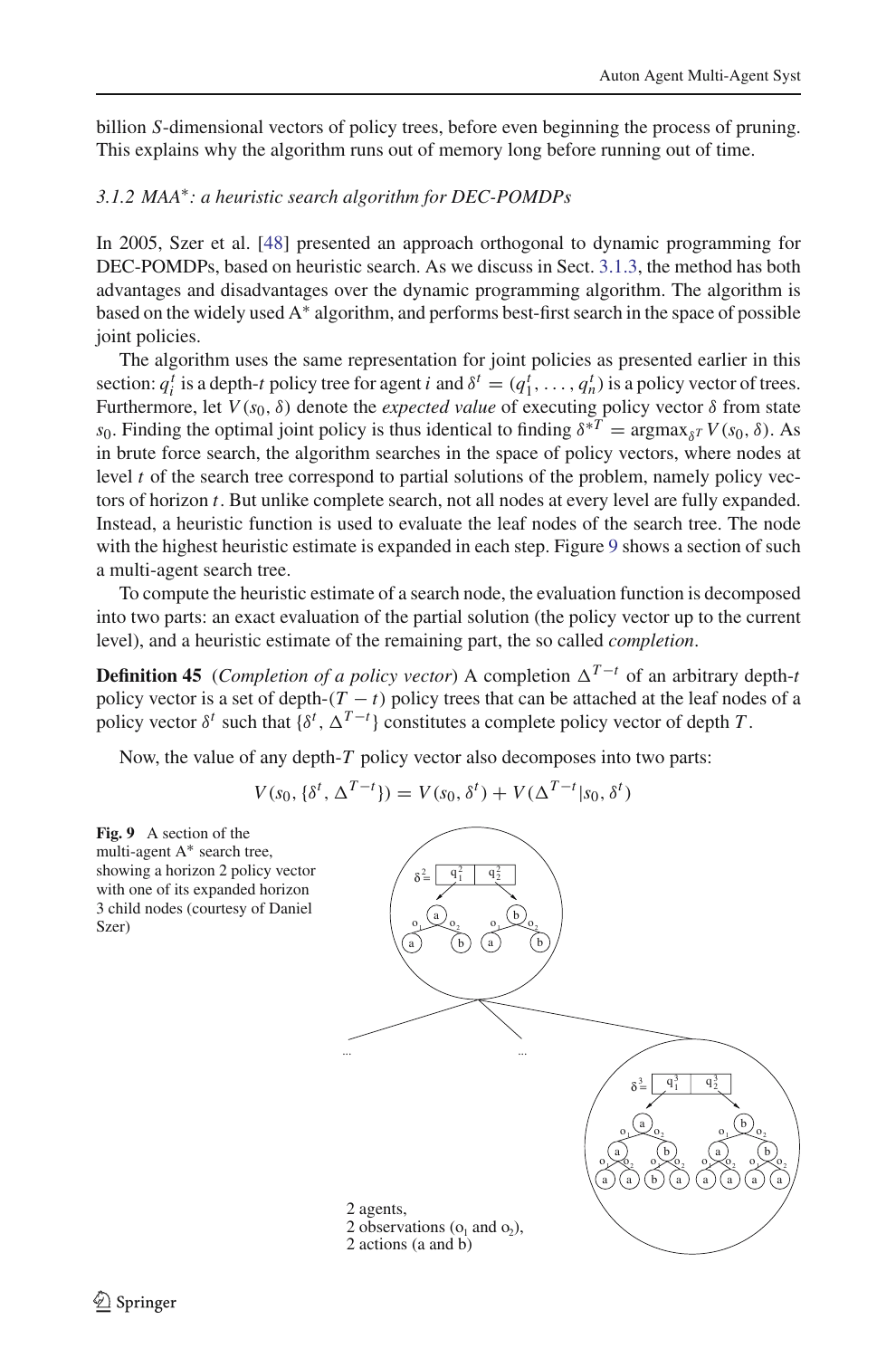Obviously, the value of the completion depends on the state distribution that is reached after executing policy vector  $\delta^t$  in state  $s_0$ . Instead of computing its value exactly, we will estimate it efficiently via heuristic function  $H$ . We thus define the value estimate of state  $s_0$ and policy  $\delta^t$  as:

$$
F(s_0, \delta^t) = V(s_0, \delta^t) + H^{T-t}(s_0, \delta^t)
$$

For the heuristic search to be optimal and complete, the function *H* must be *admissible*, i.e. an overestimate of the exact value of the optimal completion of policy vector  $\delta^t$ :

$$
\forall \Delta^{T-t} : H^{T-t}(s_0, \delta^t) \ge V(\Delta^{T-t}|s_0, \delta^t)
$$

It is crucial for the algorithm to have an admissible heuristic function that is efficiently computable and as close as possible to the true value of the state (to maximize the amount of pruning). To describe the admissible heuristics used by the algorithm, we use the following notation:

- $P(s|s_0, \delta)$  is the probability of being in state *s* after executing the policy tree vector  $\delta$ from *<sup>s</sup>*0.
- $h^t(s)$  is an optimistic value function heuristic for the expected sum of rewards when executing the hest vector of denth t policy trees from state s i.e.  $h^t(s) \ge V^{*t}(s)$ executing the best vector of depth *t* policy trees from state *s*, i.e.  $h^t(s) \ge V^{*t}(s)$ .

Now the following class of heuristic functions can be defined:

$$
H^{T-t}(s_0, \delta^t) = \sum_{s \in S} P(s|s_0, \delta^t) h^{T-t}(s)
$$

Any function in this class simulates the situation where the real underlying state is revealed to the agents at time *t* after execution of policy vector  $\delta^t$ . Intuitively, any such heuristic *H* is admissible *if h* is admissible (for a detailed proof see [481). Fortunately, when computing is admissible, if *h* is admissible (for a detailed proof see [\[48\]](#page-60-11)). Fortunately, when computing the heuristic estimate for the value of a policy vector of depth  $t$  and state  $s<sub>0</sub>$ , the double exponential number of possible completions does not have to be computed. Instead, *h* only has to be computed for every possible state, thus <sup>|</sup>*S*<sup>|</sup> times. This leads to major savings. Szer et al. [\[48\]](#page-60-11) have presented three different heuristics for the MAA<sup>∗</sup> algorithm:

- 1. **The MDP heuristic:** A strong simplification is to consider the underlying centralized MDP with remaining finite horizon  $T - t$ :  $h^{T-t}(s) = V_{T-t}^{\text{MDP}}(s)$ . Because solving an MDP only takes nolynomial time, this is an efficient way to compute the heuristic, but MDP only takes polynomial time, this is an efficient way to compute the heuristic, but leads to a huge overestimate.
- 2. **The POMDP heuristic:**Considering the underlying POMDP leads to a tighter value function heuristic and thus allows more pruning. Unfortunately, solving POMDPs is PSPACEcomplete, thus this heuristic is also more complex to compute.
- 3. **Recursive MAA**∗**:** Among the heuristics that simulate revealing the underlying system state, the tightest heuristic possible is given by the optimal value itself:  $h^t(s) = V^{*t}(s)$ .<br>This value can be efficiently computed by applying  $M \Delta \Delta^*$  recursively:  $h^{T-t}(s)$ state, the tightest heuristic possible is given by the optimal value itself:  $h^t(s) = V^{*t}(s)$ . This value can be efficiently computed by applying MAA<sup>∗</sup> recursively:  $h^{T-t}(s) = M A A^{*T-t}(s)$ . Calling  $M A A^{*T}$  invokes | SI subcalls of  $M A A^{*T-1}$ . Note that this proce- $MAA^{*T-t}(s)$ . Calling  $MAA^{*T}$  invokes |*S*| subcalls of  $MAA^{*T-1}$ . Note that this proce-<br>dure is exponential in t as compared to a complete search, which is double exponential dure is exponential in *t* as compared to a complete search, which is double exponential in *t*.

Obviously, there is a tradeoff between the tightness of the heuristic and the complexity of computing it. Due to the double exponential growth of the search tree, a tighter yet more complex heuristic has proven to be best in experimental results. So far, the MAA<sup>∗</sup> algorithm using the recursive heuristic function is the only algorithm found to be able to solve the multi-agent tiger problem (as presented in Sect. [1.1.2\)](#page-2-1) with 2 states, 2 agents, 3 actions and 2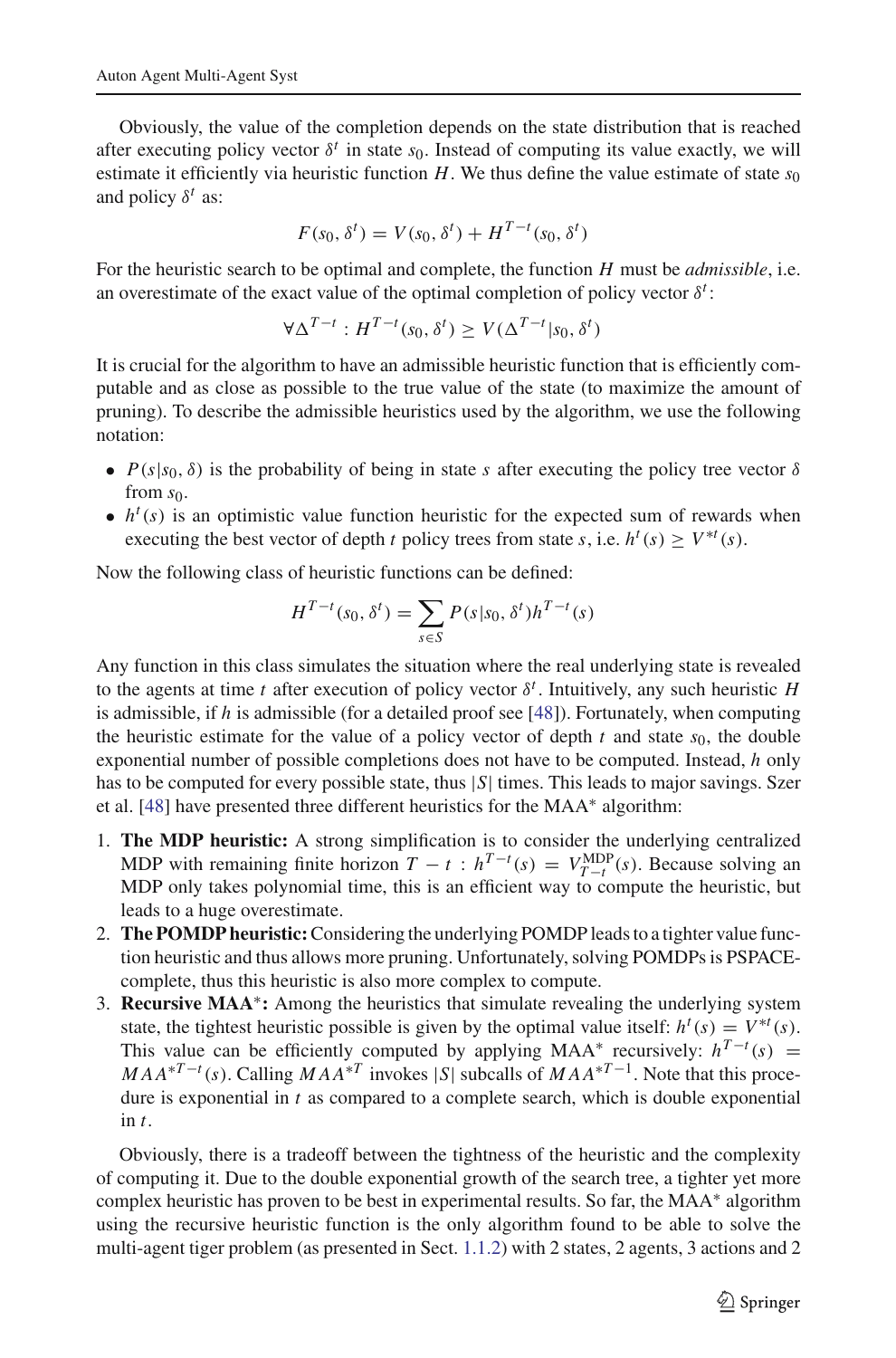observations up to horizon 4. MAA<sup>∗</sup> runs out of time when computing horizon 5. To improve scalability, approximation techniques such as those presented in Sect. [4](#page-39-0) must be used.

#### <span id="page-35-0"></span>*3.1.3 Limitations of MAA*<sup>∗</sup>

Szer et al. [\[48\]](#page-60-11) note that due to the double exponential dependence on the time horizon *T* , evaluating the search tree until depth  $T-1$  is "easy," i.e. almost all of the computational effort is dedicated to the last level of the policy tree. Completely expanding a node at level *T* −1 and creating all its level *T* children takes a lot of time. However, if the value estimate of one of these children is as high as the value estimate of its parent (which is called a *tie*), the other children do not have to be considered. Thus, in the implementation of MAA∗, the authors have used *incremental node expansion*. This means that only one child assignment of actions is constructed in each iteration and then the value of this child is computed. As long as some children need to be generated, the parent remains in an *open list*. The authors argue that this might lead to considerable savings in both memory and runtime.

An obstacle is that incremental node expansion only saves time when the value estimate of a node actually coincides with the value estimate of the best child:  $F^T(s_0, \delta^{t-1}) = F^T(s_0, \delta^{*t})$ .<br>Even if this were the case, however, many children would have to be generated before the Even if this were the case, however, many children would have to be generated before the best is picked. So far, it is not known if there is a fast way to find the best child. Heuristics for finding the best child might exist, but good ones are likely to be problem-dependent. In fact, for this procedure to be effective, revealing the true system state to all agents at must lead to the same value estimate as before, regardless of the state. This seems very unlikely in decentralized problems. For example, consider the multi-agent tiger problem, where revealing the true system state would actually have a huge impact on the agent's expected value. If the true system state is revealed to the agents, the agents know the location of the tiger and thus they can open the door that leads to treasure with probability 1. In most problems, these ties will not occur and thus incremental node expansion will not be very effective. Obviously, heuristics that do not reveal the underlying system state do not suffer from this problem. But so far, no such heuristic has been proposed.

The low likelihood of ties is a significant drawback, limiting the applicability of MAA<sup>∗</sup>. When at least one node is expanded at level  $T-1$  with no ties, all of its children must be generated to find the optimal solution for horizon *T* . Completely expanding just one of the last search nodes, in going from level *T* −1 to level *T*, creates  $(|A|^{(|\Omega|^{T-1})})^n$  new child nodes.<br>Thus in general, the MAA<sup>\*</sup> algorithm can at best solve problems whose horizon is only 1 Thus, in general, the MAA<sup>∗</sup> algorithm can at best solve problems whose horizon is only 1 greater than those that can already be solved by naive brute force search. This conclusion is illustrated by the empirical results shown in Table [5.](#page-35-1)

As shown, the MAA<sup>∗</sup> algorithm can solve the multi-agent tiger problem with horizon 4, whereas brute force search can only solve horizon 3. As already explained, however, MAA<sup>\*</sup> evaluates more nodes for the horizon 4 problem than the brute force algorithm does for the horizon 3 problem. The same would be true in comparing horizon 4 with horizon 5. This

<span id="page-35-1"></span>

| <b>Table 5</b> Performance<br>comparison: evaluated policy | Horizon | Brute force search   | Recursive MAA*        |
|------------------------------------------------------------|---------|----------------------|-----------------------|
| pairs                                                      |         |                      |                       |
|                                                            |         | 729                  | 171                   |
|                                                            |         | 4,782,969            | 26,415                |
|                                                            | 4       | $2.06 \cdot 10^{14}$ | 344,400,183           |
|                                                            |         | $3.82 \cdot 10^{29}$ | $>2.06 \cdot 10^{14}$ |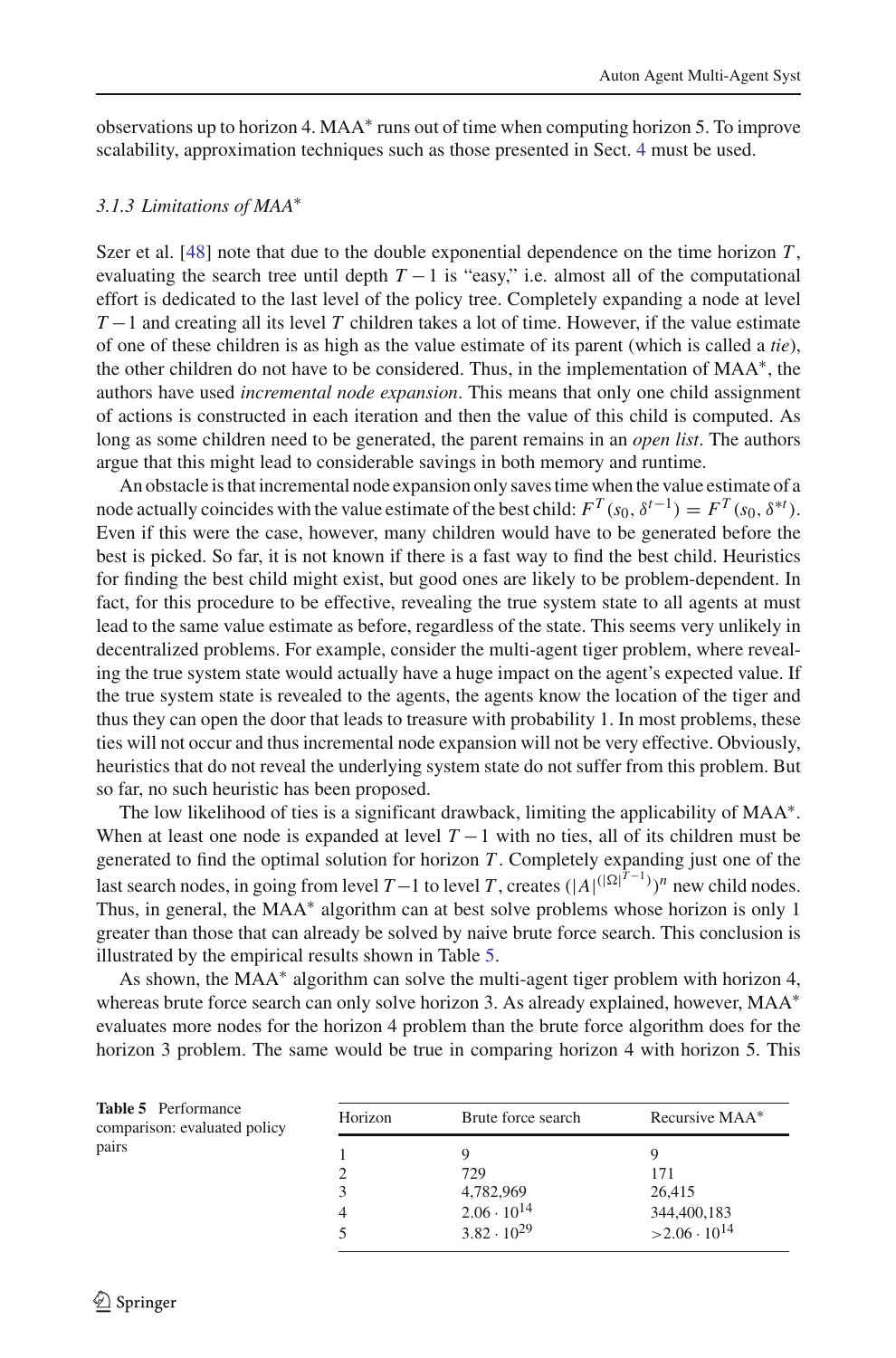means that MAA<sup> $*$ </sup> would have to evaluate more than  $2.06 \cdot 10^{14}$  nodes to solve the horizon 5 problem, independent of the heuristic used.

Another recent research direction has examined weighted heuristics, i.e.  $f(s) = g(s) + w$ ·  $h(s)$ . If the weight *w* is greater than 1, the heuristic becomes non-admissible and the search is no longer optimal, but can find suboptimal solutions faster, as it goes deep into the search tree more quickly. The idea is that after suboptimal solutions have been found, large chunks of the search tree can be pruned, thus reducing significantly the size of the open list. If the open list becomes empty, the last solution generated is optimal. Because keeping a large open list in memory has an impact on the entire search process, this can lead to a considerable speedup. Unfortunately, with double exponential dependence on the time horizon, this approach does not yield considerable savings because at least one node at level *T*−1 must be fully expanded (if no tie occurs). Again, as this is already as much work as a brute force search would do for a problem with horizon  $T-1$ , the problem remains almost as hard to solve.

Note that the MAA<sup>∗</sup> algorithm runs out of time before it runs out of memory, in contrast to the dynamic programming algorithm, which runs out of memory long before it runs out of time. Furthermore, the MAA<sup>∗</sup> algorithm makes use of the common reward function of the agents but does not take into account at all that it is dealing with a DEC-POMDP problem. On the other hand, the dynamic programming algorithm does exploit the fact that it is dealing with a DEC-POMDP by pruning dominated strategies. A more promising approach seems to be combining heuristic search with dynamic programming, yielding a better and more sophisticated algorithm for finding approximate solutions for finite-horizon DEC-POMDPs. Such an approach is presented in Sect. [4.2.](#page-41-0)

<span id="page-36-0"></span>3.2 An *ε*-optimal infinite-horizon algorithm

The solution techniques presented in the previous section do not work for infinite-horizon DEC-POMDPS because we cannot build infinitely long policy tress which would require an infinite amount of memory. Thus, a different representation for the policies has to be used that only uses a finite amount of memory. Note that while we no longer have a finite time horizon *T* , all definitions of infinite-horizon DEC-POMDPs need a discount factor *γ* ∈ [0*,* <sup>1</sup>*)*.

Because infinite-horizon DEC-POMDPs are undecidable, one cannot hope for a truly optimal algorithm for this class. In 2005, Bernstein [\[5\]](#page-58-2) presented a policy iteration algorithm for infinite-horizon DEC-POMDPs that converges to *ε*-optimal solutions in the limit. We outline this approach below.

**Definition 46** (*Local finite-state controller*) A local finite-state controller for agent *i* is a tuple  $\langle Q_i, \psi_i, \eta_i \rangle$ , where:

- $Q_i$  is a finite set of controller nodes.
- $\psi_i: Q_i \to \Delta A_i$  is a stochastic action selection function.
- $\eta_i$  :  $Q_i \times A_i \times O_i \rightarrow \Delta Q_i$  is a stochastic transition function.

**Definition 47** (*Independent joint controller*) A set of local finite-state controllers, one for each agent, determines the conditional distribution  $P(\vec{a}, \vec{q}' | \vec{q}, \vec{o})$ , referred to as an independent joint controller dent joint controller.

This way of representing a joint policy is called an *independent* joint controller because there is no direct correlation between the agents. Each agent's local policy depends only on its own memory state. As Bernstein has demonstrated, however, some form of correlation between the agents might be beneficial.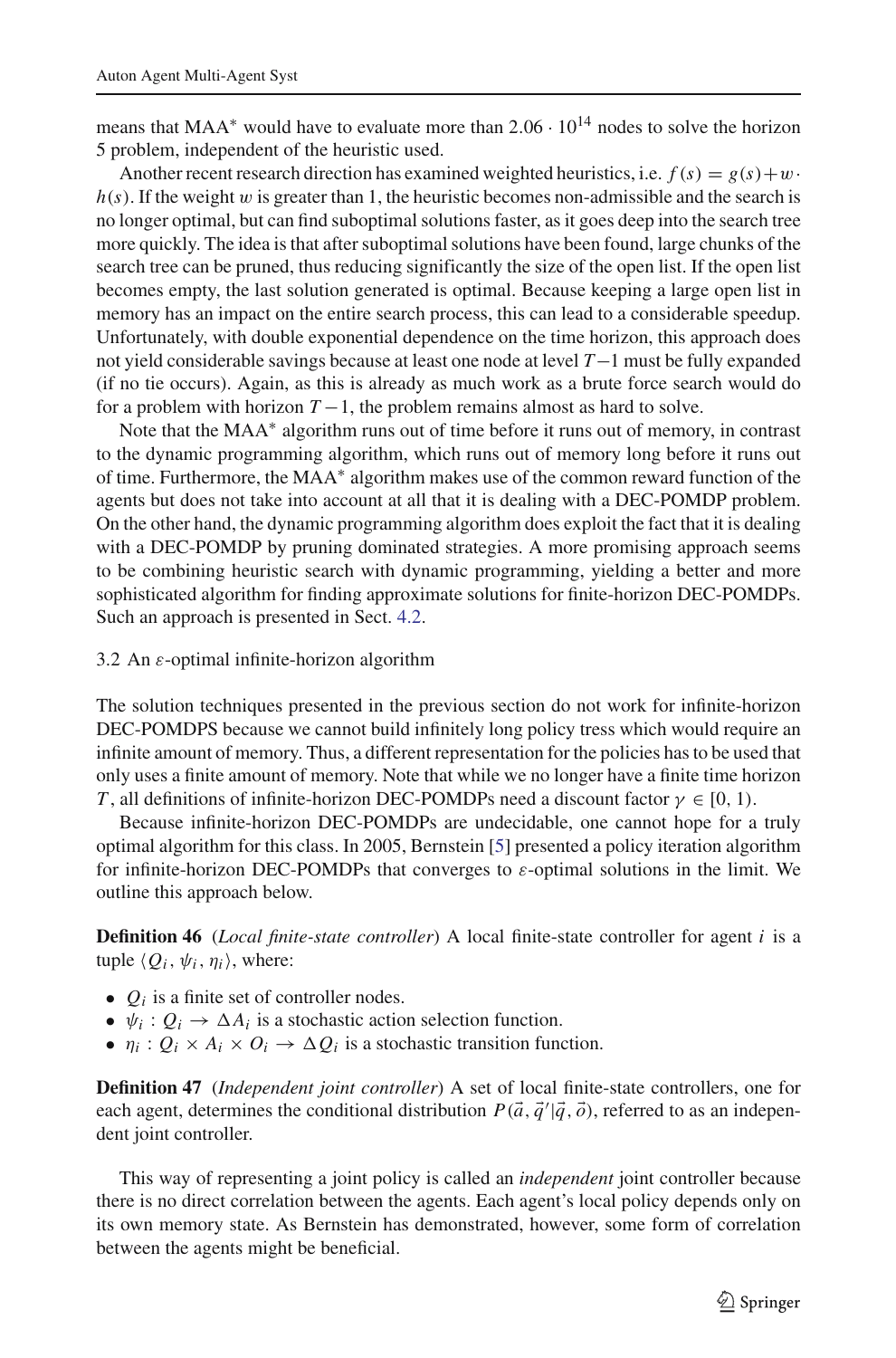<span id="page-37-0"></span>

### <span id="page-37-1"></span>*3.2.1 The utility of correlation*

Figure [10](#page-37-0) shows a DEC-POMDP that illustrates the importance of correlation. In this example, there are two states, two agents, two actions per agent (*A* and *B*) and one observation. Because there is just one observation, the agents cannot distinguish between the two different states. Below, two memoryless policies for this problem are compared:

- Because the agents do not know the state they are in, each deterministic policy will be arbitrarily bad in the long run. If both agents can randomize independently, the best they could do is choose either action *A* or *B* according to a uniform distribution in each step. With an expected reward of  $-R/2$  per time step this yields an expected long-term reward of  $-R/2(1 - \gamma)$ .
- If the agents can correlate their policies using a common source of randomness, the best policy would be to execute the joint action *AA* with probability 1*/*2 and *BB* with probability 1*/*2. This leads to an expected long term reward of 0. Thus, the difference between correlated and uncorrelated strategies can be made arbitrarily large by increasing *R*.

This example shows the need for correlation when representing joint policies with bounded memory. The importance of stochastic correlation was also proposed by Peshkin et al. [\[35\]](#page-60-12). They presented an algorithm that uses gradient descent in policy space to find locally optimal solutions for multi-agent problems. While that technique was focused on multi-agent learning rather than planning, it has provided important insights regarding the usefulness of correlation.

## *3.2.2 Correlated joint controllers*

To allow for correlation, Bernstein et al. [\[7\]](#page-58-5) introduce a *correlation device* in the form of an additional finite-state machine. The correlation device is some random process that does not have any access to the observations available to the agents. All agents have access to extra signals from the device in each time step, but cannot exchange information via the correlation device.

**Definition 48** (*Correlation device*) A correlation device is a tuple  $\langle C, \psi \rangle$ , where:

- *C* is a finite set of states.
- $\psi : C \to \Delta C$  is a state transition function.

At each time step, the device makes a transition and all agents observe the new state.

Now, the definition of a local controller has to be extended to consider the correlation device. The action taken by each agent and the controller state transitions become dependent on the input signal *c*. Thus, the local controller for agent *i* is a conditional distribution of the form  $P(a_i, q'_i | c, q_i, o_i)$ .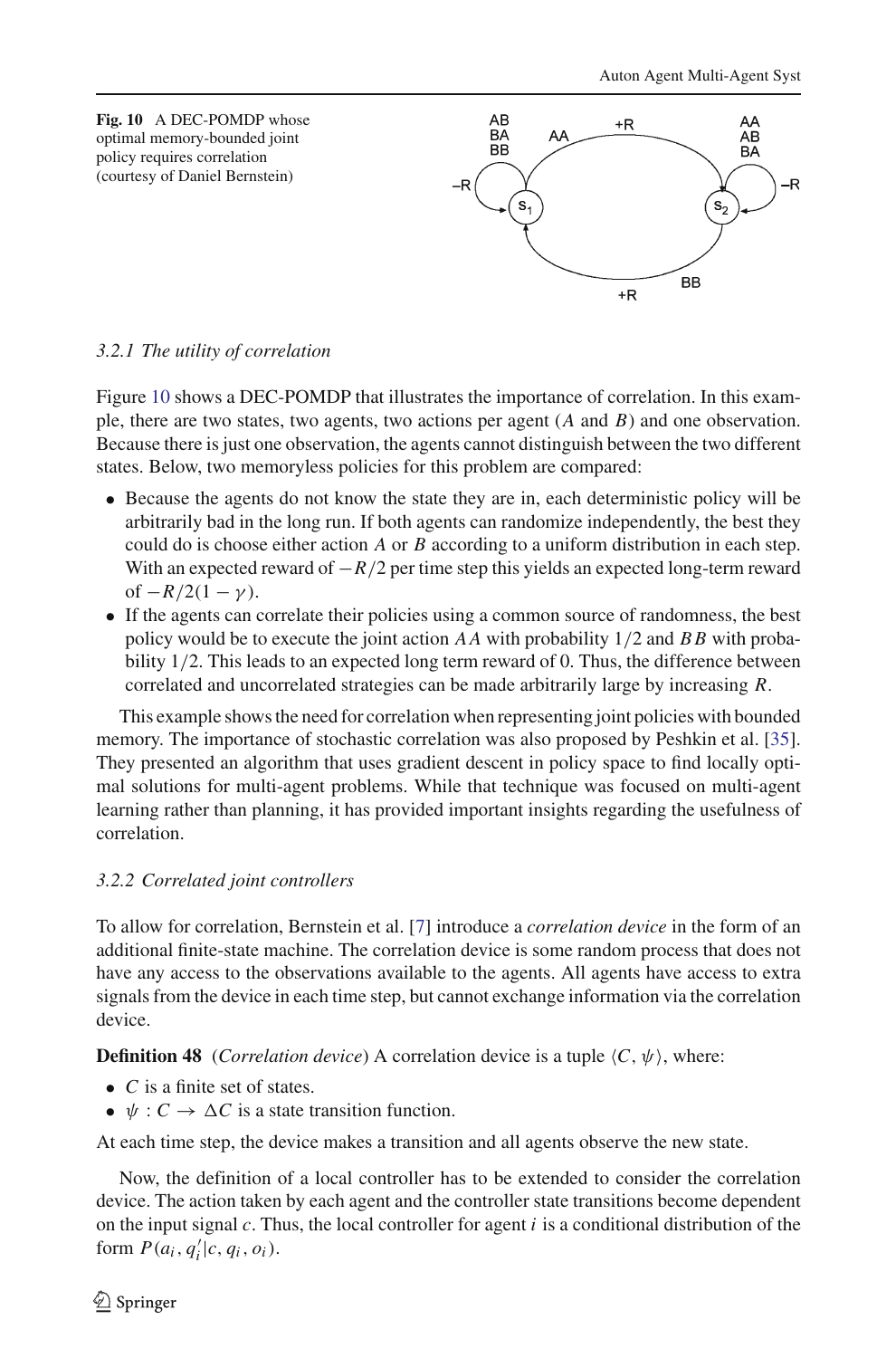**Definition 49** (*Correlated joint controller*) A correlation device together with the local controllers for each agent form a joint conditional distribution  $P(c', \vec{a}, \vec{q}' | c, \vec{q}, \vec{o})$ , called a cor-<br>related ioint controller related joint controller.

The value of a correlated joint controller can then be computed by solving a set of linear equations, one for each  $s \in S$ ,  $\vec{q} \in \vec{Q}$ , and  $c \in \vec{C}$ :

$$
V(s, \vec{q}, c) = \sum_{\vec{a}} P(\vec{a}|c, \vec{q}) \left[ R(s, \vec{a}) + \gamma \sum_{s', \vec{o}, \vec{q}', c'} P(s', \vec{o}|s, \vec{a}) P(\vec{q}'|c, \vec{q}, \vec{a}, \vec{o}) P(c'|c) V(s', \vec{q}', c') \right]
$$

#### *3.2.3 Policy iteration for infinite-horizon DEC-POMDPs*

As there are infinitely many possible observation sequences for the infinite-horizon case, any finite set of states of a correlated joint controller may be insufficient to produce an optimal solution. To guarantee *ε*-convergence, it is necessary to increase the number of controller states successively. This can be accomplished using an *exhaustive backup*, which we have already introduced for the finite-horizon DP algorithm. Here, instead of growing policy trees in a top-down manner, we iteratively grow the local controllers, for all agents at once, leaving the correlation device unchanged.

To formalize this process, let  $Q_i^t$  denote the set of controller nodes for agent *i* after iter-<br>on *t*. For each possible one-step policy, a new controller node is added. Thus, for each ation *t*. For each possible one-step policy, a new controller node is added. Thus, for each agent  $i \pm 4 \pm 10 \pm 1$  nodes are added to the controller. In the finite-horizon algorithm, the agent *i*,  $|A_i||Q_i||^{\Omega_i}$  nodes are added to the controller. In the finite-horizon algorithm, the exhaustive backup was followed by a pruning step eliminating dominated policy trees. Here exhaustive backup was followed by a pruning step, eliminating dominated policy trees. Here, an analogous procedure can be used [\[5\]](#page-58-2).

**Definition 50** (*Value-preserving transformation*) Given two correlated joint controllers *C* and *D* with node sets  $\vec{Q}$  and  $\vec{R}$  respectively, we say that changing controller *C* to *D* is a value-preserving transformation if there exist mappings  $f_i : Q_i \to \Delta R_i$  for each agent *i* and  $f : Q \to \Delta R$  such that: and  $f_c: Q_c \to \Delta R_c$  such that:

$$
V(s, \vec{q}) \le \sum_{\vec{r}} P(\vec{r}|q) V(s, \vec{r}) \quad \forall s \in S, \vec{q} \in \vec{Q}
$$

The goal of a value-preserving transformation is to reduce the size of a controller without decreasing its value, or to improve the value without changing the size. In general, reducing the size of the controller is necessary between exhaustive backup steps because those steps increase the size of the controller in a double exponential manner. Bernstein [\[5\]](#page-58-2) formulated several such transformations that can be implemented efficiently using linear programming.

Similar to the finite-horizon case, exhaustive backups are interleaved with value-preserving transformations. However, for the infinite-horizon case we need an explicit stopping criterion. Because there is no Bellman residual for testing convergence as in single agent MDPs, it is necessary to use the discount factor  $\gamma$  and the number of iterations to define a simpler *<sup>ε</sup>*-convergence test. Let <sup>|</sup>*Rmax*<sup>|</sup> denote the largest absolute value of a one-step reward in the DEC-POMDP. Then the algorithm terminates after iteration *t* if  $\gamma^{t+1} \cdot |R_{max}|/(1 - \gamma) \leq \varepsilon$ . Intuitively, the algorithm exploits the fact that due to discounting, at some point the future rewards collected are negligible. The complete procedure is sketched in Algorithm [1.](#page-39-1)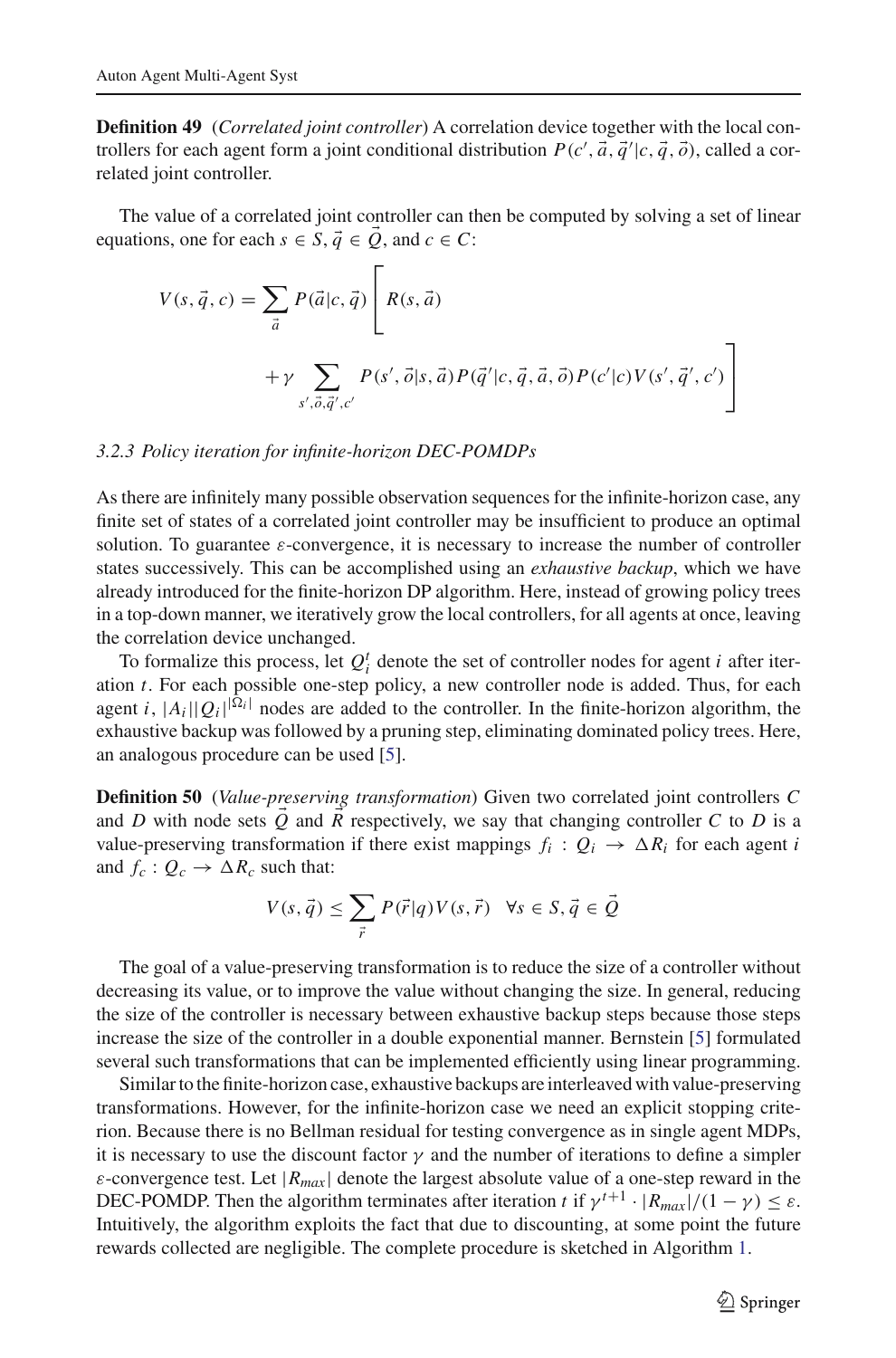#### <span id="page-39-1"></span>**Algorithm 1**: Policy iteration for infinite-horizon DEC-POMDPs

**input** : DEC-POMDP problem, random correlated joint controller, convergence parameter *ε* **output**: A correlated joint controller that is *ε*-optimal for all states **begin**<br> $t \leftarrow 0$ *t* <sup>←</sup> <sup>0</sup> **while** *<sup>γ</sup> <sup>t</sup>*+<sup>1</sup> · |*Rmax*|*/(*<sup>1</sup> <sup>−</sup> *γ)> ε* **do**  $t \leftarrow t + 1$ Evaluate the correlated joint controller by solving a system of linear equations Perform an exhaustive backup to add nodes to the local controllers Perform value-preserving transformations on the controller **return** correlated joint controller **end**

The convergence of the algorithm is characterized by the following theorem [\[5](#page-58-2)].

**Theorem 10** *For any ε, policy iteration returns a correlated joint controller that is ε-optimal for all initial states in a finite number of iterations.*

As with optimal algorithms for finite-horizon DEC-POMDPs, the policy iteration algorithm for infinite-horizon problems is mainly of theoretical significance. In practice, the value-preserving transformations cannot reduce the size of the controllers sufficiently to continue executing the algorithm until the convergence criterion is met. The algorithm runs out of memory after a few iterations even for small problems. However, several approximate techniques for infinite-horizon DEC-POMDPs have been developed that restrict the size of each controller and optimize value with a bounded amount of memory. We present two such approaches in Sect. [5.](#page-44-0)

#### <span id="page-39-0"></span>**4 Approximate algorithms for finite-horizon problems**

Due to the high computational complexity of DEC-POMDPs, developing approximation techniques rather than exact algorithms seems more fruitful in practice. Unfortunately, as was shown by Rabinovich et al. [\[40](#page-60-7)], even *ε*-optimal history-dependent joint policies are still NEXP-hard to find in both DEC-POMDPs and DEC-MDPs. Thus, when looking for approximate solutions that are computationally tractable, the global value has to be sacrificed to lower the complexity and to handle larger problems. At this point, a small ambiguity in the term "approximation" must be discussed. In the field of theoretical computer science, an "approximation algorithm" generally denotes an algorithm that provides some provable guarantees on the solution quality. These *performance guarantees* can for example be relative guarantees (the approximation will be no worse than a factor of *c* of the optimal solution) or absolute guarantees (the approximation will be within  $\varepsilon$  of the optimal solution). Approximation algorithms are normally used to find solutions for NP-hard optimization problems, and a polynomial running time is generally required.

In the AI community, the term "approximation" is used in a less strict sense. In this paper, we differentiate between *optimal algorithms*(that always find the optimal solution), *ε-optimal algorithms* (that guarantee a performance within *ε* of the optimal solution) and *approximate algorithms*(i.e. heuristics that have no performance guarantees at all). In this section we present approximate algorithms that do not guarantee any bounds on the solution quality with regard to the optimal solution. Furthermore, some of them do not even guarantee a polynomial worst case running time, which is still acceptable in light of the NEXP-completeness result. Due to these missing guarantees, however, it is difficult to compare the different approximation techniques. A few benchmark problems have been established and can be used for initial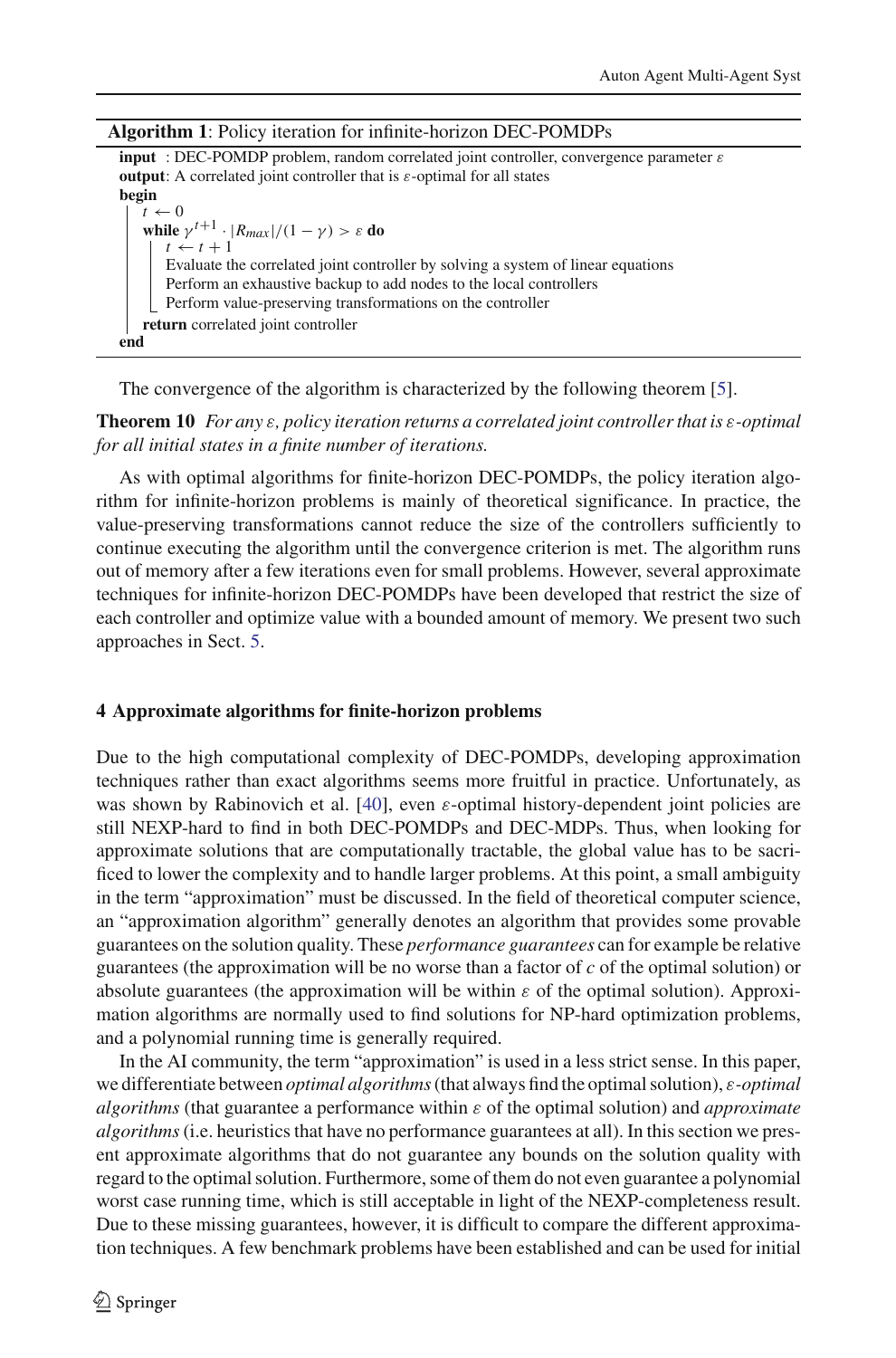comparison of running time and solution value. In the long run, a whole suite of problems has to be established such that good comparable benchmark tests can be performed. Comparable competitions already exist for the field of centralized deterministic planning algorithms but are still to be established for the field of decentralized planning under uncertainty. In Sect. [7](#page-54-0) we will summarize the different approaches presented in this section and try a comparison where possible.

#### 4.1 Overview of recent approximation techniques

One approach for finding approximate algorithms for decentralized problems is to generalize existing approximate algorithms for POMDPs. Unfortunately, most of those algorithms use a compact representation of the belief state space. So far, no such compact representation has been found for DEC-POMDPs, mostly because an agent's belief is not only dependent on its own local view of the problem, but also on the other agents. Thus, generalizing existing algorithms for POMDPs is not straightforward.

In 2003, Nair et al. [\[26\]](#page-59-5) presented a class of algorithms, called "Joint Equilibrium-Based Search for Policies" (JESP), that do not search for the globally optimal solution of a DEC-POMDP, but instead aim for local optimality. The best algorithm, DP-JESP, incorporates three different ideas. First, the policy of each agent is modified while keeping the policies of the others fixed (a similar idea is presented in Sect. [5.1\)](#page-44-1). Second, dynamic programming is used to iteratively construct policies. This is analogous to the idea presented in Sect. [3.1.1.](#page-31-1) Third, and most notably, only reachable belief states of the DEC-POMDP are considered for policy construction. This leads to a significant improvement, because there is only an exponential number of different belief states for one agent as opposed to the double exponential number of possible joint policies. The algorithm is able to solve small problems such as the multi-agent tiger problem up to horizon 7. Thus, it is an improvement over the exact algorithms (which work only up to horizon 4), although it does not scale well for larger problem sizes.

Emery-Montemerlo et al. [\[15\]](#page-59-23) take a game-theoretic approach, modeling the problem as a POSG with common payoffs. In contrast to the other algorithms discussed in this paper, this is an online algorithm which interleaves planning and execution. The POSG is approximated as a series of smaller Bayesian games. In each of these simple games, the agents only have to decide on the next action to take based on a one-step lookahead. The future reward after taking one action is estimated using heuristics such as *QMDP* , which turns the remaining problem into a fully-observable problem. Similar to the dynamic programming algorithm proposed by Nair et al. [\[26](#page-59-5)], the algorithm solves the resulting Bayesian games using an alternating-maximization algorithm, where the best response strategy of one agent is computed while the strategies of the other agents are held fixed. In each iteration, before the agents select an action they match their history of local observations and actions with one of the types in their local type space found by solving the Bayesian game. To limit memory requirements for remembering the history of actions and observations, low-probability histories are pruned. These simplifying assumptions (1. treating the problem as a series of smaller games with one-step lookahead, 2. computing future rewards using a heuristic, and 3. using the alternating-maximization algorithm) lead to some obvious value loss. However, the algorithm is able to solve substantially larger problems compared to Nair et al. [\[26](#page-59-5)], largely due to the fact that planning and execution are interleaved in an intelligent way.

Within the scope of this study, it is not possible to cover all recently developed approximate algorithms for DEC-POMDPs in detail. Instead, we limit ourselves to the details of the Improved Memory-Bounded Dynamic Programming (IMBDP) algorithm, as it has outperformed all recently proposed approximation methods. IMBDP can solve problems with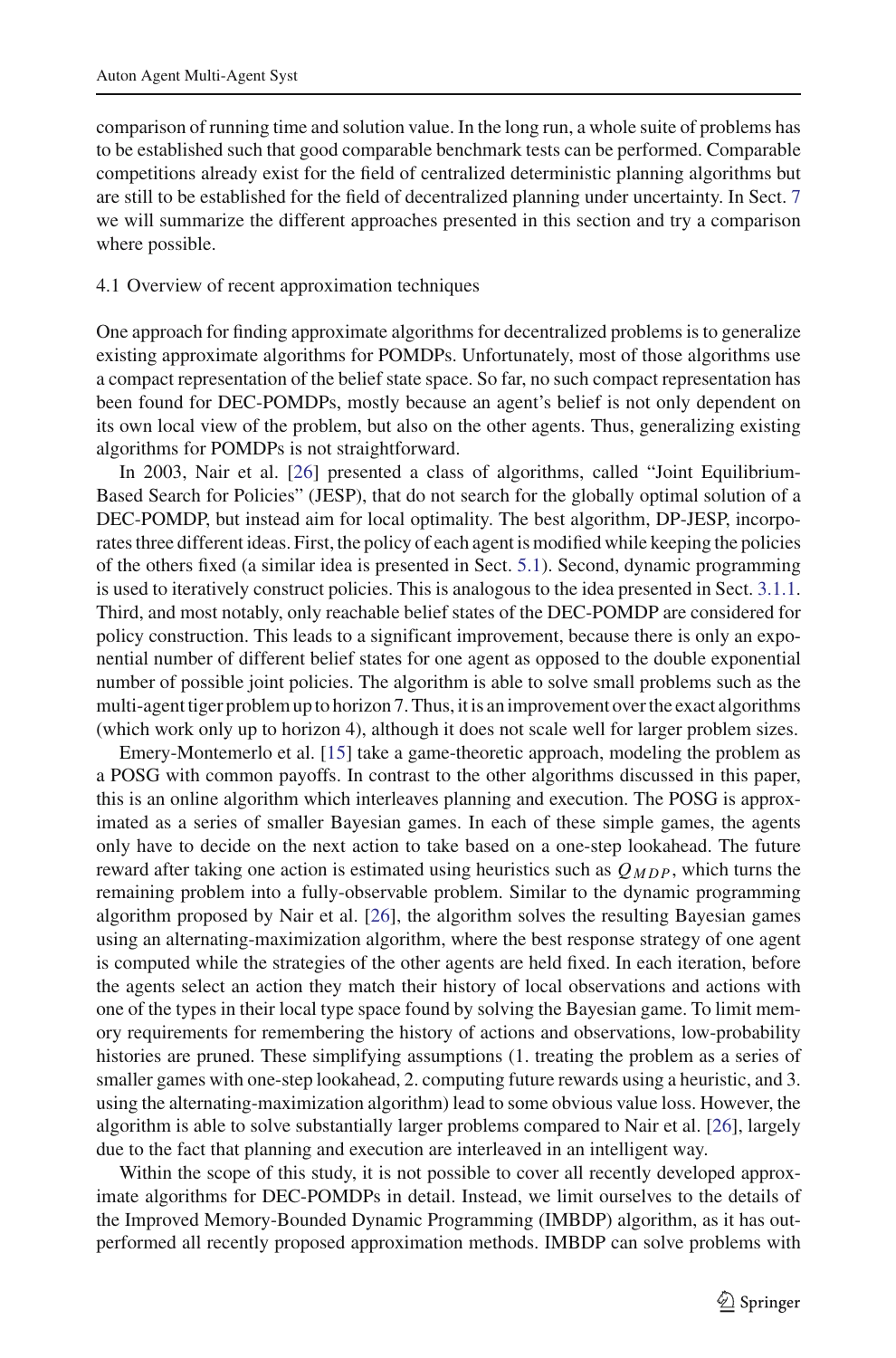horizons that are multiple orders of magnitude larger than what was previously possible, while achieving the same or better solution value.

#### <span id="page-41-0"></span>4.2 Improved memory-bounded dynamic programming (IMBDP)

In 2007, we introduced the original MBDP [\[42](#page-60-13)] as well as the improved MBDP algorithm [\[43\]](#page-60-14). This section is based on these two papers, summarizing the main ideas.

The method is based on the dynamic programming algorithm, presented in Sect. [3.1.1.](#page-31-1) As we have seen, even if pruning techniques are used (elimination of dominated policies) in the bottom-up construction of the policy trees, the number of trees still grows too quickly and the algorithm runs out of memory. An analysis of the construction process reveals that most policies kept in memory are useless because a policy tree can only be eliminated if it is dominated for *every* belief state. For many DEC-POMDPs, however, only a small subset of the belief space is actually reachable. Furthermore, a policy tree can only be eliminated if it is dominated for every possible belief over the other agents' policies. Obviously, during the construction process, these other agents also maintain a large set of policy trees that will eventually prove to be useless.

Unfortunately, with a bottom-up approach, these drawbacks of the pruning process cannot be avoided. Before the algorithm reaches the roots of the final policy trees, it cannot predict which beliefs about the state and about the other agents' policies will eventually be useful. Thus, considering the entire set of reachable belief states does not improve scalability by much because that set still grows exponentially (see [\[47](#page-60-15)]). However, top-down approaches such as the MAA<sup>\*</sup> algorithm presented in Sect. [3.1.2](#page-33-1) do not need to know all of the reachable belief states to compute joint policies. This observation leads to the idea of combining the bottom-up and top-down approaches: using top-down heuristics to identify relevant belief states for which the dynamic programming algorithm can then evaluate the bottom-up policy trees and select the best joint policy.

### *4.2.1 Top-down heuristics and the MBDP algorithm*

Even though the agents do not have access to a central belief state during policy execution, it can still be used to evaluate bottom-up policy trees computed by the DP algorithm. We found that policy trees that are good relative to a centralized belief state are often also good candidates for the decentralized policy. Obviously, a belief state that corresponds to the optimal joint policy is not available during the construction process. Fortunately, however, a set of belief states can be computed using multiple top-down heuristics—efficient algorithms that find useful top-down policies. In [\[42\]](#page-60-13), we describe a portfolio of heuristics suitable for DEC-POMDPs. In practice, the MDP-heuristic (revealing the underlying system state after each time step) and a random-policy heuristic have proven useful. The usefulness of the heuristics and, more importantly, the computed belief states are highly dependent on the specific problem. But once the algorithm has computed a complete solution, we have a joint policy that definitely leads to relevant belief states when used as a heuristic. This is exactly the idea of *Recursive MBDP*. The algorithm can be applied recursively with an arbitrary recursion-depth.

In the original MBDP algorithm the policy trees for each agent are constructed incrementally using the bottom-up DP approach. To avoid the double exponential blow-up, the parameter *maxTrees* is chosen such that a full backup with this number of trees does not exceed the available memory. Every iteration of the algorithm consists of the following steps. First, a full backup of the policies from the last iteration is performed. This creates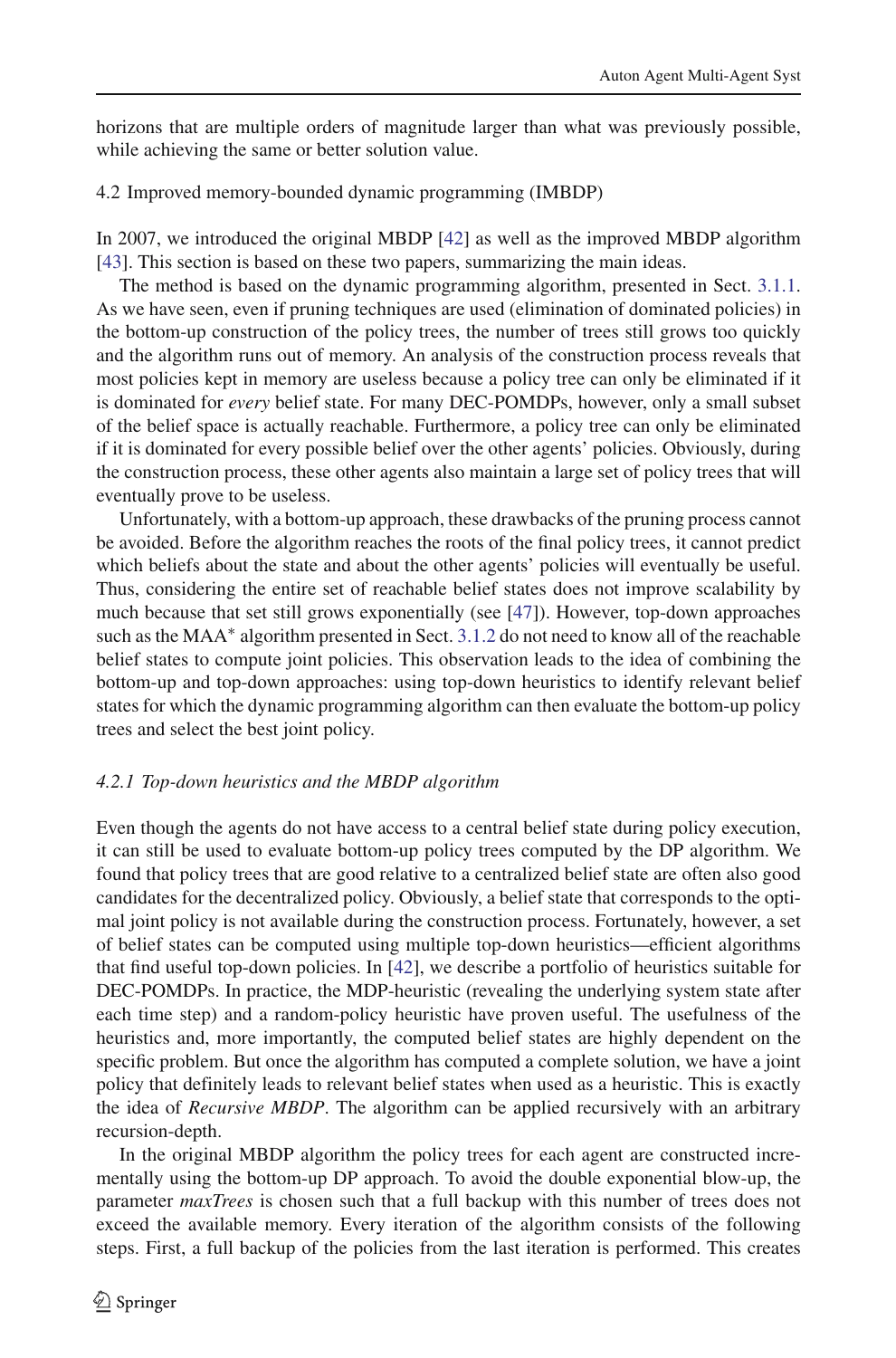policy tree sets of the size  $|A||maxTrees|^{[O]}$ . Next, top-down heuristics are chosen from the portfolio and used to compute a set of belief states. Then, the best policy tree pairs for these portfolio and used to compute a set of belief states. Then, the best policy tree pairs for these belief states are added to the new sets of policy trees. Finally, after the *T* th backup, the best joint policy tree for the start distribution is returned.

#### *4.2.2 Motivation for improved MBDP algorithm*

Although the original MBDP algorithm has linear time and space complexity with respect to the horizon  $T$ , it is still exponential in the size of the observation space. This is a severe limitation when tackling just slightly larger problems than the multi-agent broadcast channel problem or the multi-agent tiger problem. Even for a small problem with 2 actions and 5 observations, setting  $maxTrees = 5$  would be prohibitive, because  $(2 \cdot 5^5)^2 = 39,062,500$ policy tree pairs would have to be evaluated.

Consequently, tackling the size of the observation set is crucial. The key observation is that considering the whole set of possible observations in every belief state and for every possible horizon is neither useful nor even actually necessary. Consider for example robots navigating a building. After turning away from the entrance door, the robots are highly unlikely to observe that same door in the next time step. In general, depending on the belief state and the action choice, only a very limited set of observations might be possible. This is the main idea behind the Improved Memory-Bounded Dynamic Programming (IMBDP) algorithm [\[43](#page-60-14)].

#### *4.2.3 The improvement: partial backups*

In order to select a limited set of useful observations, we propose a technique similar to that used for selecting promising bottom-up policy trees. As before, in step one the algorithm first identifies a set of belief states using the top-down heuristics. For every identified belief state  $b<sup>t</sup>$  at horizon *t*, the best joint policy is added. Additionally, in step two the set of most likely observations for every agent is identified, bounded by a pre-defined number of observations  $maxObs$ . More specifically, for the most likely belief state  $b^{t-1}$  for horizon  $t-1$  and joint action  $\vec{a}$  prescribed by the heuristic, the probability  $Pr(\vec{o}) = \sum_{s} b^{t-1}(s) \cdot O(\vec{o}|\vec{a}, s)$  is



<span id="page-42-0"></span>**Fig. 11** The construction of a single policy tree, combining top-down and bottom-up approaches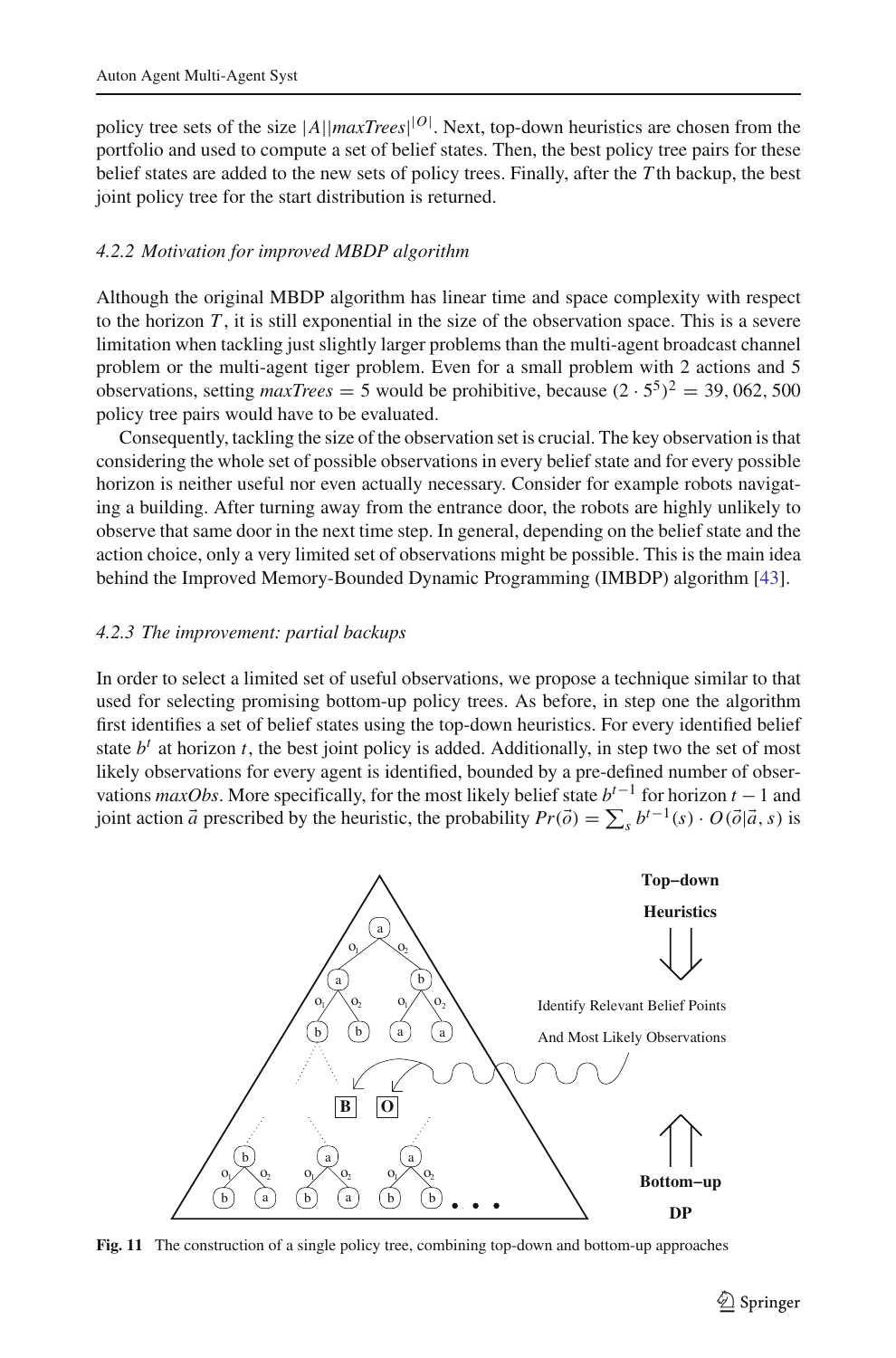computed for each joint observation  $\vec{o}$ . Then all joint observations  $\vec{o}$  are ranked according to  $Pr(\vec{o})$ . This ranking is used to select the *k* most likely observations for each agent separately, where  $k = maxObs$ . For the joint policy trees selected in step one the algorithm then performs <sup>a</sup> *partial backup* with just *k* observations for every agent, leading to a feasible number of policy trees (with missing branches). Note that although only *k* observations are used for the partial backup of every agent's policy trees, implicitly *<sup>k</sup><sup>n</sup>* joint observations are taken into consideration. After the partial backups the resulting trees are filled up with the missing observation branches using local search (hill climbing: for every missing observation check which of the available subnodes of the next level will lead to the highest expected utility for the given belief state). This concludes a single iteration. Figure [11](#page-42-0) illustrates the main idea of the improved MBDP algorithm, combining the two approximation techniques.

The algorithm can be applied to DEC-POMDPs with an arbitrary number of agents, but to simplify notation, the description shown in Algorithm [2](#page-43-0) is for two agents, *i* and *j* .

## <span id="page-43-0"></span>**Algorithm 2**: The improved MBDP algorithm

#### **begin**

| begin                                                                                                                                             |
|---------------------------------------------------------------------------------------------------------------------------------------------------|
| $maxTrees \leftarrow max$ number of trees before backup                                                                                           |
| $maxObs \leftarrow max$ number of observations for backup                                                                                         |
| $T \leftarrow$ horizon of the DEC-POMDP                                                                                                           |
| $H \leftarrow$ pre-compute heuristic policies for each $h \in H$                                                                                  |
| $Q_i^1, Q_i^1 \leftarrow$ initialize all 1-step policy trees                                                                                      |
|                                                                                                                                                   |
| for $t = 1$ to $T - 1$ do                                                                                                                         |
| $Sel_i^t$ , $Sel_i^t \leftarrow \text{empty}$                                                                                                     |
| for $k = 1$ to maxTrees do                                                                                                                        |
| choose $h \in H$ and generate belief state $b^{T-t}$                                                                                              |
| foreach $q_i \in Q_i^t$ , $q_j \in Q_i^t$ do                                                                                                      |
| $\lfloor$ evaluate pair $(q_i, q_j)$ with respect to $b^{T-t}$                                                                                    |
|                                                                                                                                                   |
| add best policy trees to $Sel_i^t$ and $Sel_i^t$                                                                                                  |
| delete these policy trees from $Q_i^t$ and $Q_i^t$                                                                                                |
| choose $h \in H$ and generate belief state $b^{T-t-1}$                                                                                            |
| $O_i$ , $O_j \leftarrow \text{maxObs}$ most likely obs. for $h(b^{T-t-1})$                                                                        |
|                                                                                                                                                   |
| $Q_i^{t+1}, Q_i^{t+1} \leftarrow$ partialBackup(Sel <sup>t</sup> <sub>i</sub> , Sel <sup>t</sup> <sub>i</sub> , O <sub>i</sub> , O <sub>j</sub> ) |
| fill up $Q_i^{t+1}$ and $Q_i^{t+1}$ with missing observations                                                                                     |
|                                                                                                                                                   |
| improve $Q_i^{t+1}$ and $Q_i^{t+1}$ via hill climbing                                                                                             |
| select best joint policy tree $\delta^T$ for $b^0$ from $\{Q_i^T, Q_i^T\}$                                                                        |
| return $\delta^T$                                                                                                                                 |
| end                                                                                                                                               |

#### *4.2.4 Theoretical properties*

The quality of the joint policy trees produced by the improved MBDP algorithm depends on the maximum number of trees per horizon level *maxTrees* and the maximum number of observations allowed per partial backup *maxObs*. In [\[43\]](#page-60-14), we prove the following theorem.

**Theorem 11** *For a given maxObs*  $\lt |O|$  *and any belief state*  $b \in \Delta S$ *, the error of improved*  $MRDP$  *due to partial backups with selected observations on a horizon-T problem*  $|V(\delta^T \; h) -$ *MBDP due to partial backups with selected observations on a horizon-T problem,*  $|V(\delta^T, b) V(\delta_{maxObs}^T, b)$ , *is bounded by:* 

$$
\mu_T = T^2 \cdot (1 - \varepsilon) \cdot (R_{\text{max}} - R_{\text{min}})
$$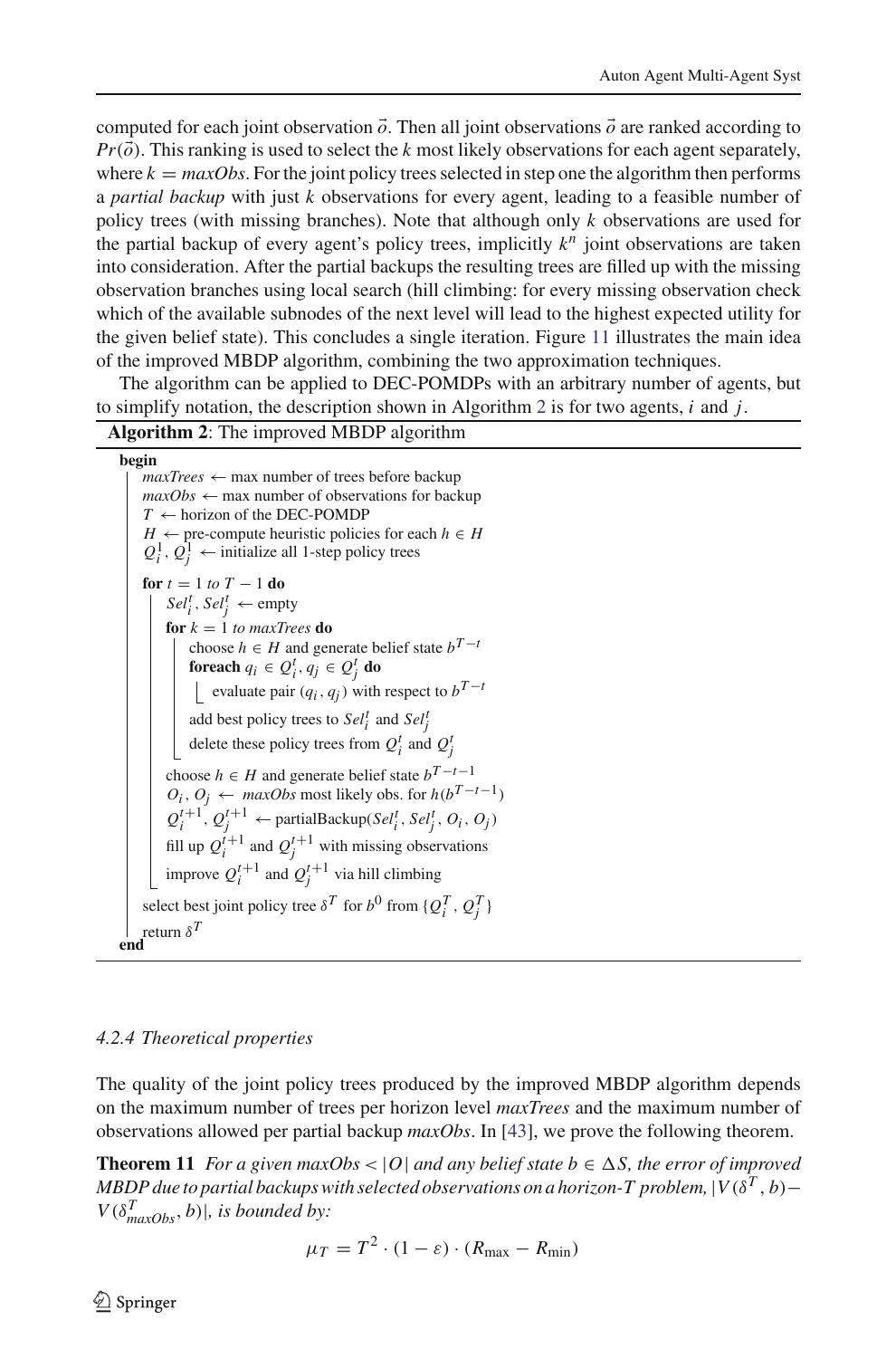where  $\varepsilon$  denotes the minimal sum of joint observation probabilities ever used in a partial backup (see [\[43](#page-60-14)] for a detailed definition).

The following corollary is an immediate consequence.

**Corollary 3** Increasing maxObs  $\rightarrow$  |O| the error bound  $\mu_T = |V(\delta^T, b) - V(\delta^T_{maxObs}, b)|$ <br>is strictly decreasing and reaches 0 in the limit *is strictly decreasing and reaches 0 in the limit.*

Here, we can only describe the main ideas of the MBDP algorithm and its successor, IMBDP. Please see [\[42](#page-60-13)[,43](#page-60-14)] for a more detailed presentation, theoretical proofs, and experimental results.

#### <span id="page-44-0"></span>**5 Approximate algorithms for infinite-horizon problems**

The *ε*-optimal dynamic programming algorithm for infinite-horizon problems presented in Sect. [3.2](#page-36-0) suffers from the problem that it runs out of memory very quickly, just as do the optimal algorithms for the finite-horizon case. One might think that the various approximation techniques proposed for finite-horizon DEC-POMDPs could be generalized to the infinitehorizon case. In fact, while some of the ideas carry over, in general the process is not straightforward. The challenges in each case are significantly different, requiring very different solution representation techniques to work well. Thus, new approximate techniques have had to be developed for the infinite-horizon case. We present three representatives in this section.

<span id="page-44-1"></span>5.1 Bounded policy iteration for decentralized POMDPs

We have already discussed the finite-state controller representation for policies in the infinite-horizon case. Poupart and Boutiliers [\[37\]](#page-60-16) used this representation to develop a POMDP algorithm that uses a bounded amount of memory. This technique, called *bounded policy iteration*, was extended by Bernstein et al. [\[7\]](#page-58-5) to DEC-POMDPs. The approach optimizes the value of controllers of some fixed size. This implies that for general problems the agents will sometimes be in the same controller state for different observation sequences and thus that the resulting policy can be suboptimal. The great advantage, however, is the memory-bounded way of representing the policy, which allows for solving larger problems.

When using a limited amount of memory for policy representation, there are many different ways to allocate that memory. It turns out that the number of nodes used for each controller is crucial for the resulting policy. The bounded policy iteration (BPI) algorithm works with a fixed number of nodes for each controller, including the local controllers for each agent and the correlation device. (Note that to be useful at all, a correlation device must have at least two nodes.)

When the BPI algorithm begins, an arbitrary distribution for the controller nodes is chosen. Obviously, this may correspond to an arbitrarily bad policy. The correlated joint controller is then improved iteratively via *bounded backup*, until a local maximum is reached. In each iteration of the algorithm, a node *qi* of one controller (or of the correlation device) is chosen. The improvement for a local controller works by searching for new parameters of conditional distribution  $P(a_i, q'_i|c, q_i, o_i)$ , for each  $o_i \in O_i$ . This search assumes that the new<br>controller will be used from the second step on and can be performed by solving a linear controller will be used from the second step on, and can be performed by solving a linear program ensuring that the new parameters improve the value of the correlated joint controller for each system state, each local controller state and each state of the correlation device. If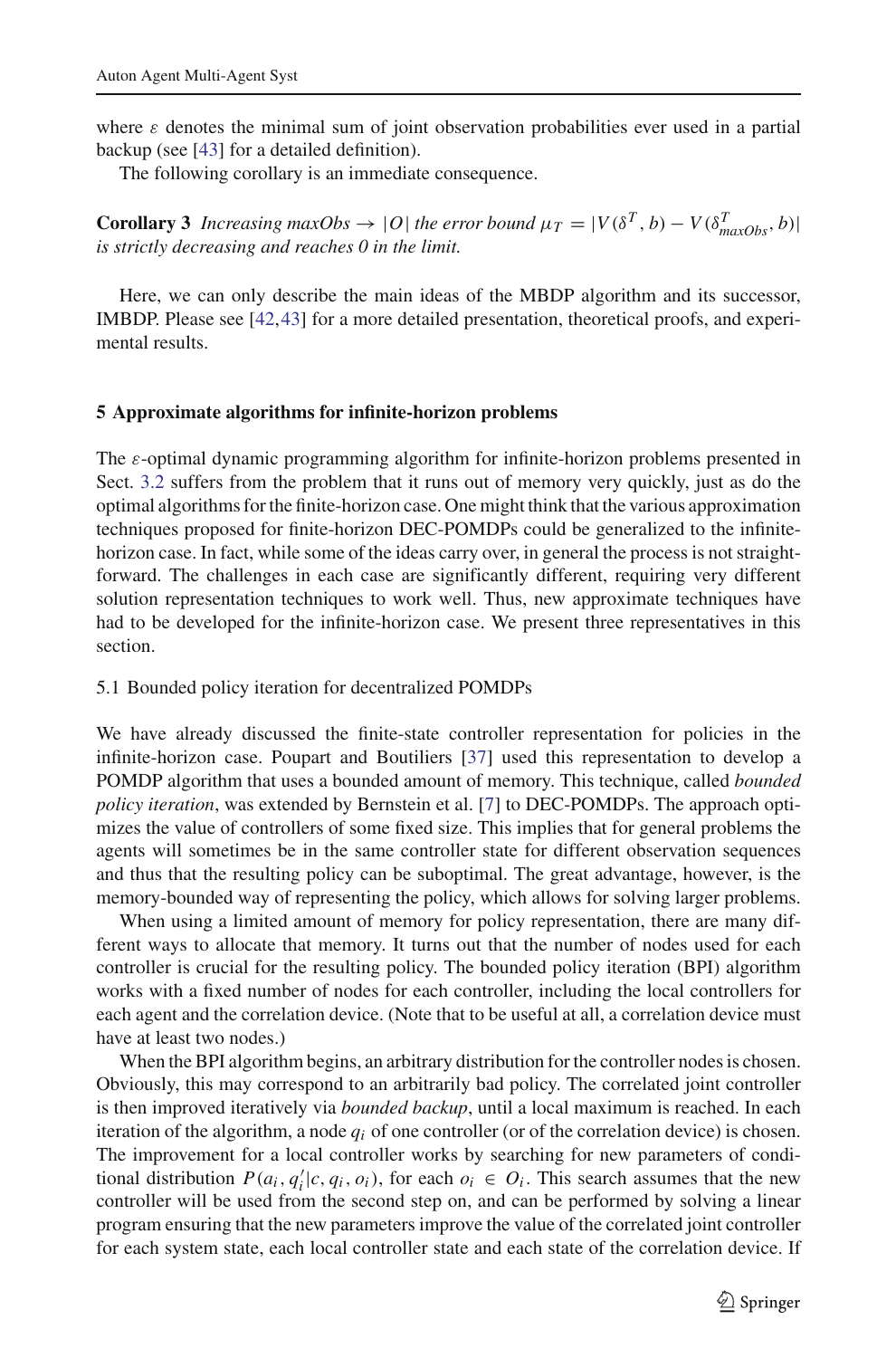an improvement can be found, the new parameters are set and the next iteration starts. The improvement of the correlation device works in an analogous way.

Bernstein et al. [\[7](#page-58-5)] proved that bounded backup, applied to a local controller or a correlation device, always produces a correlated joint controller with value at least as high as before, for any initial state distribution. This results in a monotonic improvement in value in every iteration. Unfortunately, the algorithm only leads to local optima because only one controller node is improved at a time while all the others are held fixed. Thus the algorithm reaches suboptimal Nash equilibria. So far, no linear program is known that can update more than one controller at a time.

Experimental results with this algorithm support the intuition that larger numbers of controller nodes lead to higher values. As explained, with a fixed number of controller nodes this algorithm can only compute approximate solutions in general. The interesting features of the algorithm are its use of a bounded amount of memory, a monotonic improvement of value in each iteration, the possibility for correlated randomness and a polynomial running time (assuming a fixed number of agents).

5.2 A nonlinear optimization approach to find memory-bounded controllers

#### *5.2.1 Limitations of bounded policy iteration*

The BPI algorithm suffers from a common limitation of approximate algorithms—getting stuck in local optima. In particular, BPI improves only one controller node at a time with a one-step look-ahead, which leads to short-term improvements but does not generally lead to optimal controllers. Even though heuristics may be used to get unstuck from local maxima, the approach is somewhat limited.

The limitations of BPI have been recently illustrated by Amato et al. [\[2\]](#page-58-6), using a simple example. Figure [12](#page-45-0) shows a simple single-agent POMDP for which BPI fails to find an optimal controller, which obviously illustrates the limitations of the multi-agent version as well. In this example, there are two states, two actions and one observation. Thus, the observation does not provide any information about the underlying state. The state transitions deterministically if action 1 is taken in state 1 and if action 2 is taken in state 2, and otherwise remains the same. A state alternation results in a positive reward of *R* and remaining in the same state results in a negative reward of <sup>−</sup>*R*. Assuming a uniform initial state distribution, the optimal policy is to choose each action with probability 0.5. This can be realized using a stochastic finite-state controller with just one node whose value would be 0.

The BPI algorithm starts with an arbitrary initial controller. If this controller happens to be deterministic and chooses either action, say action 1, BPI will not converge to the optimal controller. The value of this initial controller is  $R - \gamma R/(1 - \gamma)$  in state 1 and  $-R/(1 - \gamma)$ in state 2. For  $\gamma > 0.5$  this value is negative and thus less than the value of the optimal controller. A one-step look-ahead assigning any positive probability to action 2 raises the value for state 2 but lowers it for state 1. Because in every iteration the algorithm only accepts

<span id="page-45-0"></span>**Fig. 12** Simple POMDP for which BPI fails to find an optimal controller (courtesy of Christopher Amato)



 $\circledcirc$  Springer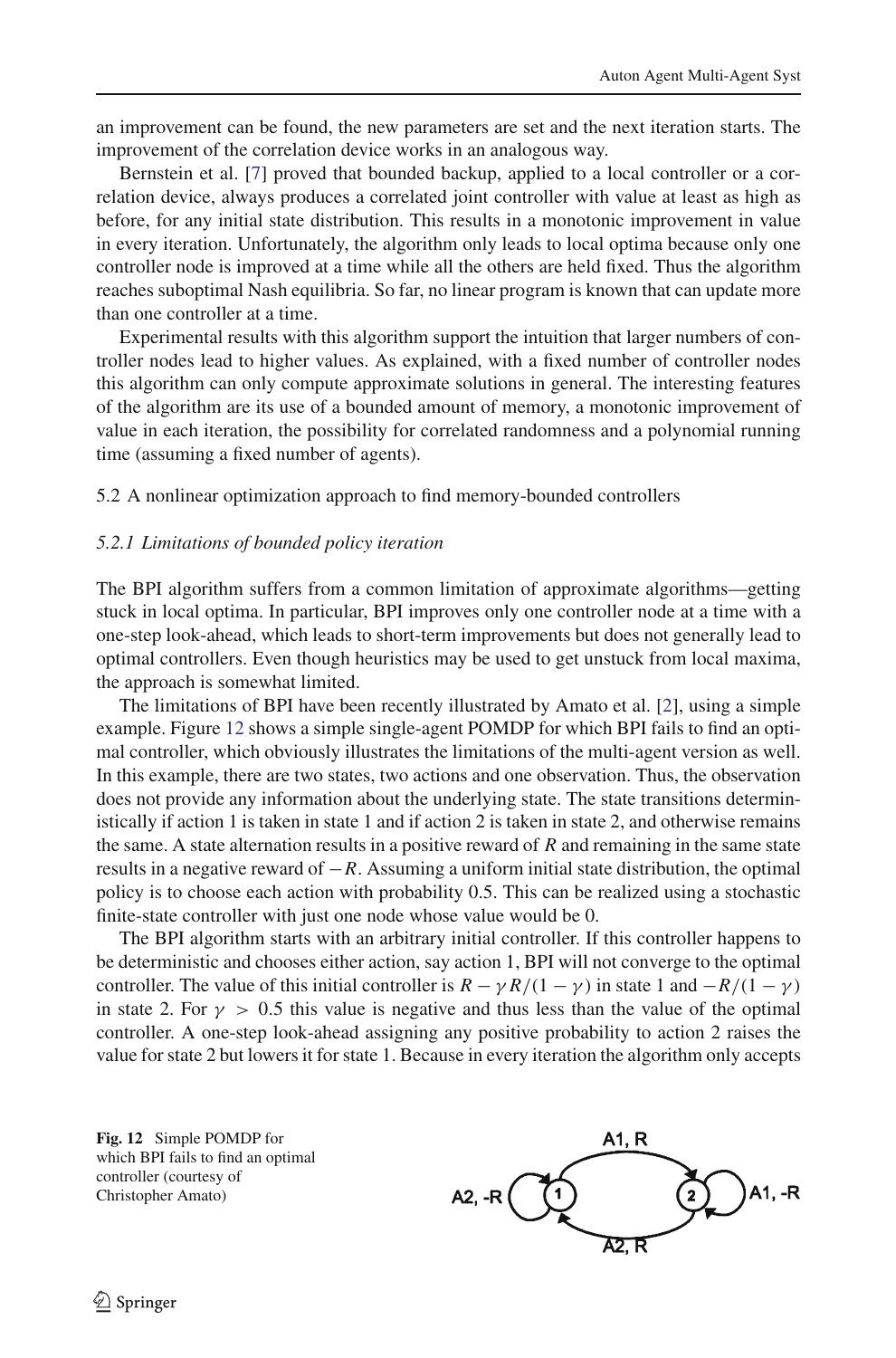a new controller if the value increases or remains the same for all nodes and all states, BPI will not make any changes in this situation and thus get stuck with the suboptimal policy.

#### *5.2.2 Optimal fixed-size controller for POMDPs/DEC-POMDPs*

In 2006, Amato et al. [\[2](#page-58-6)] presented a more sophisticated approach to finding optimal fixed-size controllers for POMDPs. Unlike BPI, their algorithm improves and evaluates the controller in one phase. Furthermore, their approach allows optimizing the controller for a specific start distribution over states. In addition to the original linear program they also represent the value of each node in each state  $V(q, s)$  as a variable. To ensure correct values, nonlinear constraints representing the Bellman equations are added to the optimization. After reducing the representation complexity the new optimization results in a quadratically constrained linear program (QCLP)—a mathematical program that must have a linear objective function, but may contain quadratic terms in the constraints. QCLPs are more difficult than linear programs, but simpler than general non-linear programs. A large number of algorithms have been developed that can exploit the additional structure. The full description of the QCLP is given in Table [6.](#page-46-0) Variable  $x(q', a, q, o)$  represents  $P(q', a|q, o)$ , variable  $y(q, s)$  represents  $V(a, s)$  and is the initial controller node and  $a_k$  is an arbitrary fixed observation  $V(q, s)$ ,  $q_0$  is the initial controller node and  $q_k$  is an arbitrary fixed observation.

It is easy to show that an optimal solution of this QCLP results in an optimal stochastic controller for the given size and initial state distribution. In this respect, the formulation of the optimization problem as a quadratically constrained linear program is a significant improvement over the original BPI algorithm, which often gets stuck in local maxima. Additionally, the possibility of exploiting an initial state distribution leads to further value improvement.

Unfortunately, the resulting problem is nonconvex and thus may have multiple local and global maxima. A wide range of algorithms is available that can solve nonconvex problems efficiently but that only guarantee local optimality, as they use various approximation methods to solve the QCLP. Only sometimes can the globally optimal solution be found. Thus, even with the QCLP formulation of the optimization problem, finding the optimal solution for a POMDP is hard and often not feasible. Nevertheless, experimental results by Amato et al. [\[2](#page-58-6)] show that in most cases near-optimal controllers with values higher than those achieved by BPI can be found by using standard nonlinear optimization techniques. In particular, for large POMDPs, very small controllers achieving a high value could be found in less time

<span id="page-46-0"></span>**Table 6** The quadratically constrained linear program for finding the optimal fixed-size controller

For variables: 
$$
x(q', a, q, o)
$$
 and  $y(q, s)$   
\nMaximize  $\sum_{s} b_0(s)y(q_0, s)$   
\nGiven the Bellman constraints  
\n $\forall q, s \quad y(q, s)$   
\n
$$
= \sum_{a} \left[ \left( \sum_{q'} x(q', a, q, o) \right) R(s, a) + \gamma \sum_{s'} P(s'|s, a) \sum_{o} O(o|s', a) \sum_{q'} x(q', a, q, o)y(q', s') \right]
$$
\nAnd probability constraints  
\n $\forall q, o \sum_{a'} x(q', a, q, o) = 1$   
\n $\forall q, o, a \sum_{q'} x(q', a, q, o) = \sum_{q'} x(q', a, q, o_k)$   
\n $\forall q', a, q, o \quad x(q', a, q, o) \ge 0$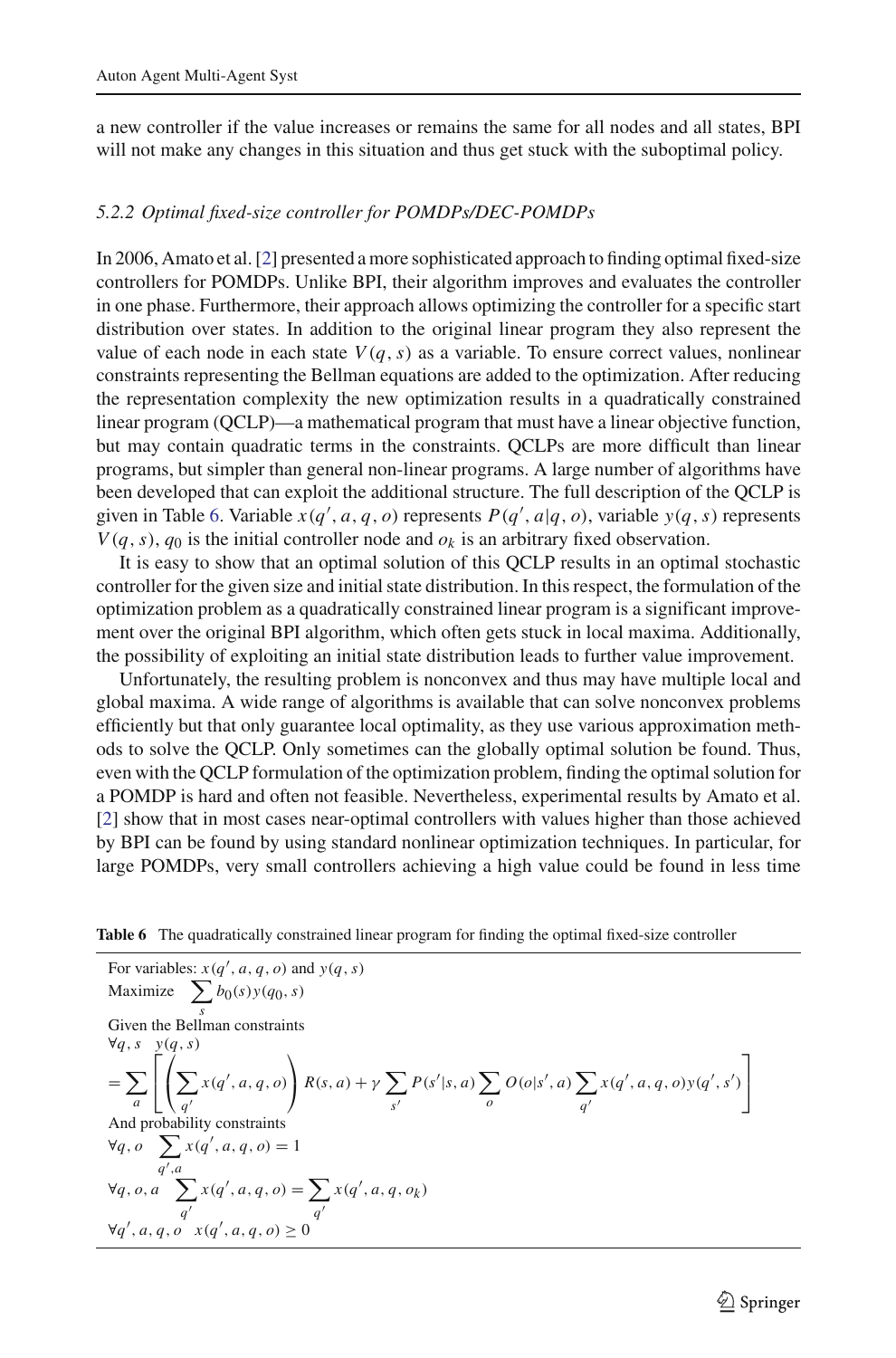than with BPI. The authors note that there is an interesting relationship between the nonlinear formulation of the problem and the performance of the optimization algorithms used. The detailed analysis of this relationship is the subject of ongoing research.

Recently, Amato et al. have extended this approach to DEC-POMDPs [\[1](#page-58-7)]. Now, the optimization requires that multiple controllers be taken into consideration at once. For example, for two agents, in addition to the original linear program, the values of each node (of each controller) in each state,  $V(q_1, q_2, s)$ , are added as a variable. Again, to ensure correct values, nonlinear constraints representing the Bellman equations are added to the optimization. Additional constraints are needed to guarantee that the controllers are independent, namely that the probability of each action and transition depends only on the information available to that agent. The resulting nonlinear program (NLP) is no longer a QCLP, but it is of a form that can be solved efficiently using existing solvers. As in the POMDP case, it is easy to show that an optimal solution of this NLP provides optimal fixed-size controllers for a given DEC-POMDP. Obviously, trying to find the optimal solution for the NLP is not simple; existing solvers guarantee only local optimality. Nevertheless, experimental results show that using nonlinear optimization techniques leads to better controllers than those produced by BPI. Thus, the NLP approach makes more efficient use of memory and provides better theoretical guarantees than other approximation methods.

In this context it is also worth mentioning the algorithm developed by Szer and Charpillet [\[46](#page-60-17)]. They present an optimal best-first search algorithm for solving infinite-horizon DEC-POMDPs. In their work, policies are also represented as finite-state controllers and search is done in the space of controllers. Here optimality is guaranteed with respect to a given controller size. But this algorithm only considers deterministic controllers as opposed to the stochastic controllers used by Bernstein et al. [\[7\]](#page-58-5) and Amato et al. [\[1](#page-58-7),[2](#page-58-6)]. As has been shown before, stochasticity is crucial when using limited memory. Moreover, as shown in Sect. [3.2.1,](#page-37-1) correlated randomness improves the performance of finite state controllers. Thus, an approach that only considers deterministic controllers leads to suboptimal solutions with respect to the whole space of possible (stochastic) controllers.

### <span id="page-47-0"></span>5.3 Approximate dynamic programming

In 2003, de Farias and van Roy [\[12](#page-59-24)] developed an algorithm for approximate dynamic programming for centralized problems based on linear programming, using the notion of a *Q* function. The algorithm developed by Cogill et al. [\[11](#page-59-2)] generalizes this algorithm by extending it to decentralized problems. Their approach is the first to use centralized solution techniques to tackle a decentralized problem. To overcome the complexity of a decentralized control problem, they incorporate human knowledge about the specific problem to transform it into a set of easier sub-problems, which are still dependent on each other. Obviously, this mapping cannot always be value-preserving. Thus, by applying the transformation step, they approximate the *optimal decentralized solution*; in fact they aim to approximate the *optimal centralized solution*, whose value serves as an upper bound for the value of the decentralized solution. The difference in value between the decentralized and the centralized solution is bounded, depending on the approximation error. In a second step, they apply approximate linear programming to solve the decentralized problem.

Their algorithm uses the notion of a *Q* function to perform linear programming. The definitions necessary to introduce the linear program for centralized problems are first introduced in Sect. [5.3.1.](#page-48-0) Sect. [5.3.2](#page-48-1) then presents the approximate linear programming algorithm for decentralized problems. In presenting the formal models and algorithms, some notation from [\[11\]](#page-59-2) has been changed to facilitate a comparison with the DEC-POMDP model.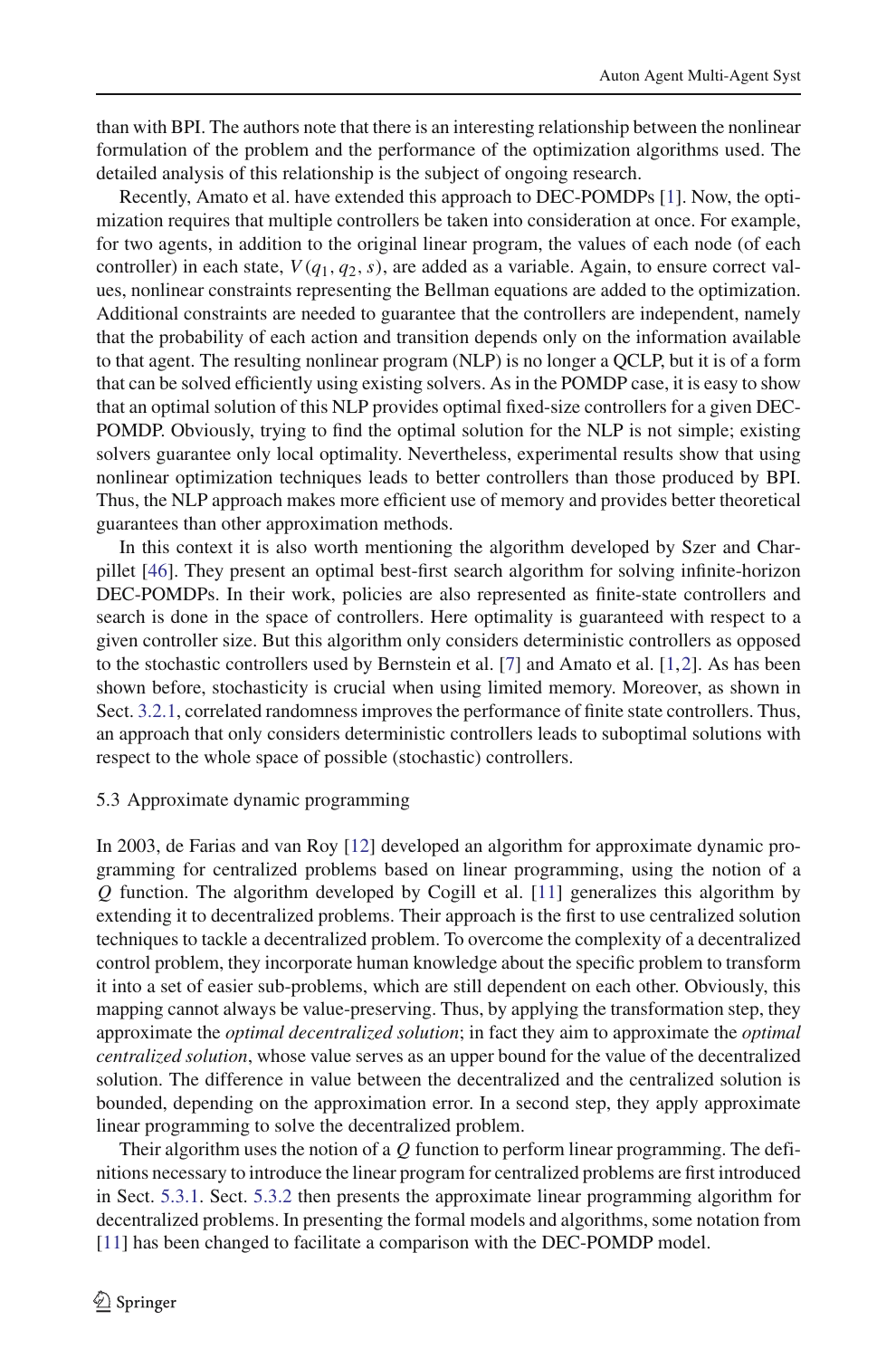#### <span id="page-48-0"></span>*5.3.1 Dynamic programming for centralized problems*

The framework used for centralized problems is equivalent to an MDP. It is defined by:

- A finite state space *S*.
- A finite set of actions *A*.
- Taking action *a* in state *s* incurs a cost *g(s, a)*.
- After taking action *a* in state *s*, a state transitions occurs leading to the new state  $y \in S$ with probability *P (y*|*s, a)*.
- A static state-feedback policy is defined by  $\mu : S \to A$ .

The goal is to minimize the expected total discounted cost

$$
J^{\mu}(s) = E\left[\sum_{t=0}^{\infty} \alpha^{t} g(s_t, \mu(s_t))|s_0 = s\right]
$$

where  $\alpha$  is a discount factor with  $0 \leq \alpha < 1$ . The minimum cost-to-go  $J^*$  is unique and satisfies Bellman's equation:

$$
J^*(s) = \min_{a \in A} \left[ g(s, a) + \alpha \sum_{y \in S} P(y|s, a) J^*(y) \right]
$$

Bellman's equation can also be expressed directly in terms of a *Q* function as

$$
Q^*(s, a) = g(s, a) + \alpha \sum_{y \in S} P(y|s, a) (\min_w Q^*(y, w))
$$

A *Q* function defines the cost for a state-action pair.  $Q^*$  denotes the unique solution and  $\mu^*$ denotes the corresponding optimal centralized policy. Solving the centralized problem means solving Bellman's Equation, i.e. finding the policy that has minimal cost for all state-action pairs. This can be done by solving the linear program shown in Table [7.](#page-48-2)

### <span id="page-48-1"></span>*5.3.2 Approximate dynamic programming for decentralized problems*

For the decentralized problem a specific structure is imposed on the *Q* function. To define this structure, the framework must first be extended to the multi-agent case. For a problem with *n* agents this yields:

- The action space  $A = A_1 \times \cdots \times A_n$ , where  $A_i$  is the set of actions for agent *i*.
- The system state is described by a collection of state variables and the corresponding state space is  $S = S_1 \times \cdots \times S_m$ .

For a centralized policy, each action  $a_i$  would be based on the entire state  $s = (s_1, \ldots, s_m)$ . For a decentralized policy, each action *ai* only depends on some specified subset of the state

<span id="page-48-2"></span>

| <b>Table 7</b> Linear program for the<br>centralized problem | maximize:   | $\sum Q(s, a)$<br>$s \in S$ $a \in A$                            |                               |
|--------------------------------------------------------------|-------------|------------------------------------------------------------------|-------------------------------|
|                                                              | subject to: | $Q(s, a) \leq g(s, a)$<br>$+\alpha \sum_{y \in S} P(y s, a)J(y)$ | for all $s \in S$ , $a \in A$ |
|                                                              |             | $J(s) \leq O(s,a)$                                               | for all $s \in S$ , $a \in A$ |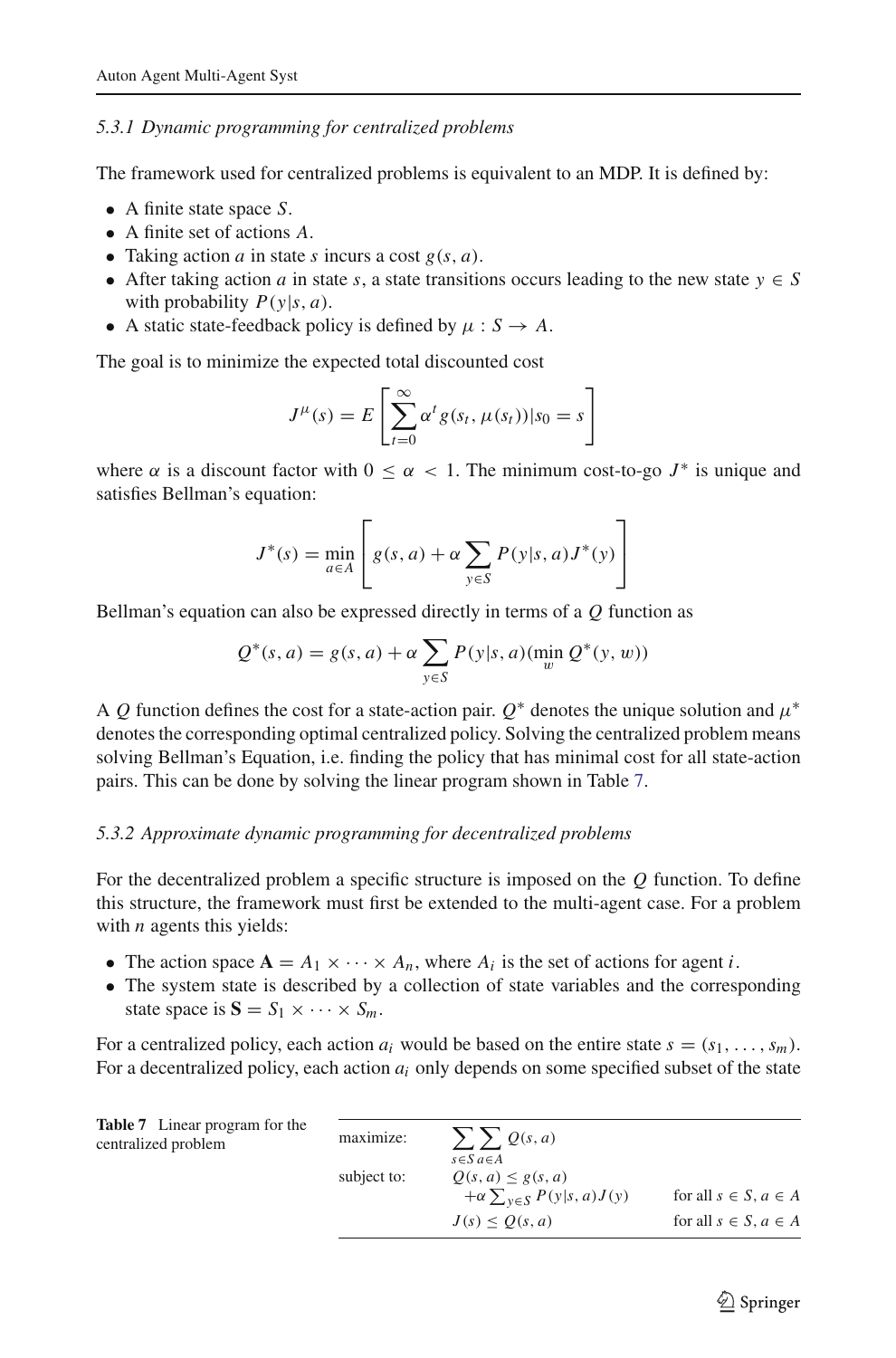variables  $s_1, \ldots, s_m$ . This makes the problem decentralized, because an agent does not have all information available when making its decisions. This corresponds to the notion of a mapping from observation sequences to actions in a DEC-POMDP, where each agent has to make decisions based on incomplete information.

If the problem is decentralized, the dependencies of the actions on the state variables are described by an *information structure*. To formalize this, the following definitions are needed:

- The set of variables used to decide action  $a_i$  is denoted  $I_i = \{j | a_i \}$  depends on *sj* }.
- The Cartesian product of the spaces of the variables used to decide action  $a_i$  is denoted as  $S_i = \bigotimes_{j \in I_i} S_j$ .<br>A decentralized no
- A decentralized policy is a set of functions  $\mu_i : \mathbf{S}_i \to A_i$  for  $i = 1, \ldots, n$ .

Recall that *Q*<sup>∗</sup> denotes the unique solution to the Bellman equation in the centralized case and that  $\mu^*$  denotes the optimal centralized policy. To decompose the problem, a policy  $\mu(s)$  = argmin<sub>a</sub>  $\hat{Q}(s, a)$  is considered, where  $\hat{Q}$  is a function of the form  $\hat{Q} = \sum_{i=1}^{n} Q_i$  $\mu(s) = \text{argmin}_a Q(s, a)$  is considered, where *Q* is a function of the form  $Q = \sum_{i=1}^{n} Q_i$ <br>and each  $Q_i : S_i \times A_i \rightarrow \Re$ . In the argument of  $Q_i$  there is only one decision variable,<br>namely *a*: Thus minimizing  $\hat{Q}$  is equival namely  $a_i$ . Thus, minimizing  $\hat{Q}$  is equivalent to minimizing each  $Q_i$ , i.e. choosing *a* to be argmin<sub>a</sub> $\hat{Q}(s, a)$  is equivalent to choosing each  $a_i$  to be argmin<sub>ai</sub>  $Q_i(s, a_i)$ . An appropriately structured  $\hat{Q}$ , which shall approximate  $Q^*$ , leads to a decentralized problem which can then be solved by the approximate linear programming algorithm shown in Table [8.](#page-49-0)

Note that the decentralized problem is not easier to solve than the corresponding centralized one. In fact, it is much harder, because the centralized problem is an MDP (which is P-complete) and the decentralized problem is equivalent to a DEC-MDP (which is NEXPcomplete). But as the algorithm is only an approximation, it ignores some of the interdependencies of the true decentralized problem. It turns out that finding suboptimal policies for the decentralized problem using this algorithm is computationally easier than computing the optimal centralized solution.

In their paper, Cogill et al. [\[11\]](#page-59-2) prove two theorems which relate the approximation error between  $Q^*$  and  $\hat{Q}$  to the difference in the achieved value, i.e. the difference between  $J^*$  and  $\hat{J}$ . This is relevant for the goal of computing a decentralized solution that approximates the centralized one as closely as possible. The authors note that the weights  $\omega(s)$  in the linear program have a huge impact on the quality of the policy obtained. It remains an open question how to find good weights (or the best weights) in general, and what bounds on the difference in value can be established for these weights.

In particular, it would be interesting to see how large the performance difference between an *optimal decentralized policy* and the *approximated decentralized policy* can be. The au-

<span id="page-49-0"></span>**Table 8** Approximate linear programming algorithm for the decentralized problem

| 1. For any information structure, let $\hat{Q} = \sum Q_i$ and $\hat{J} = \sum_{i=1}^n J_i$ , where $Q_i : S_i \times A_i \to \Re$ and<br>$i=1$               |                               |
|---------------------------------------------------------------------------------------------------------------------------------------------------------------|-------------------------------|
| $J_i: \mathbf{S}_i \to \mathfrak{R}$                                                                                                                          |                               |
| 2. For arbitrary positive values $\omega(s)$ , solve the following linear program                                                                             |                               |
| $\sum_{s} \sum_{s} \omega(s) \hat{Q}(s, a)$<br>maximize:                                                                                                      |                               |
| $s \in S$ $a \in A$<br>$\hat{Q}(s, a) \leq g(s, a) + \alpha \sum P(y s, a) \hat{J}(y)$<br>subject to:                                                         | for all $s \in S$ , $a \in A$ |
| $v \in S$<br>$\hat{J}(s) < \hat{O}(s, a)$<br>3. Let $\mu(s) = \arg\min_a \hat{Q}(s, a)$ . This policy is decentralized with the desired information structure | for all $s \in S$ , $a \in A$ |
|                                                                                                                                                               |                               |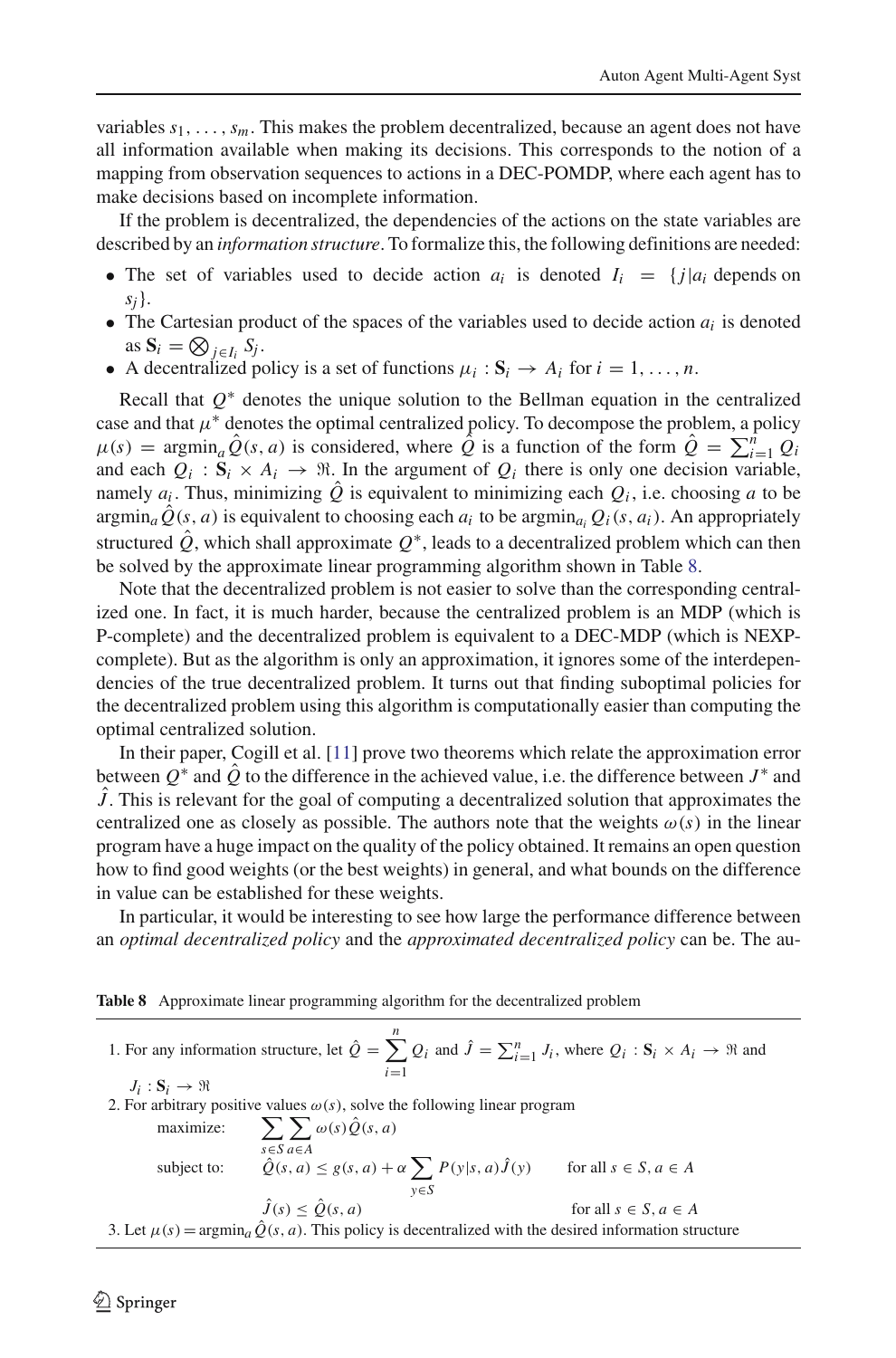thors do not compare the empirical results of their algorithm with any other decentralized algorithm. A comparison between the bounded policy iteration algorithm and this algorithm would thus be useful, in order to better evaluate the two different approaches.

The authors illustrate their approach with an example of load balancing among a collection of queues. The goal is to keep the load at each queue as small as possible. Jobs arrive and are processed with a certain probability *<*1. If one of the queues overflows, a penalty incurs. The queues are networked, which enables them to pass a job to one of the neighboring queues at each time step. The problem is decentralized, as every queue only observes its own backlog as well as the backlogs of its immediate neighbors. The local policies for each queue are strategies concerning whether to pass a job to one of the neighbors or not, depending on the current backlog status.

For this problem, the  $Q_i$ 's are defined such that each queue's action is only dependent on the current backlog of itself and its immediate neighbors at a given time step. This decentralization of the problem, however, is suboptimal, because an optimal decentralized solution would have to consider entire histories of observations. This is illustrated by an easy example with five queues, as shown in Fig. [13.](#page-50-0)

The arcs indicate incoming jobs and jobs that are passed from one queue to its neighbor. As one can see, at time step 1, queue number 1 passes one job to queue number 2. Furthermore, new jobs for queues 1, 2 and 3 arrive. Looking at queue number 3 at time step 2, it would be reasonable to pass a job to one of its neighbors. Considering only the current backlog status of its neighbors results in a tie, as both neighbors have a backlog of 2. Thus, the algorithm—only considering the current state—is unable to compute the optimal action. Obviously, if the algorithm would consider the history of observations, it could infer that in the last time step queue number 1 had passed a job to queue number 2 and that it is thus best to pass the job to queue number 4 instead of queue number 2. The lack of such consideration for history illustrates one weakness of the algorithm.

In fact, it is possible to incorporate history into the algorithm, by increasing the state space. A more important question, however, is whether approximating a decentralized problem by trying to approximate the optimal centralized solution is a reasonable approach. The problem is that the imposed information structure, i.e. the new  $Q_i$ 's, might not make any sense for certain problems. In such cases, solving the linear program with those  $Q_i$ 's might yield a result that is far from the optimal decentralized solution. For the load balancing problem, the definition of a *Qi* that considers a local view of the problem still makes sense, i.e. optimizing the backlog locally does somehow optimize the global reward. However, this obviously relies on a special structure of the problem, namely that the coupling between non-adjacent queues is

<span id="page-50-0"></span>

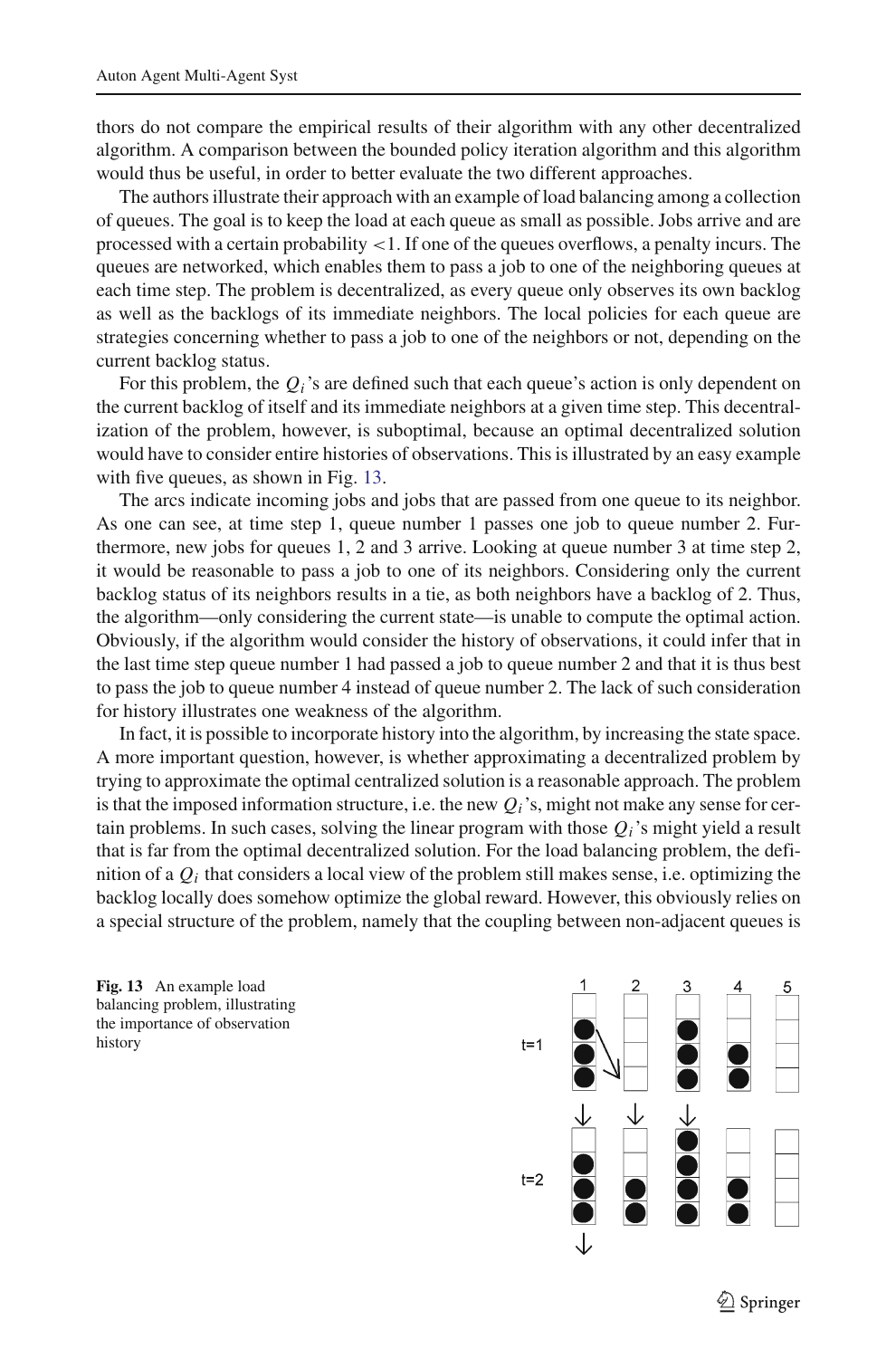weak. Thus, the decentralized version of the problem is very close to the centralized one, and it makes sense to approximate the centralized solution. For other problems, where the local view of an agent says little if anything about the global state of the problem, the approach will not generally be suitable. In such cases, the value achieved by the algorithm can be arbitrarily bad.

### <span id="page-51-1"></span>**6 Decomposition techniques**

As shown in Sect. [2.3.2,](#page-15-0) even decentralized problems with joint full observability (DEC-MDPs) are NEXP-complete. The high complexity is due to the various ways multiple agents might influence each other's states, observations and rewards. The approximation technique considered in Sect. [5.3](#page-47-0) exploits specific structures in the decentralized process and lowers the running time of a corresponding algorithm by reducing/ignoring some of the interdependencies found in the problem under consideration. A similar approach has been developed by Goldman and Zilberstein [\[20\]](#page-59-6). The important observation is that many decentralized problems have some structure influencing the "level of decentralization," as discussed in Sect. [2.5.1.](#page-24-1) For example, the special case of a goal-oriented DEC-MDP with independent transitions and observations, with a single global goal state and uniform costs is P-complete [\[19\]](#page-59-9). Obviously, not all decentralized problems fall into such special classes, but many only violate the membership conditions slightly. Thus, the idea of decomposing a decentralized problem into multiple single-agent MDPs can serve as a useful basis for finding a feasible approximate algorithm. To deal with the decentralized nature of the problem, Goldman and Zilberstein [\[20](#page-59-6)] introduce the notion of *communication-based* decomposition mechanisms, which involve a communication policy that determines when agents solving individual MDPs should synchronize their knowledge.

The technical details of this approach are quite involved and are beyond the scope of this study. However, because it offers yet another approach to decentralized decision making, we summarize the main ideas below. In Sect. [6.1,](#page-51-0) communication-based decomposition mechanisms are introduced. Sect. [6.2](#page-52-0) presents the formal framework of decentralized semi-Markov decision problems that serves as a basis for the associated algorithms. Because finding an optimal decomposition mechanism for the general case is very hard, the focus turns to more specific sub-classes of decomposition mechanisms in Sect. [6.3,](#page-53-0) leading to more efficient algorithms.

#### <span id="page-51-0"></span>6.1 Communication-based decomposition mechanisms

As discussed in Sect. [2.5.1,](#page-24-1) even problems with independent transitions and observations are still hard to solve, because the reward can be dependent on multiple agents and might not be decomposable into several independent reward functions. Furthermore, even goaloriented DEC-MDPs do not necessarily decompose into multiple independent local goals; however, there remains a distinct sub-class with polynomial complexity. Thus, Goldman and Zilberstein [\[20](#page-59-6)] concentrate on finite-horizon goal-oriented problems with independent transitions and observations and direct communication. The general idea is to let the agents operate separately for certain periods of time until they need/want to re-synchronize. Obviously, these periods of separation may sacrifice some possible value, but the benefit is in the lower computational complexity of the single agent problems. Obviously, this is only beneficial if the whole decomposition algorithm also has a low complexity. Furthermore, such a decomposition mechanism is required to be *complete* in that there must exist a communication policy that guarantees the agents will reach one of the global goals whenever possible.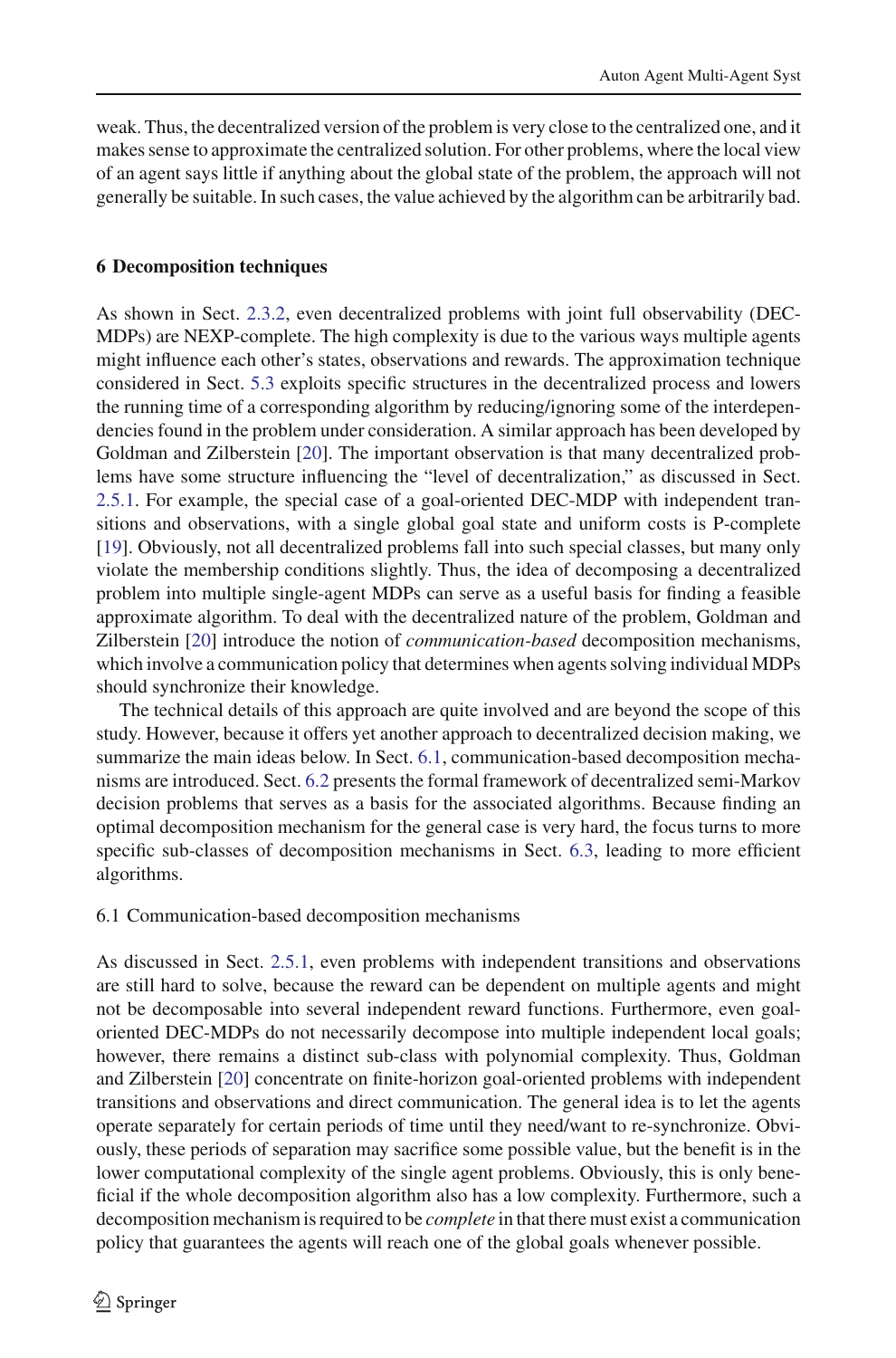The agents' separate phases of execution are defined using temporally abstracted sequences of actions. These sequences, called options, include a deterministic single-agent policy, terminal actions that correspond to communication messages, and a set of initiation states:

**Definition 51** (*Options*) An option for an agent *i* is given by a tuple  $opt_i = \langle \pi : S_i \times \tau \rangle$  $A_i \cup \Sigma$ ,  $I \subseteq S_i$ , where

- $S_i$  is the set of local states of agent *i*.
- *τ* is the number of time steps since the process was started.
- *Ai* is the set of agent *<sup>i</sup>*'s actions.
- $\Sigma$  is the set of communication messages.
- *I* is the initiation set for the option, i.e. the set of states in which the agent can start the option.

Note that once an agent executes one of its options, it follows its local policy deterministically until it terminates the option by sending a communication message to all other agents. The only way that an option can be terminated earlier is when (a) the time limit  $T$  is reached or (b) another agent sends a communication message. A joint exchange of messages between agents is assumed, making it possible to reveal the global state of the system to all agents. As discussed earlier, it is normally too costly for agents to communicate after every time step. The challenge for the decomposition mechanism is to compute the states at which the agents can act separately, and when it is necessary to re-synchronize.

**Definition 52** (*Communication-based decomposition mechanism*) A communication-based decomposition mechanism CDM is a function from any global state of the decentralized problem to multiple single agent policies, i.e.  $CDM : S \rightarrow (Opt_1, Opt_2, \ldots, Opt_n)$ .

Obviously, such a mechanism generally only approximates the optimal decentralized joint policy. To find the best mechanism, one must search over all possible mechanisms. For two agents, this requires search over all possible pairs of local single-agent policies and communication policies. The best mechanism then is the best approximation (that can be found through decomposition) for the decentralized problem. As we see in the next section, computing optimal mechanisms can be very complex. Thus, Sect. [6.3](#page-53-0) turns to an easier sub-class of mechanisms that are computationally tractable.

<span id="page-52-0"></span>6.2 Decentralized semi-Markov decision problems

The formal framework has to be modified slightly to work with options instead of basic agent actions. Based on an underlying DEC-MDP with direct communication, a goal-oriented decentralized SMDP with direct communication can be defined. The crucial point is the computation of the sets of individual and temporally abstracted actions that are used to build the options for each agent. Computing a decomposition mechanism for a DEC-MDP can be framed as a semi-Markov decision problem in the following way:

**Definition 53** (*GO-DEC-SMDP-COM*) A factored finite-horizon goal-oriented DEC-SMDP-COM over an underlying goal-oriented DEC-MDP-COM, DMC, is a tuple *DMC,*  $Opt_1, Opt_2, \ldots, Opt_n, P^N, R^N$ , where:

- DMC is a standard DEC-MDP-COM with components *S*,  $\Sigma$ ,  $C_{\Sigma}$ ,  $\{\Omega_i\}$ , *P*, *O*, *T*.
- *Opt<sub>i</sub>* is the set of actions available to agent *i*. It comprises the possible options for agent *i*, terminating necessarily with a communication act:  $opt_i = \langle \pi : S_i \times \tau \rangle$  $A_i \cup \Sigma$ ,  $I \subseteq S_i$ .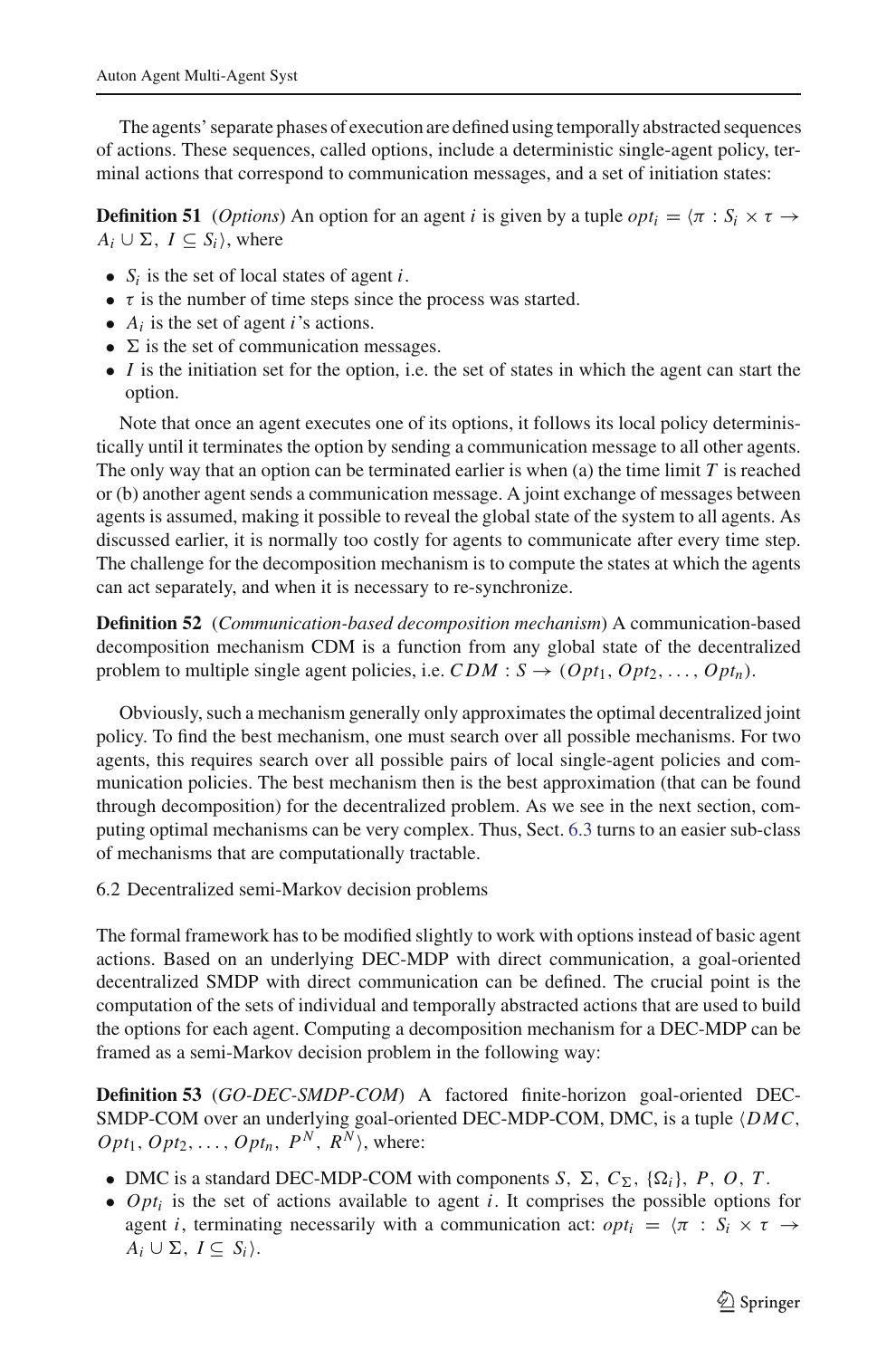- $P^N(s', t + N|s, t, opt_1, \ldots, opt_n)$  is the probability that the system reaches state *s'* af-<br>ter *N* time units  $(t + N < T)$  when at least one option terminates (pecessarily with a ter *N* time units  $(t + N \leq T)$ , when at least one option terminates (necessarily with a communication act).
- $R^N(s, t, opt_1, opt_2, \ldots, opt_n, s', t + N)$  is the expected reward obtained by the system N time steps after agents start options *ont*, *opt<sub>r</sub>* in state s at time t, when at least *N* time steps after agents start options  $opt_1, \ldots, opt_n$  in state *s* at time *t*, when at least one terminates its option with a communication act (resulting in termination of the other agents' options).

The course of events in the semi-Markov decision process has changed compared to the DEC-MDP. At the beginning of the execution of an option, all agents have full observability of the state (as opposed to joint fully observability). Their local policy is a mapping from global states to options. After the first option of one agent terminates, all agents communicate, leading to joint exchange of messages and thus full observability of the global state. Since the global state is revealed every time the agents have to choose new options, the choice of local policies no longer depends on histories of observations. In fact, only the global state and system time are important:  $\delta_i$ :  $S \times \tau \to Opt_i$ . A joint policy is a tuple of local policies, one for each agent. Intuitively, optimally solving a decentralized semi-Markov decision problem with temporally abstracted actions (i.e. solving for an optimal mechanism) is equivalent to solving a multi-agent MDP (MMDP, see Definition 40), as shown by Goldman and Zilberstein [\[20\]](#page-59-6).

### **Theorem 12** *A GO-DEC-SMDP-COM is equivalent to a multi-agent MDP.*

This may seem counterintuitive, since multi-agent MDPs are P-complete as opposed to DEC-MDPs, which are NEXP-complete. To clarify, the input to this problem now includes a very high number of possible options for each agent. Each option can be represented as a tree, with depth at most *T* and branching factor at most *S*. If *A* is the set of domain actions available to the agent, this results in more than  $|A|^{|\mathcal{S}|^T}$  possible assignments of primitive domain actions, and thus a double exponential number of possible options. Solving the problem requires comand thus a double exponential number of possible options. Solving the problem requires computing the best option for each agent for each global state. This results in the same double exponential complexity as does the original problem. Naturally, any algorithm solving this problem optimally needs double exponential time in the worst case (see also the multi-step backup policy-iteration algorithm in [\[20\]](#page-59-6)). As the number of possible options leads to such high complexity, a restricted class of options is now considered. Using these *goal-oriented options* significantly reduces the size of the search space and lowers the overall complexity.

### <span id="page-53-0"></span>6.3 GO-DEC-SMDP-COM with local goal-oriented behavior

The basic idea presented in this section is to find a mapping from global goals to local goals. That is, with local goal-oriented behavior, there is no need to consider the complete set of possible options for each agent. However, not every goal-oriented DEC-MDP automatically decomposes into local goal-oriented behavior for each agent. The question of how to generate local goals from a given global goal is beyond this study. We simply assume here that a set of local goal states is provided for each agent *i*, denoted  $\hat{G}_i$ , where  $\hat{G}_i \subseteq S_i$ . This set must include the components of the global goal states in G. But in addition, it may also include other local states from  $S_i$ , which will serve as temporary local goals. Given these local goal states, goal-oriented options can be defined as follows:

**Definition 54** (*Goal-oriented option*) Let  $\pi_{opt_i}(s_i, t)$  be the policy of an option *opt<sub>i</sub>*. Let *T* be some time limit. If there exists an optimal policy  $\delta$  :  $S_i \rightarrow A_i$  that minimizes the cost to some goal state component  $g_i$  then  $opt_i$  is goal-oriented if for every state  $s_i$  and  $t < T$ ,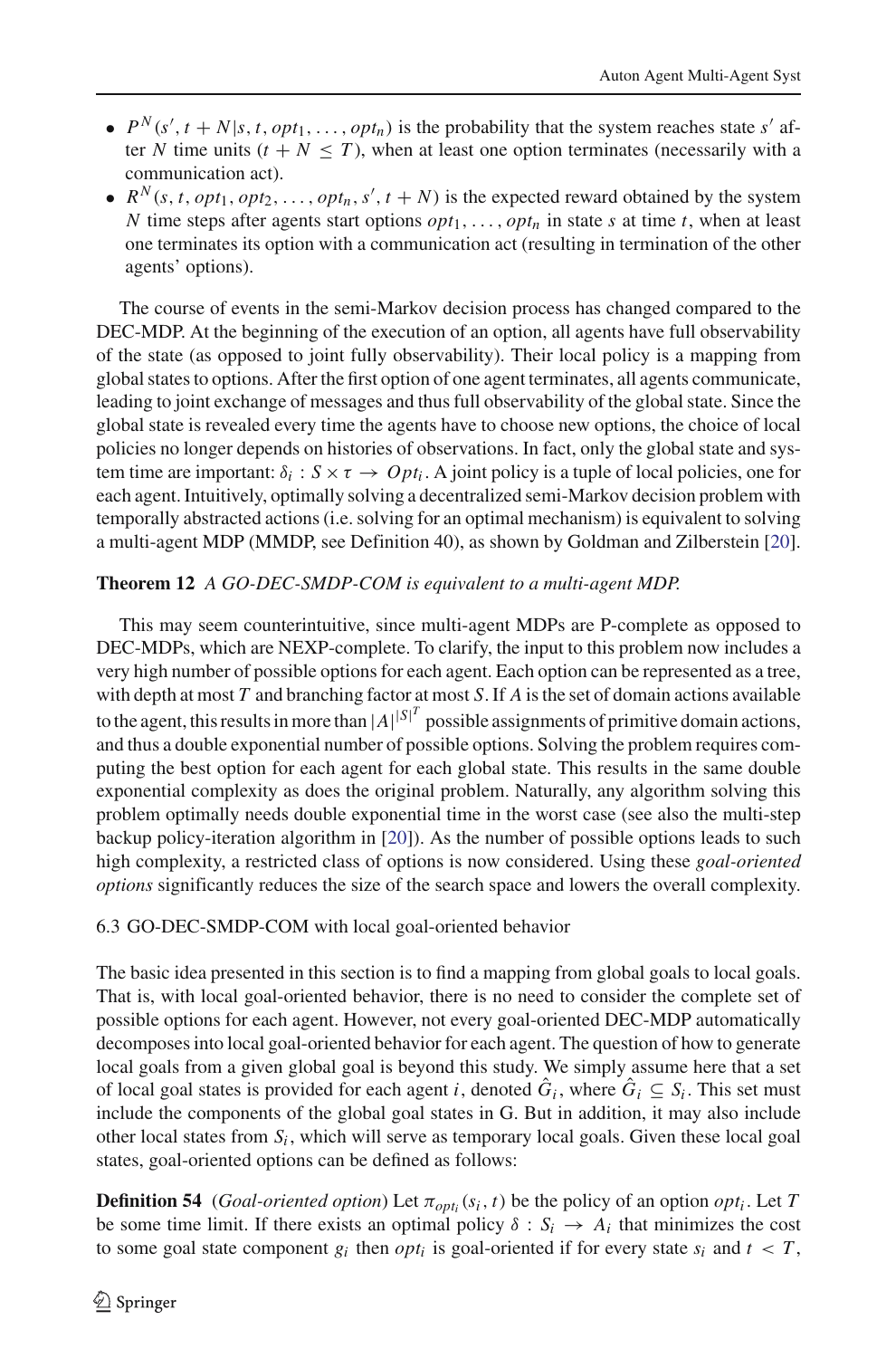$\pi_{opt_i}(s_i, t) = \delta(s_i)$  and  $\pi_{opt_i}(s_i, T) \in \Sigma$ . It is assumed that the agents have the capability of executing a NOP action, which incurs zero cost and has no transition effect, when they are in some goal state component *gi*.

Now, the decomposition mechanism has to map each global state to a tuple of goal-oriented options and a period of time *k*. After the agents execute their options for *k* time steps they re-synchronize, even if they have not reached their local goals. After exchanging messages, the global state is revealed and new goal-oriented options can be assigned.

The optimal decomposition mechanism now has to find the best mapping from global states to goal-oriented options. But once a local goal for agent *i* has been assigned, the policy  $\pi_{g_i}$  can be computed independently by optimally solving its local process  $MDP_i$  =  $(S_i, P_i, R_i, \hat{G}_i, T)$ , which can be done in polynomial time. Intuitively, this makes possible polynomial time decomposition mechanisms. No longer do all possible options have to be considered—instead, the mechanism can focus on the possible local goal states. Indeed, Goldman and Zilberstein [\[20\]](#page-59-6) present an algorithm based on backup policy-iteration that computes the optimal mechanism based on local goal-oriented behavior and that is polynomial in the size of the state space. See their paper for the details of the algorithm and the corresponding convergence and complexity proofs.

Obviously, an approach based on local goal-oriented behavior is not suitable for every kind of problem. For some problems, the dependence between the agents is so strong (possibly only through the reward function) that every local goal assignment can lead to arbitrarily bad solutions. Note that this is the same problem as with the approximate dynamic programming approach discussed in Sect. [5.3.](#page-47-0) For other problems, however, these techniques make much more sense, and can actually make solving some larger problems possible. In their paper, Goldman and Zilberstein [\[20](#page-59-6)] choose the meeting under uncertainty example to illustrate their approach. In this domain it is reasonable to assign local goals (which are meeting points on a grid) and to communicate from time to time (to get updated information about where the other agent is). For these kind of problems, their algorithms prove to be suitable. Additional algorithms are presented for situations in which the mapping from global states to single agent behaviors is already given. In that case, the problem reduces to computing an optimal communication policy.

#### <span id="page-54-0"></span>**7 Summary and comparison of algorithms**

This section summarizes the characteristics of all the multi-agent planning algorithms described in this paper. It illustrates the different approaches taken over the past 5 years and points out their advantages and disadvantages. First, the algorithms for solving finitehorizon DEC-POMDPs are presented. Then, Sect. [7.2](#page-56-0) presents all the algorithms for the infinite-horizon case.

### 7.1 Algorithms for finite-horizon DEC-POMDPs

| Algorithm          | Dynamic Programming for DEC-POMDPs                                             |
|--------------------|--------------------------------------------------------------------------------|
| Authors            | Bernstein et al. [8]                                                           |
| Solution quality   | Optimal                                                                        |
| Solution technique | Bottom-up dynamic programming and iterated elimination of dominated strategies |
| Advantages         | Can exploit specific DEC-POMDP structure of the problem                        |
| Disadvantages      | Cannot exploit initial state, runs out of memory quickly                       |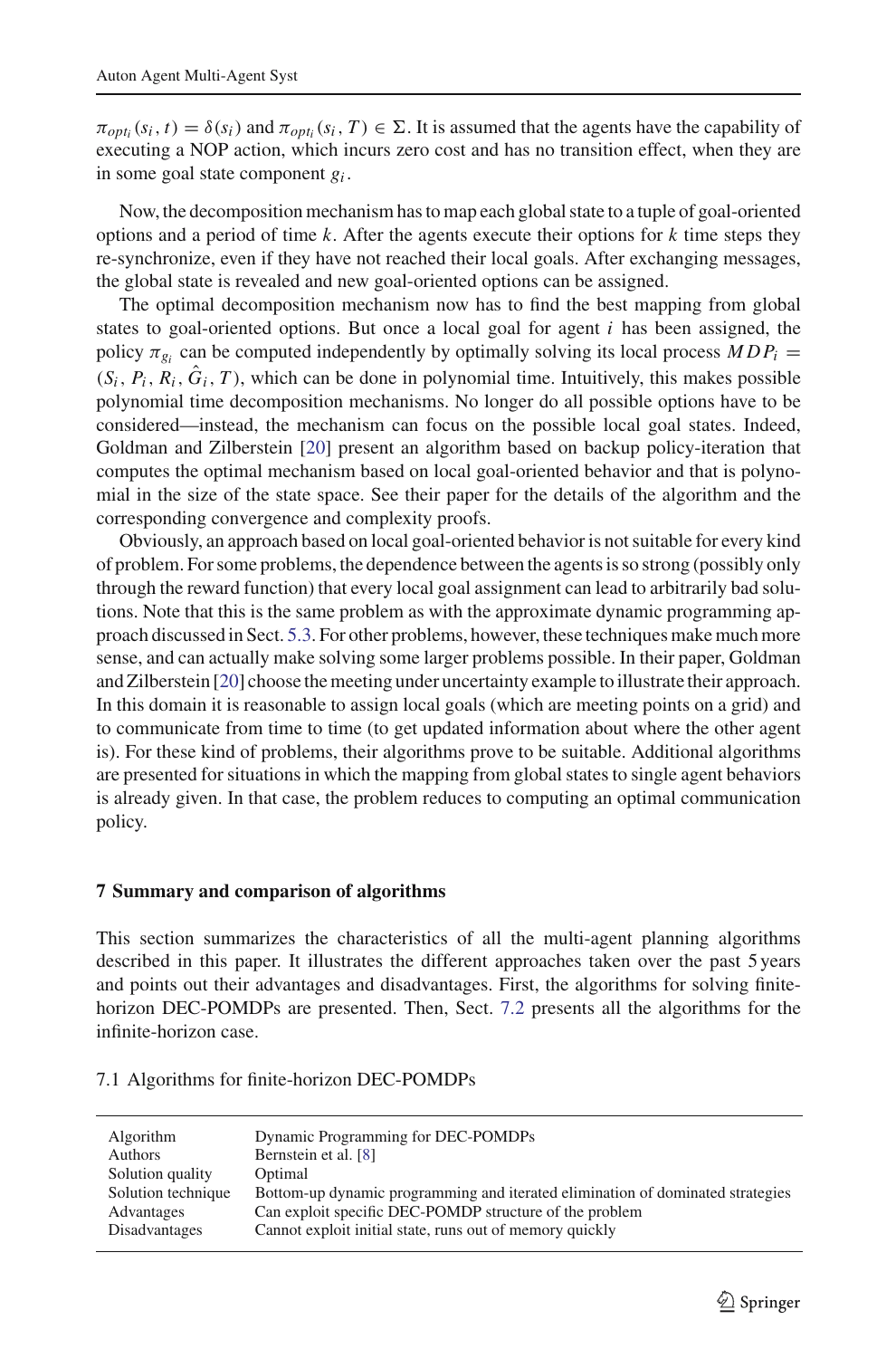| Algorithm<br>Authors<br>Solution quality<br>Solution technique<br>Advantages<br>Disadvantages | Multi-agent A*: heuristic search for DEC-POMDPs<br>Szer et al.[48]<br>Optimal<br>Top-down $A^*$ -search in the space of joint policies<br>Can exploit an initial state, could use domain-specific knowledge for the heu-<br>ristic function (when available)<br>Cannot exploit specific DEC-POMDP structure, can at best solve problems with<br>horizon 1 greater than problems that can be solved via brute force search (inde-<br>pendent of heuristic) |
|-----------------------------------------------------------------------------------------------|-----------------------------------------------------------------------------------------------------------------------------------------------------------------------------------------------------------------------------------------------------------------------------------------------------------------------------------------------------------------------------------------------------------------------------------------------------------|
| Algorithm<br>Authors<br>Solution quality<br>Solution technique<br>Advantages<br>Disadvantages | Joint equilibrium-based search for policies<br>Nair et al. $[26]$<br>Approximate<br>Computation of reachable belief states, dynamic programming, improving pol-<br>icy of one agent while holding the others fixed<br>Avoids unnecessary computation by only considering reachable<br>belief states<br>Suboptimal solutions: finds only local optima                                                                                                      |
| Algorithm                                                                                     | Approximate solutions for POSGs with common payoffs                                                                                                                                                                                                                                                                                                                                                                                                       |
| Authors                                                                                       | Emery-Montemerlo et al. [15]                                                                                                                                                                                                                                                                                                                                                                                                                              |
| Solution quality                                                                              | Approximate                                                                                                                                                                                                                                                                                                                                                                                                                                               |
| Solution technique                                                                            | Online algorithm: usage of a series of smaller Bayesian games to approximate<br>the POSG, matches local agent observations with type profile space in an online                                                                                                                                                                                                                                                                                           |
| Advantages                                                                                    | way<br>Interleaves planning with executing, which reduces computational complexity,<br>scales moderately well with problem size                                                                                                                                                                                                                                                                                                                           |
| Disadvantages                                                                                 | Suboptimal solutions: one-step lookahead reduces solution quality                                                                                                                                                                                                                                                                                                                                                                                         |
| Algorithm                                                                                     | (Improved) Memory-bounded dynamic programming                                                                                                                                                                                                                                                                                                                                                                                                             |
| Authors                                                                                       | Seuken and Zilberstein [42,43]                                                                                                                                                                                                                                                                                                                                                                                                                            |
| Solution quality                                                                              | Approximate                                                                                                                                                                                                                                                                                                                                                                                                                                               |
| Solution technique                                                                            | Combines top-down heuristics with bottom-up DP, uses heuristics to identify a<br>bounded set of relevant belief points and observations                                                                                                                                                                                                                                                                                                                   |
| Advantages                                                                                    | Keeps a bounded number of policy trees in memory and as a result has only                                                                                                                                                                                                                                                                                                                                                                                 |
|                                                                                               | polynomial complexity in the time horizon                                                                                                                                                                                                                                                                                                                                                                                                                 |
| Disadvantages                                                                                 | Suboptimal solutions: trade-off between number of policy trees and solution<br>quality                                                                                                                                                                                                                                                                                                                                                                    |
| Algorithm                                                                                     | Communication-based decomposition mechanism                                                                                                                                                                                                                                                                                                                                                                                                               |
| Authors                                                                                       | Goldman and Zilberstein [20]                                                                                                                                                                                                                                                                                                                                                                                                                              |
| Solution quality                                                                              | Approximate                                                                                                                                                                                                                                                                                                                                                                                                                                               |
| Solution technique                                                                            | Decomposition into multiple MDPs and computation of a communication policy                                                                                                                                                                                                                                                                                                                                                                                |
| Advantages                                                                                    | Exploits structure and takes into account the "level of decentralization," scales                                                                                                                                                                                                                                                                                                                                                                         |
| Disadvantages                                                                                 | moderately well for some problems<br>Limited to those problems that bear special structure                                                                                                                                                                                                                                                                                                                                                                |
|                                                                                               |                                                                                                                                                                                                                                                                                                                                                                                                                                                           |

Generally, comparing the performance of different algorithms requires at least that they be tested on the same machine, and implemented in the same programming language. This issue, however, is less of a problem for DEC-POMDPs because the double exponential time complexity dominates any linear speed-ups due to different implementations or machines. In fact, so far the challenge has not so much been finding the fastest or best algorithm for a given problem, but finding one that can solve even small benchmark problems for horizons larger than 3 or 4. Except for MBDP, all algorithms, whether optimal or approximate, cannot solve standard benchmark problems for horizons larger than 10. Table [9](#page-56-1) presents a performance comparison of all off-line planning algorithms for finite-horizon DEC-POM-DPs for which experimental results on the multi-agent tiger problem have been reported. Shown are the solution values achieved for each horizon. A "?" indicates that the algorithm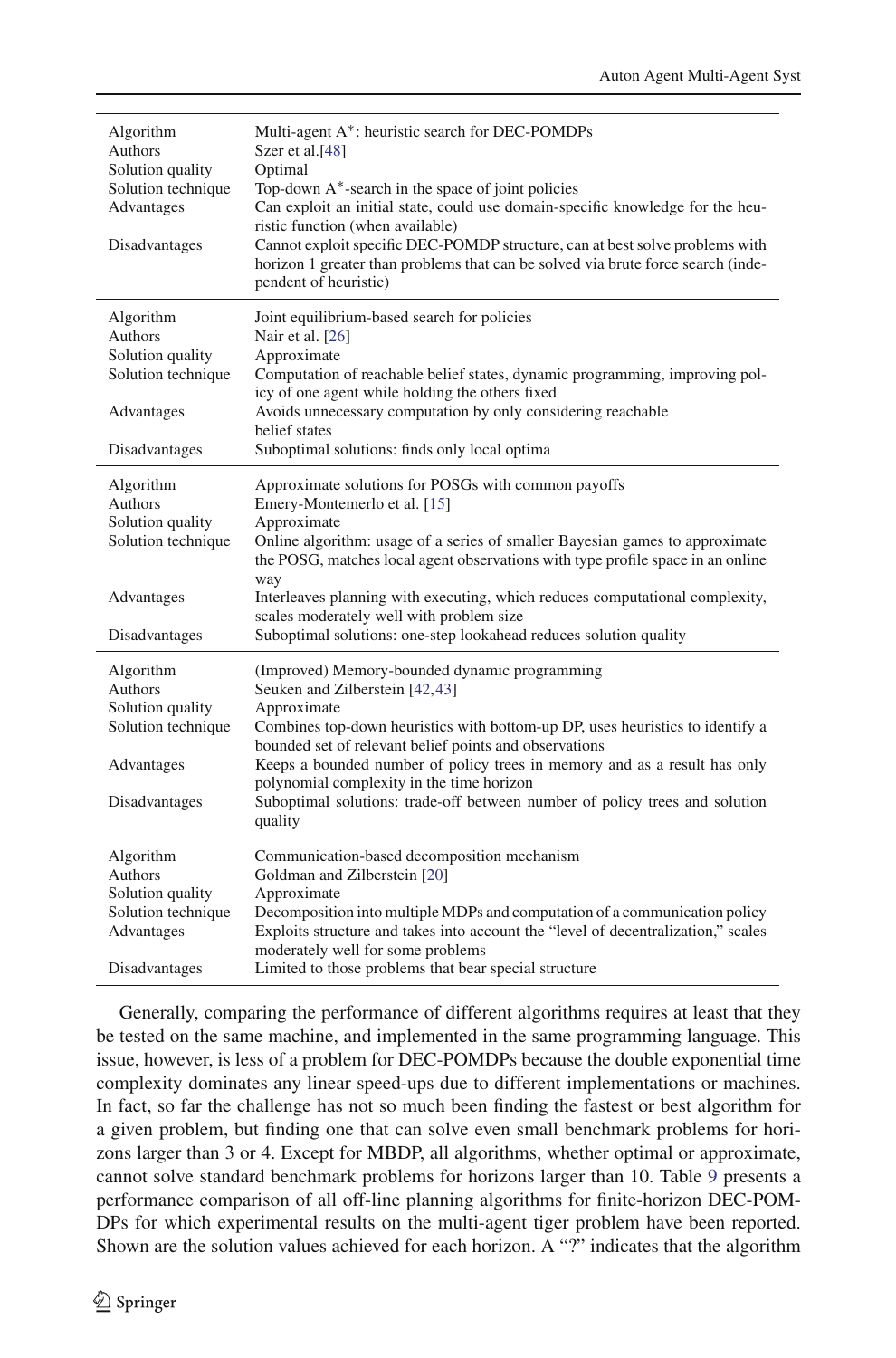<span id="page-56-1"></span>

| <b>Table 9</b> Performance<br>comparison of the different | Horizon                                 | DP              | $MAA*$                  | <b>JESP</b>                                        | <b>MBDP</b>                                                      |
|-----------------------------------------------------------|-----------------------------------------|-----------------|-------------------------|----------------------------------------------------|------------------------------------------------------------------|
| algorithms on the multi-agent<br>tiger problem            | $\overline{2}$<br>3<br>4<br>6<br>8<br>9 | $-4.00$<br>5.19 | $-4.00$<br>5.19<br>4.80 | $-4.00$<br>$-6.00$<br>?<br>$\mathcal{D}$<br>?<br>? | $-4.00$<br>5.19<br>4.80<br>5.38<br>9.91<br>9.67<br>9.42<br>12.57 |
|                                                           | 10<br>1,000<br>100,000                  |                 |                         |                                                    | 13.49<br>819.01<br>78252.18                                      |

could compute a solution for this horizon, but the achieved value was not reported in the corresponding paper. A "–" indicates that the algorithm ran out of time or memory for this horizon.

## <span id="page-56-0"></span>7.2 Algorithms for Infinite-Horizon DEC-POMDPs

| Algorithm<br><b>Authors</b> | Policy iteration for infinite-horizon DEC-POMDPs<br>Bernstein [5]                                                                         |
|-----------------------------|-------------------------------------------------------------------------------------------------------------------------------------------|
| Solution quality            | $\varepsilon$ -Optimal                                                                                                                    |
| Solution technique          | Representation of policies using correlated joint controllers, exhaustive                                                                 |
|                             | backups and value-preserving transformation                                                                                               |
| Advantages                  | Converges to the optimal solution in the limit                                                                                            |
| Disadvantages               | Computationally intractable due to memory requirements                                                                                    |
| Algorithm                   | Bounded policy iteration for DEC-POMDPs                                                                                                   |
| <b>Authors</b>              | Bernstein et al. [7]                                                                                                                      |
| Solution quality            | Approximate                                                                                                                               |
| Solution technique          | Representation of policies using correlated joint controllers, improving con-<br>troller of one agent while holding the others fixed      |
| Advantages                  | Limited memory fixed ahead of time, polynomial time complexity per iter-                                                                  |
|                             | ation, allows for correlated randomness, monotonic value improvement for<br>all initial state distributions                               |
| Disadvantages               | Suboptimal solutions: gets stuck in local optima                                                                                          |
|                             |                                                                                                                                           |
| Algorithm                   | An optimal best-first search algorithm for solving infinite-horizon DEC-<br><b>POMDPs</b>                                                 |
| <b>Authors</b>              | Szer and Charpillet [46]                                                                                                                  |
| Solution quality            | Approximate                                                                                                                               |
| Solution technique          | Representation of policies using deterministic finite state-controllers, $A^*$ -<br>search in the space of controllers                    |
| Advantages                  | Finds optimal deterministic finite state controller for a given size                                                                      |
| Disadvantages               | Suboptimal solutions: deterministic finite state controllers achieve signifi-<br>cantly lower solution values than stochastic controllers |
| Algorithm                   | Optimal fixed-size control of decentralized POMDPs                                                                                        |
| <b>Authors</b>              | Amato et al. [1]                                                                                                                          |
| Solution quality            | Approximate                                                                                                                               |
| Solution technique          | Non-linear programming, representation of policies using stochastic finite                                                                |
|                             | state controllers                                                                                                                         |
| Advantages                  | Defines optimal stochastic finite state controller for a given size, optimal<br>controller can be found for some problems                 |
| Disadvantages               | NLPs are more complex than normal LPs, optimal solution cannot always<br>be found                                                         |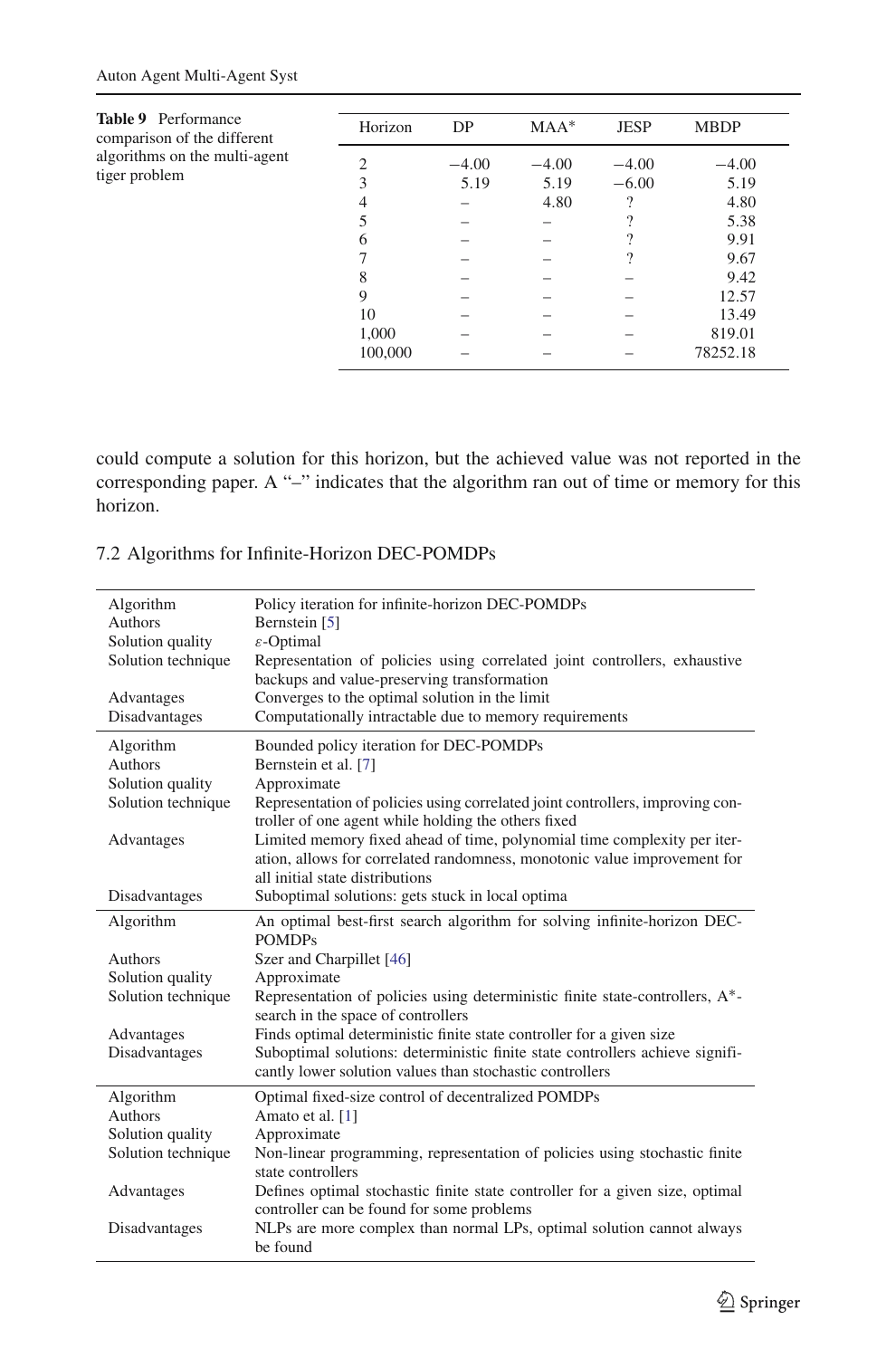| Algorithm          | Approximate dynamic programming for decentralized systems                 |
|--------------------|---------------------------------------------------------------------------|
| Authors            | Cogill et al. $[11]$                                                      |
| Solution quality   | Approximate                                                               |
| Solution technique | Linear programming using Q-functions                                      |
| Advantages         | Algorithm guarantees a bound on value-loss depending on the approximation |
|                    | error                                                                     |
| Disadvantages      | Algorithms seeks to approximate the optimal centralized solution, which   |
|                    | can lead away from the optimal decentralized solution                     |

### <span id="page-57-0"></span>**8 Conclusion and open research questions**

We have examined the problem of sequential decision making for multiple cooperative agents in decentralized settings. These problems are much harder than single-agent problems (MDP, POMDP) or their centralized multi-agent variants (MMDP, MPOMDP) because in a decentralized setting each individual agent may have different partial knowledge about the other agents and about the current state of the world. Five different formal frameworks to model the problem were presented: DEC-POMDPs, MTDPs, DEC-POMDP-COMs, COM-MTDPs, and I-POMDPs. The relationships between these models have presented several open questions. In Sect. 2, we proved formally that the first four models are all equivalent—they are all NEXP-complete. It is widely believed that optimal algorithms for these models require double exponential time in the worst case. The orthogonal I-POMDP model is more expressive in that it allows the modeling of non-cooperative agents, but it leads to non-computable agent functions in the general case. We showed that even its approximate variant, namely the finitely-nested I-POMDP model, likely requires double exponential time in the worst case.

These complexity results illustrate the difficulty of the problems under consideration. There is little hope that realistic problem instances can be solved optimally. This has led to investigation of sub-classes of lower complexity, which we described in Sect. [2.5.](#page-24-0) Their complexity ranges from NEXP to P, and thus some of the most restricted classes are computationally tractable. Sect. [3](#page-29-0) illustrates how quickly a naive algorithm for the complete problem becomes intractable even for very small problems. Nevertheless, two non-trivial general algorithms have been developed: Dynamic Programming for DEC-POMDPs and the heuristic search algorithm MAA<sup>∗</sup>. Our analysis of the limitations of heuristic search showed that better heuristics, better ways of enumerating children, and weighted heuristics all have limited utility, as they cannot yield sufficient savings in runtime to allow for much deeper search.

Both of the optimal algorithms introduced in Sect. [3](#page-29-0) quickly run out of time or memory, a problem that is addressed by the latest approximation techniques, presented in Sect. [4.](#page-39-0) While some of these algorithms establish certain performance bounds, in general only local optimality can be guaranteed. Value loss can therefore be arbitrarily large, depending on the specific problem. So far, memory-bounded dynamic programming (MBDP) is the only approximate algorithm for finite-horizon problems that can solve problems that are significantly larger than those solved by the optimal methods. The technique of keeping a bounded number of policy tress in memory while doing DP updates seems promising; for the current benchmark problems its running time scales well even for time horizons beyond 100,000 steps. Its scalability for larger problem instances remains to be examined. Another open research question is how to manage the trade-off between the number of policy trees and solution quality.

Solution techniques for infinite-horizon problems also present some interesting research questions. While the nonlinear programming approach is able to specify the optimal fixed-size controller, solving the resulting NLP to find the optimal solution is generally infeasible. For the approximate dynamic programming approach, we discussed the instances for which this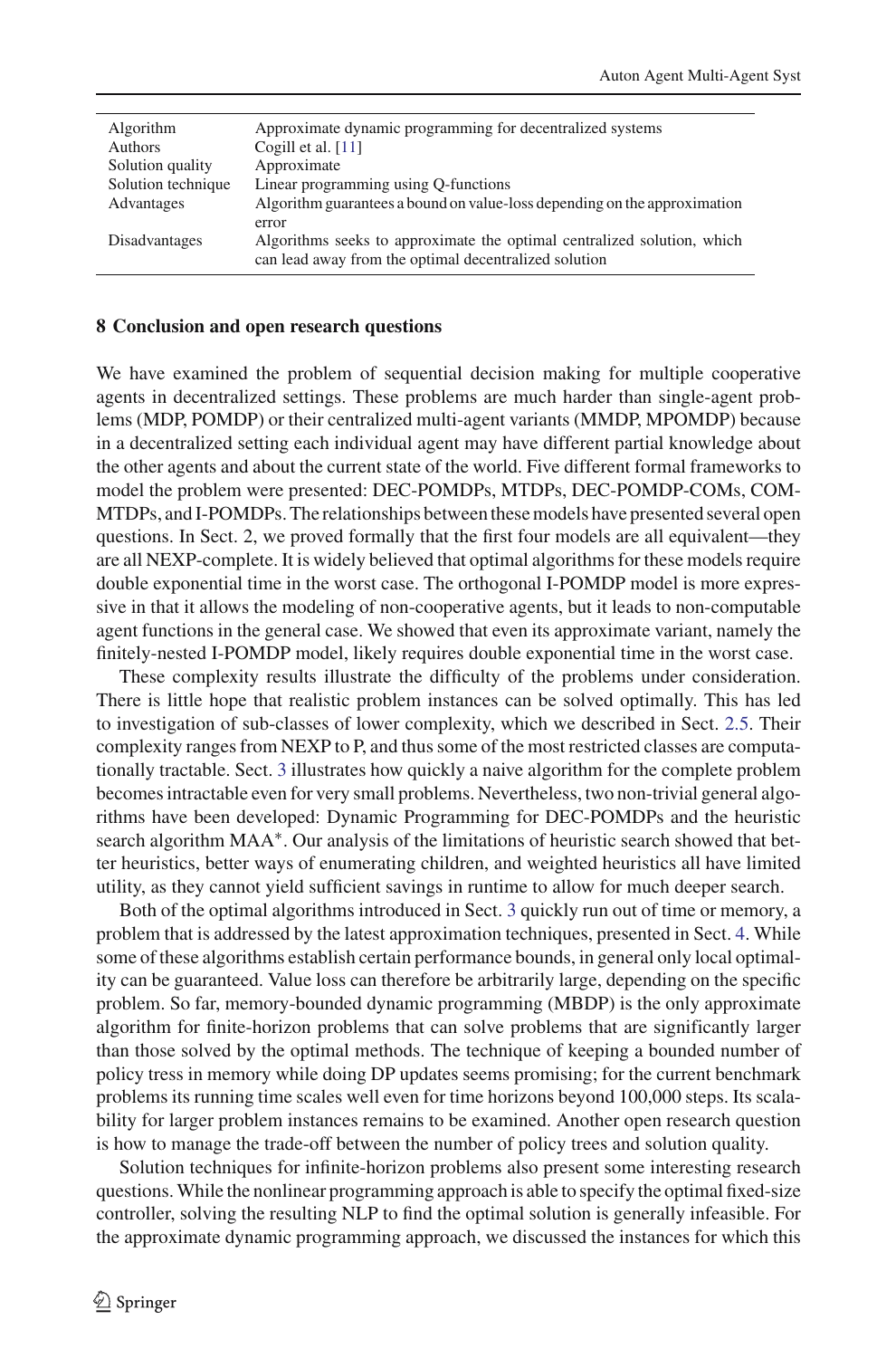approach might be suitable and why it fails for other problem classes. A similar discussion of decomposition techniques is presented in Sect. [6.](#page-51-1) This approach is designed specifically for those special classes of problems in which local (goal-oriented) behavior of the agents is suitable.

We have seen that some restricted sub-classes of DEC-POMDPs have worst-case complexity significantly lower than NEXP. For example, goal-oriented DEC-MDPs with independent transitions and observations, a single global goal, and uniform costs are P-complete. Thus, if the problem under consideration has this special structure, larger instances can be solved efficiently. For less restricted classes, many open research questions still remain. For example, the complexity of goal-oriented DEC-POMDPs with independent transitions and observations is unknown. Another open question relates to the impact of correlated randomness in finite-state controllers for infinite-horizon DEC-POMDPs. As we have seen, correlation can have a large impact on the value achieved by memory-bounded algorithms in decentralized settings. However, a full examination of the utility of correlation, in particular how to manage the tradeoff between controller size and the size of the correlation device remains to be completed.

The recently developed approximate algorithms for DEC-POMDPs demonstrate different degrees of effectiveness and scalability. Some approaches are still limited to toy problems. Others exhibit better scalability, producing good solutions for significantly large problems. The challenge for future research is to fully understand where complexity can be lowered without sacrificing value too much, and how to use the available memory most efficiently in dealing with complicated problem instances.

**Acknowledgments** We thank Daniel Bernstein, Marek Petrik, Martin Allen, Christopher Amato, Raphen Becker, Abdel-Illah Mouaddib, Daniel Szer, François Charpillet, Victor Lesser, and Claudia Goldman for helpful discussions. We also thank the anonymous reviewers for their helful comments and suggestions. Furthermore, we thank the authors of all the papers on the different models and algorithms presented in this study. This work was supported in part by the Air Force Office of Scientific Research (Grant No. FA9550-05-1-0254) and by the National Science Foundation (Grant No. 0535061). Any opinions, findings, conclusions or recommendations expressed in this manuscript are those of the authors and do not reflect the views of the US government.

## **References**

- <span id="page-58-7"></span>1. Amato, C., Bernstein, D., & Zilberstein, S. (2007). Optimizing memory-bounded controllers for decentralized POMDP. In *Proceedings of the Twenty-Third Conference on Uncertainty in Artificial Intelligence (UAI)*. Vancouver, Canada, July 2007.
- <span id="page-58-6"></span>2. Amato, C., Bernstein, D. S., & Zilberstein, S. (2007). Solving POMDPs using quadratically constrained linear programs. In *Proceedings of the Twentieth International Joint Conference on Artificial Intelligence (IJCAI)* (pp. 2418–2424). Hyderabad, India, January 2007.
- <span id="page-58-0"></span>3. Aström, K. J. (1965). Optimal control of Markov decision processes with incomplete state estimation. *Journal of Mathematical Analysis and Applications, 10*, 174–205.
- <span id="page-58-4"></span>4. Becker, R., Zilberstein, S., Lesser, V., & Goldman, C. V. (2004). Solving transition independent decentralized Markov decision processes. *Journal of Artificial Intelligence Research (JAIR), 22*, 423–455.
- <span id="page-58-2"></span>5. Bernstein, D. S. (2005). Complexity analysis and optimal algorithms for decentralized decision making. PhD thesis, Department of Computer Science, University of Massachusetts Amherst, Amherst, MA.
- <span id="page-58-3"></span>6. Bernstein, D. S., Givan, R., Immerman, N., & Zilberstein, S. (2002). The complexity of decentralized control of Markov decision processes. *Mathematics of Operations Research, 27*(4), 819–840.
- <span id="page-58-5"></span>7. Bernstein, D. S., Hansen, E. A., & Zilberstein, S. (2005). Bounded policy iteration for decentralized POMDPs. In *Proceedings of the Nineteenth International Joint Conference on Artificial Intelligence (IJCAI)* (pp. 1287–1292). Edinburgh, Scotland, July 2005.
- <span id="page-58-1"></span>8. Bernstein, D. S., Zilberstein, S., & Immerman, N. (2000). The complexity of decentralized control of Markov decision processes. In *Proceedings of the Sixteenth Conference on Uncertainty in Artificial Intelligence (UAI)* (pp. 32–37). Stanford, California, June 2000.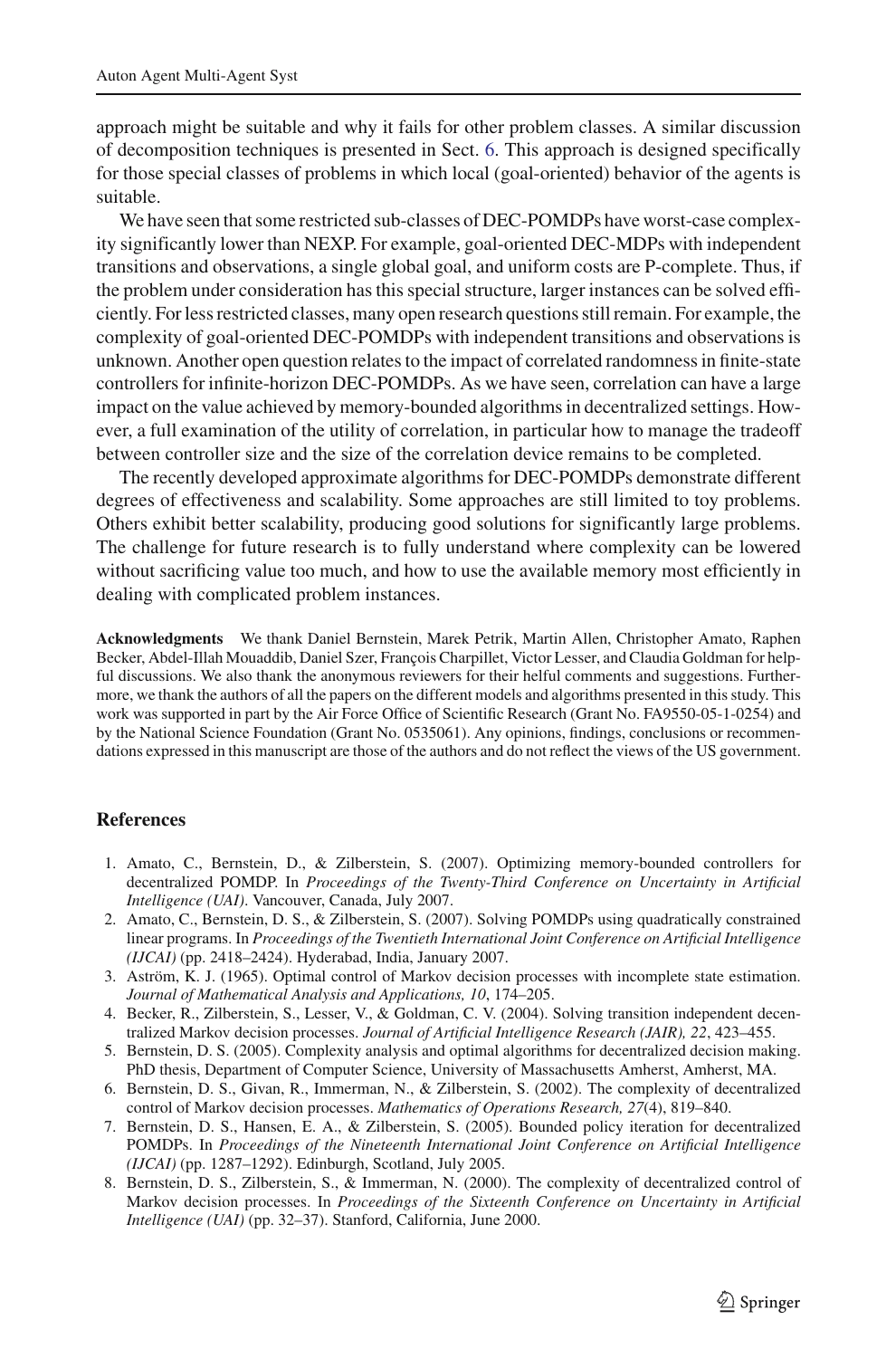- <span id="page-59-18"></span>9. Beynier, A., & Mouaddib, A. (2006). An iterative algorithm for solving constrained decentralized Markov decision processes. In *Proceedings of the Twenty-First National Conference on Artificial Intelligence (AAAI)* (pp. 1089–1094). Boston, MA, July 2006.
- <span id="page-59-19"></span>10. Boutilier, C. (1996). Planning, learning and coordination in multiagent decision processes. In *Proceedings of the Conference on Theoretical Aspects of Rationality and Knowledge* (pp. 195–210). De Zeeuwse Stromen, The Netherlands.
- <span id="page-59-2"></span>11. Cogill, R., Rotkowitz, M., van Roy, B., & Lall, S. (2004). An approximate dynamic programming approach to decentralized control of stochastic systems. In *Proceedings of the Allerton Conference on Communication, Control, and Computing* (pp. 1040–1049). Urbana-Champaign, IL, 2004.
- <span id="page-59-24"></span>12. de Farias, D. P., & van Roy, B. (2003). The linear programming approach to approximate dynamic programming. *Operations Research, 51*(6), 850–865.
- <span id="page-59-16"></span>13. Doshi, P., & Gmytrasiewicz, P. J. (2005). A particle filtering based approach to approximating interactive POMDPs. In *Proceedings of the Twentieth National Conference on Artificial Intelligence (AAAI)* (pp. 969–974). Pittsburg, Pennsylvania, July 2005.
- <span id="page-59-17"></span>14. Doshi, P., & Gmytrasiewicz, P. J. (2005). Approximating state estimation in multiagent settings using particle filters. In *Proceedings of the Fourth International Joint Conference on Autonomous Agents and Multi-Agent Systems (AAMAS)* (pp. 320–327). Utrecht, Netherlands, July 2005.
- <span id="page-59-23"></span>15. Emery-Montemerlo, R., Gordon, G., Schneider, J., & Thrun, S. (2004). Approximate solutions for partially observable stochastic games with common payoffs. In*Proceedings of the Third International Joint Conference on Autonomous Agents and Multi-Agent Systems (AAMAS)* (pp. 136–143). New York, NY, July 2004.
- <span id="page-59-14"></span>16. Gmytrasiewicz, P. J., & Doshi, P. (2005). A framework for sequential planning in multiagent settings. *Journal of Artificial Intelligence Research JAIR), 24*, 49–79.
- <span id="page-59-20"></span>17. Goldman, C. V., Allen, M., & Zilberstein, S. (2007). Learning to communicate in a decentralized environment. *Autonomous Agents and Multi-Agent Systems, 15(1)*, 47–90.
- <span id="page-59-10"></span>18. Goldman, C. V., & Zilberstein, S. (2003). Optimizing information exchange in cooperative multi agent systems. In *Proceedings of the Second International Joint Conference on Autonomous Agents and Multi-Agent Systems (AAMAS)* (pp. 137–144). Melbourne, Australia, July 2003.
- <span id="page-59-9"></span>19. Goldman, C. V., & Zilberstein, S. (2004). Decentralized control of cooperative systems: Categorization and complexity analysis. *Journal of Artificial Intelligence Research (JAIR), 22*, 143–174.
- <span id="page-59-6"></span>20. Goldman, C. V., & Zilberstein, S. (2004). Goal-oriented DEC-MDPs with direct communication. Technical Report 04-44, Department of Computer Science, University of Massachusetts Amherst.
- <span id="page-59-0"></span>21. Hansen, E. A. (1998). Finite-memory control of partially observable systems. PhD thesis, Department of Computer Science, University of Massachuetts Amherst.
- <span id="page-59-21"></span>22. Hansen, E. A., Bernstein, D. S., & Zilberstein, S. (2004). Dynamic programming for partially observable stochastic games. In *Proceedings of the Nineteenth National Conference on Artificial Intelligence (AAAI)* (pp. 709–715). San Jose, California, July 2004.
- <span id="page-59-1"></span>23. Kaelbling, L. P., Littmann, M. L., & Cassandra, A. R. (1998). Planning and acting in partially observable stochastic domains. *Artificial Intelligence, 101*(2), 99–134.
- <span id="page-59-15"></span>24. Kalai, E., & Lehrer, E. (1993). Rational learning leads to nash equilibrium. *Econometrica, 1*, 1231–1240.
- <span id="page-59-13"></span>25. Madani, O., Hanks, S., & Condon, A. (2003). On the undecidability of probabilistic planning and related stochastic optimization problems. *Artificial Intelligence, 147*(1–2), 5–34.
- <span id="page-59-5"></span>26. Nair, R., Pynadath, D., Yokoo, M., Tambe, M., & Marsella, S. (2003). Taming decentralized POMDPs: Towards efficient policy computation for multiagent settings. In *Proceedings of the Eighteenth International Joint Conference on Artificial Intelligence (IJCAI)* (pp. 705–711). Acapulco, Mexico, August 2003.
- <span id="page-59-4"></span>27. Nair, R., Varakantham, P., Tambe, M., & Yokoo, M. (2005). Networked distributed POMDPs: A synthesis of distributed constraint optimization and POMDPs. In *Proceedings of the Twentieth National Conference on Artificial Intelligence (AAAI)* (pp. 133–139). Pittsburgh, Pennsylvania, July 2005.
- <span id="page-59-7"></span>28. Nisan, N., Roughgarden, T., Tardos, E., & Vazirani, V. V. (Eds.). (2007). *Algorithmic Game Theory*. New York, NY: Cambridge University Press.
- <span id="page-59-3"></span>29. Ooi, J. M., & Wornell, G. W. (1996). Decentralized control of a multiple access broadcast channel: Performance bounds. In *Proceedings of the Thirty-Fifth Conference on Decision and Control* (pp. 293–298). Kobe, Japan, December 1996.
- <span id="page-59-22"></span>30. Osborne, M. J., & Rubinstein, A. (1994). *A course in game theory*. Cambridge, MA: The MIT Press.
- <span id="page-59-8"></span>31. Papadimitriou, C. H. (1994). *Computational complexity*. Reading, MA: Addison Wesley.
- <span id="page-59-12"></span>32. Papadimitriou, C. H., & Tsitsiklis, J. N. (1986). Intractable problems in control theory. *SIAM Journal on Control and Optimization, 24*(4), 639–654.
- <span id="page-59-11"></span>33. Papadimitriou, C. H., & Tsitsiklis, J. N. (1987). The complexity of Markov decision processes. *Mathematics of Operations Research, 12*(3), 441–450.